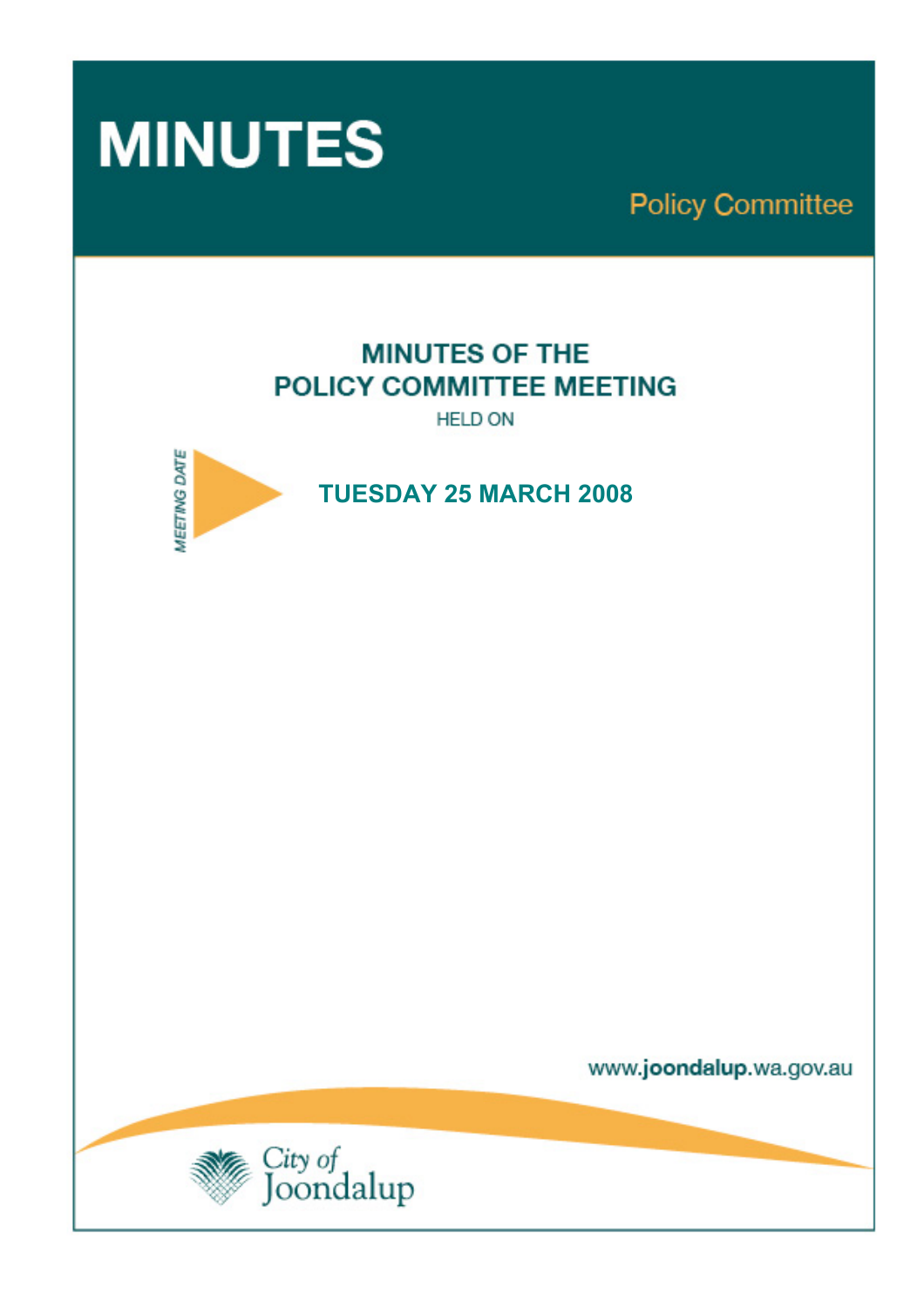# **CITY OF JOONDALUP**

# **MINUTES OF THE POLICY COMMITTEE MEETING HELD IN CONFERENCE ROOM 3, JOONDALUP CIVIC CENTRE, BOAS AVENUE, JOONDALUP ON TUESDAY 25 MARCH 2008**

# **ATTENDANCE**

#### **Committee Members:**

| Cr Kerry Hollywood<br>Cr Trona Young<br>Cr Marie Macdonald<br>Mayor Troy Pickard | <b>Presiding Person</b><br><b>Deputy Presiding Person</b> | North Ward<br>North Central Ward<br>Central Ward |
|----------------------------------------------------------------------------------|-----------------------------------------------------------|--------------------------------------------------|
| Officers:                                                                        |                                                           |                                                  |
| .                                                                                |                                                           | $\sim$                                           |

| Mr Ian Cowie      | Director Governance and Strategy            |             |
|-------------------|---------------------------------------------|-------------|
| Mr Mike Tidy      | <b>Director Corporate Services</b>          | to 1835 hrs |
| Mr Clayton Higham | Director Planning and Community Development |             |
| Mr Mike Smith     | Manager Marketing Communications and        |             |
|                   | <b>Council Support</b>                      | to 1930 hrs |
| Ms Janet Harrison | Administrative Services Coordinator         |             |

#### **DECLARATION OF OPENING**

The Presiding Person declared the meeting open at 1806 hrs.

#### **APOLOGIES/LEAVE OF ABSENCE**

| Leave of absence | - Cr Mike Norman |
|------------------|------------------|
|------------------|------------------|

Apology - Mr Garry Hunt, CEO

#### **CONFIRMATION OF MINUTES**

#### MINUTES OF THE POLICY COMMITTEE MEETING HELD ON 11 DECEMBER 2007

**MOVED Mayor Pickard SECONDED Cr Young that the minutes of the meeting of the Policy Committee held on 11 December 2007 be confirmed as a true and correct record.** 

#### **The Motion was Put and CARRIED (4/0) CARRIED (4/0)**

**In favour of the Motion:** Crs Hollywood, Young, Macdonald, Mayor Pickard

# **ANNOUNCEMENTS BY THE PRESIDING PERSON WITHOUT DISCUSSION**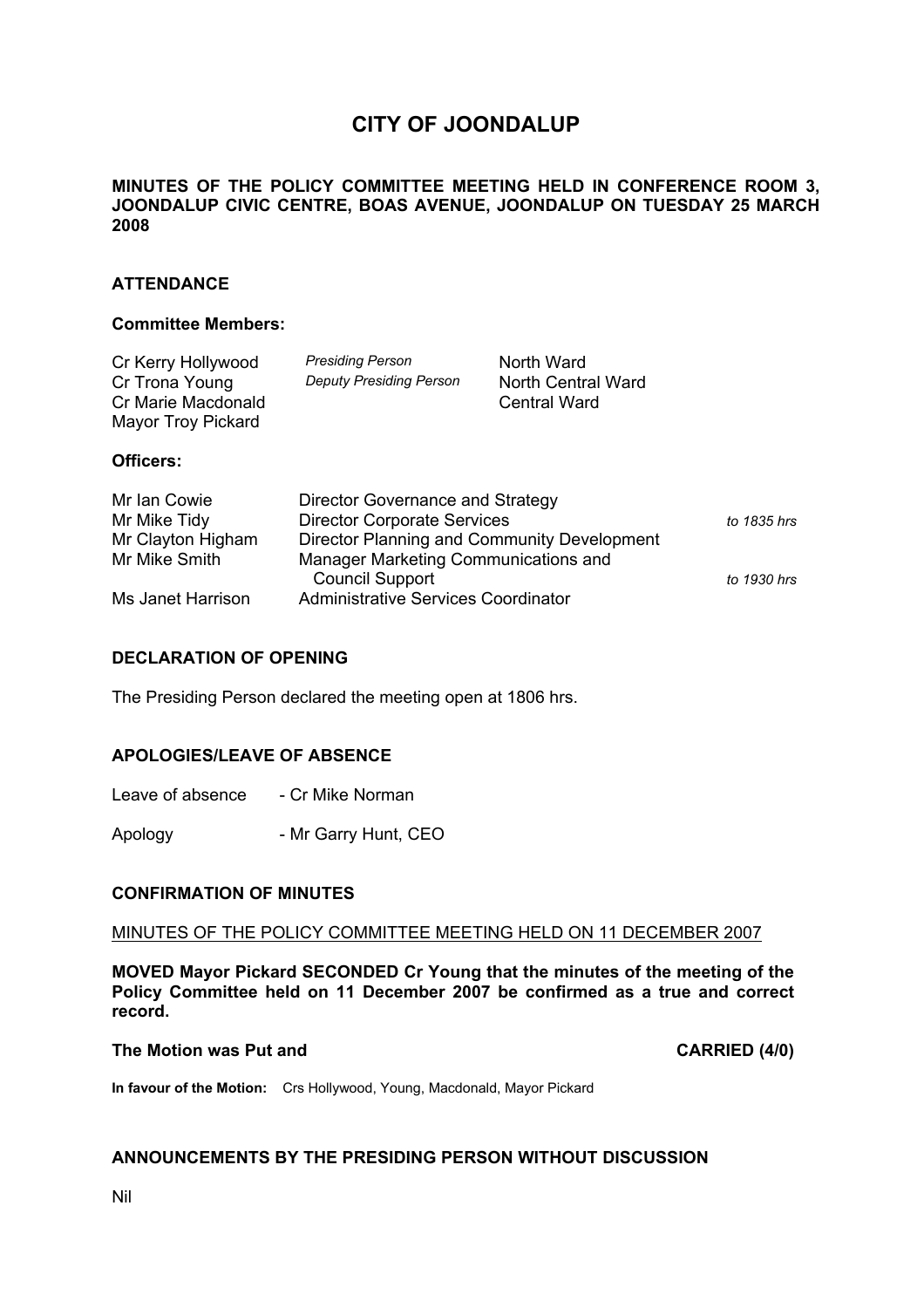# **DECLARATIONS OF INTEREST**

Nil

# **IDENTIFICATION OF MATTERS FOR WHICH THE MEETING MAY SIT BEHIND CLOSED DOORS**

Nil

# **PETITIONS AND DEPUTATIONS**

Nil

# **REPORTS**

The Policy Committee considered Item 8 at this point.

# **ITEM 8 REVIEW OF INVESTMENTS POLICY 8-9 [19136]**

**WARD:** All

**RESPONSIBLE** Mr Mike Tidy **DIRECTOR:** Corporate Services

## **PURPOSE**

To consider a report and make a recommendation to Council on the review of the City's Investment Policy 8-9.

#### **EXECUTIVE SUMMARY**

Policy 8-9 relates to investments of funds by the City. The current policy arose out of a major review of all policies undertaken and subsequently adopted by Council in June of 1999. The policy has subsequently been reviewed on five occasions, the last in October 2007 with only relatively minor changes being made.

Due to the current investment environment and following requests from Elected Members it was considered appropriate to review the policy to ensure that it best supports and preserves the City's cash assets.

*It is recommended that the Policy Committee RECOMMENDS to Council that it:* 

- *1 REVOKES the current Policy 8-9 Investment forming Attachment 1 to this Report;*
- *2 ADOPTS a new Policy 8-9 Investment forming Attachment 3 to this Report.*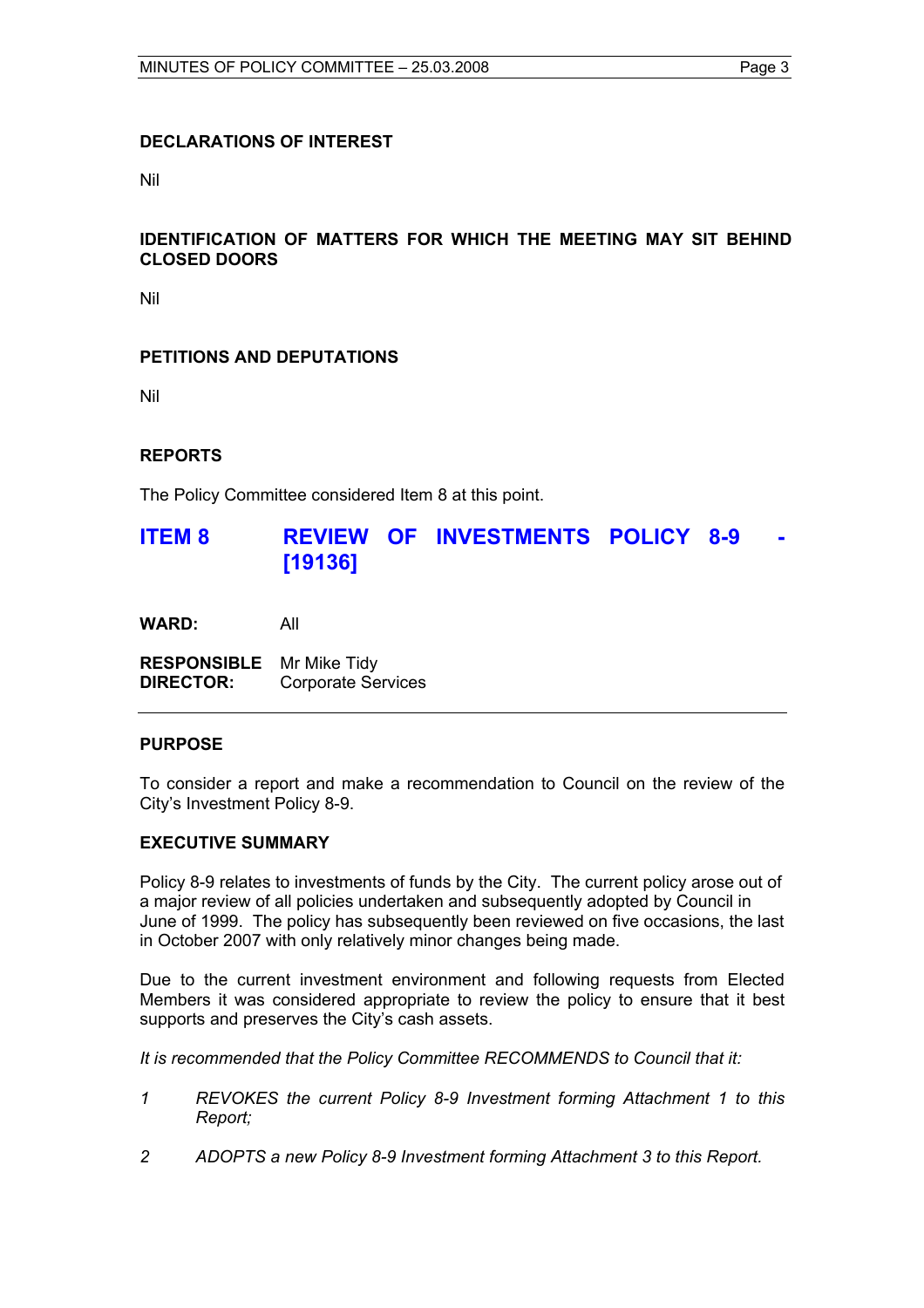The City's Policy 8-9 Investment was discussed at the Strategic Financial Management Committee Meeting held on 26 February 2008 and it was resolved that the SFMC recommends that Council:

- 1 REVOKES the current Policy 8-9 Investment forming Attachment 1 to this Report;
- 2 ADOPTS a new Policy 8-9 Investment forming Attachment 3 to this Report;
- 3 REFERS the new Policy 8-9 Investment forming Attachment 3 to this Report to the Policy Committee for comment prior to final adoption by Council.

The current City Policy 8-9 Investment was adopted in June 1999 following a major review of the entire Policy Manual. The policy has been reviewed on a number of occasions since then without substantial change.

There has been significant turmoil in investment markets in recent times and a number of local governments across Australia have investments that have been caught in that turmoil. Also there have been a number of enquiries from Elected Members relative to the exposure of the City to the current investment turmoil and the adequacy of the City's investment policy. It is considered appropriate therefore to undertake a review of the investment policy.

It's important to understand firstly the broad types of investments that local government are involved in and how these are exposed to the market.

The traditional investments for local government have been interest bearing deposits and bank accepted/endorsed commercial bills. The key features are:

- are usually backed by major banks,
- have a high credit rating due to the backing for the investment being clearly known and understood,
- are relatively short term.
- are very secure,
- the value of the investment at any time is known,
- the return on the investment and when it will be received is known, and
- if there is a need to break the investment before its maturity this may result in a penalty.

Because of this they generally offer a conservative rate of return relative to benchmarks.

In the last decade local government has been more involved in investing in managed funds. These come in many permutations but essentially they involve pooling investors funds and then reinvesting those funds across a range of investment types. The key features are:

- offered by many institutions some have major bank backing but many do not and there can be more than one institution involved,
- are generally longer term not short term investments,
- are investing in a variety of securities such as cash based investments, equities, mortgages etc,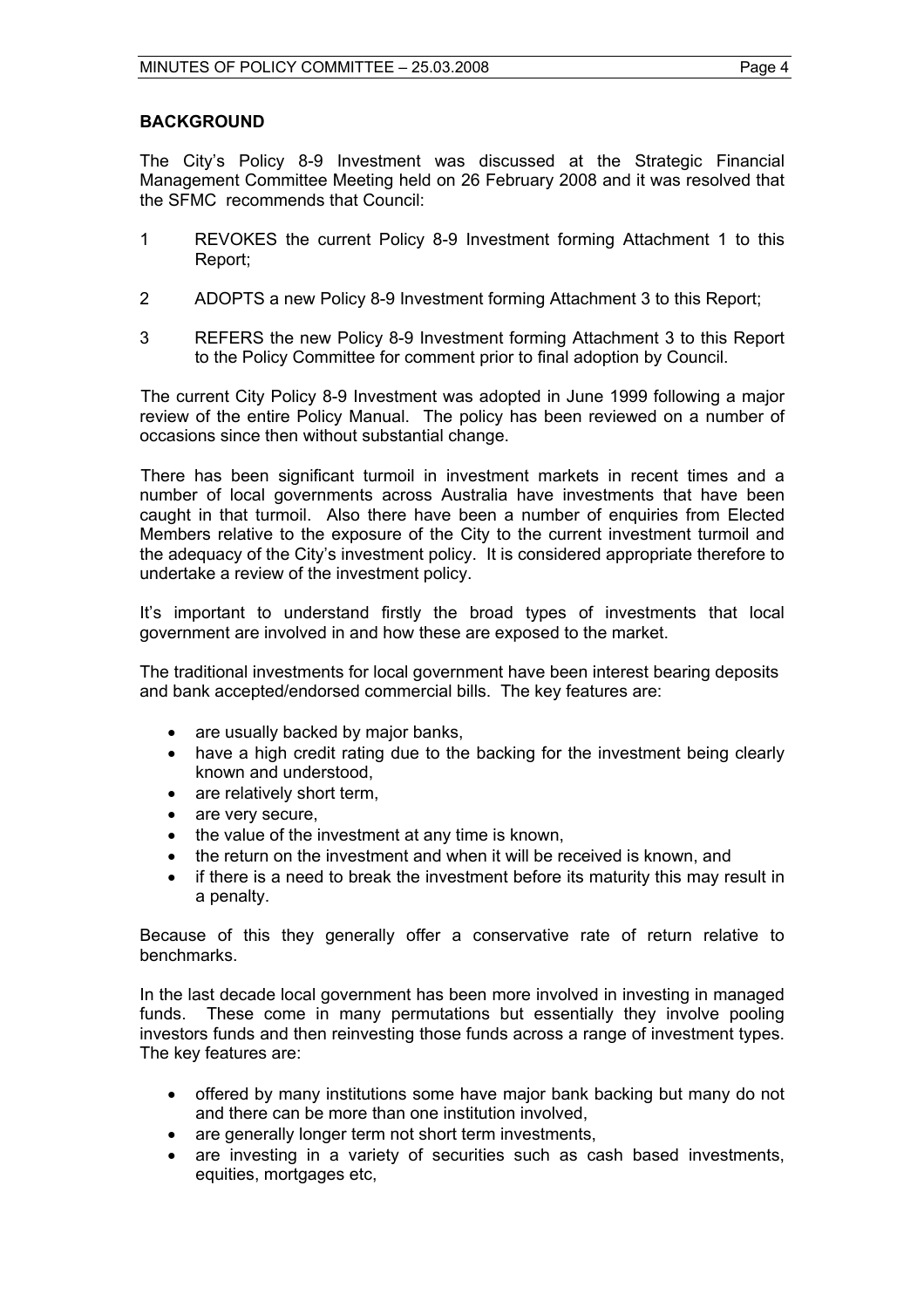- 
- in some cases specialise in investing in certain types of securities,
- exposed to the market fluctuations particularly affecting the types of underlying securities that the fund has invested in and therefore do not provide a predetermined return on the investment,
- exiting a managed fund prior to maturity means selling in the market at prevailing market rates, and
- while they have credit ratings (in some cases quite high ratings) these can be confusing because it doesn't mean that the underlying securities that the fund has invested in all have the same rating and the relationship between the securities and their potential impact on the whole fund can be complex and not readily understood.

The biggest issue with managed funds is having a clear understanding of what the managed fund is investing in. In many cases this can be clear and transparent and the risks of the investment can be determined. As the investment instruments become more and more complex however it can be very difficult to determine the risk and exposure. Relying on rating agencies to rate the investment also can be risky. Some of the funds that have been hardest hit were rated relatively highly.

The investment market turmoil of recent times has hit managed funds hard. In some cases such as the sub prime mortgage market problems it is because the fund has direct exposure to these types of investments. In other cases it is simply because of general market conditions and the exposure to equity markets generally.

It should be noted that while a lot of focus is currently on the poor performance of managed funds the traditional interest bearing deposits and bank accepted/endorsed commercial bills are performing very well. Twelve months ago it was the reverse.

# **DETAILS**

# **Issues and options considered:**

The existing Policy 8-9 Investment is included as attachment 1. The policy sets out the:

- investment objectives,
- risk profile of the City,
- delegated authority to invest,
- types of authorised investments,
- limitations on direct investments in terms of quotations, terms of maturity, liquidity requirements etc.
- prudential requirements where investments are made with fund managers, and
- policy guidelines in terms of diversification of risk etc.

There is also a section dealing with financial reporting and the current practice is to provide a comprehensive investment report with each financial report put to Council on a monthly basis.

There are several perspectives from which the policy needs to be viewed.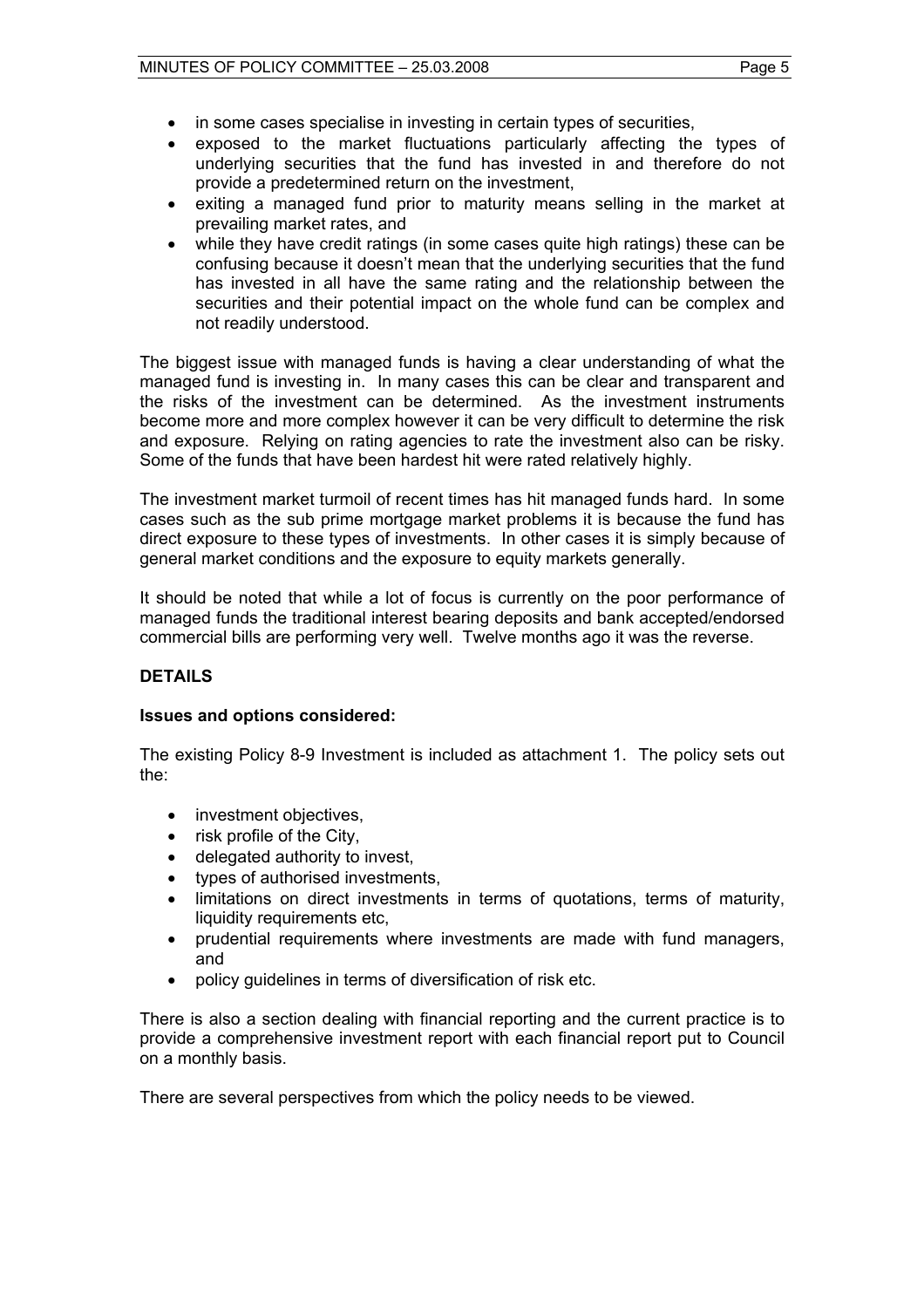The first is does the policy adequately cover all of the issues that ought to be addressed in an appropriate investment policy and does it support prudent and effective management of the City's investments with appropriate levels of governance. The Department of Local Government and Regional Development has been developing a local government operational guideline for investment policy and in December 2007 released a draft of that guideline a copy of which is at attachment 2. A key element of that guideline is the establishment of appropriate investment policies and what should comprise those policies. The draft guideline canvasses a wide range of issues for consideration in an investment policy and is considered a valuable reference point.

The elements proposed in the draft guideline comprise;

- Objectives
- Legislative Requirements
- Delegations of Authority to CEO
- Prudent Person Standard
- Ethics and Conflicts of Interest
- Approved Investments
- Prohibited Investments
- Risk Management Guidelines
- Investment Advisor
- **Measurement**
- **Benchmarking**
- Reporting and Review

Many of these elements are encapsulated in the City's existing policy although not necessarily under the same heading. A sample investment policy is included in the draft guideline.

In examining the issues covered by the draft guideline there are a number of areas where the City's existing policy is quite adequate but others where there could be improvements. In some cases its just improvements to the wording but in others the specific intent of the policy can be improved. The key changes proposed are:

- 1 The City's current policy has objectives however they also include references to legislation and benchmarking which would both be better referred to separately. The wording of the suggested objectives in the draft guideline also better articulate the objective of an investment policy.
- 2 The City's current policy under the heading Risk Profile has an extensive list of all of the issues that are to be considered when considering an investment decision. Many of these are covered by other parts of the policy and some are really about process and not policy. There is no equivalent of this in the draft guideline. It is proposed to delete this section.
- 3 The draft guideline contains a section dealing with ethics and conflicts of interest. This issue however is not exclusive to the area of investment and applies right across all activities of the City. The City's Code of Conduct and other policy provisions and statutory provisions under the Local Government Act all cover issues of ethics and conflict of interest and to include a specific section would only be duplication. It is not considered therefore that such specific reference is warranted in the investment policy.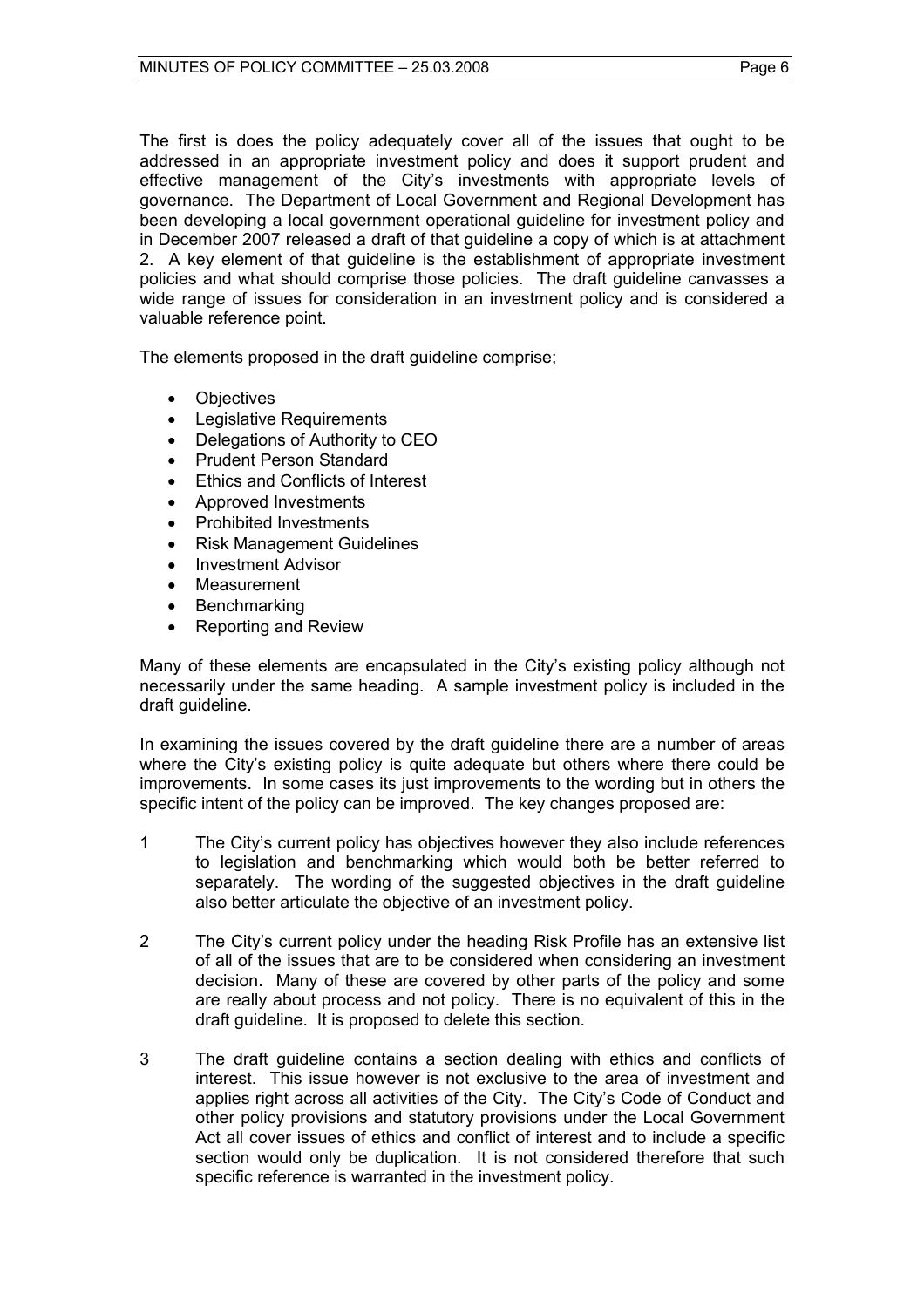- 6 The draft guideline has both an approved investments section as well as a prohibited investments section. By comparison the existing City policy has only an authorised investments section. It could be argued that if the policy spells out what is authorised then all else is unauthorised and it shouldn't be necessary to also spell these out. Unfortunately with the vast array of investment instruments that exist there are many shades of grey which could leave open to some interpretation whether a certain investment is authorised or not. While the interpretation of the City's current authorised investments means that no investment would be made in the sought of investments listed in the draft guidelines prohibited investment list it is considered that there is merit in spelling this out in the policy. It makes a clear statement about the type of investment that the City does not want to make.
- 7 The City's existing policy in regard to risk management guidelines is not adequate. The existing policy uses a single percentage to define the spread between financial institutions and the credit rating. These would be better set out separately. The City has been examining this for some time and has determined a separate set of limits for overall portfolio and the counterparty credit framework. This also includes separating direct investments from managed funds. The draft guideline uses the same breakdown. The percentage spreads that are recommended by administration however are more conservative than those proposed under the draft guideline. By way of example the draft guideline suggests that up to 50% of the entire investment portfolio could be invested with a single AAA rated managed fund. It is proposed in the City's case that this be limited to 25% to achieve a more conservative spread of risk. The proposed term to maturity framework is also more conservative than that suggested in the draft guideline. Maximum term proposed is 36 months for a maximum of 10% of the portfolio.
- 9 The draft guideline suggests the inclusion of the requirements of an investment advisor. There are no specific requirements that a local government has to have an independent investment advisor. The City of Joondalup does have such an advisor and has used one for quite some time. It is proposed to include a new section to cover the provisions relating to an investment advisor.

The second perspective is once having a policy that covers the issues that are believed be required can the policy be applied in practice and deliver on its objectives.

Although there are quite a number of changes that are proposed many of these are already current practice even though they may not have been clearly spelt out in the policy. For example:

- The City does not invest in any of the type of investment instruments referred to in the proposed prohibited investments, and
- Although the current policy permits up to 50% of the portfolio to be invested with a single AAA rated investment the City doesn't do this in practice.

It is felt therefore that the policy as now proposed has practical application as well as ensuring prudent and effective management of the City's investments with appropriate levels of governance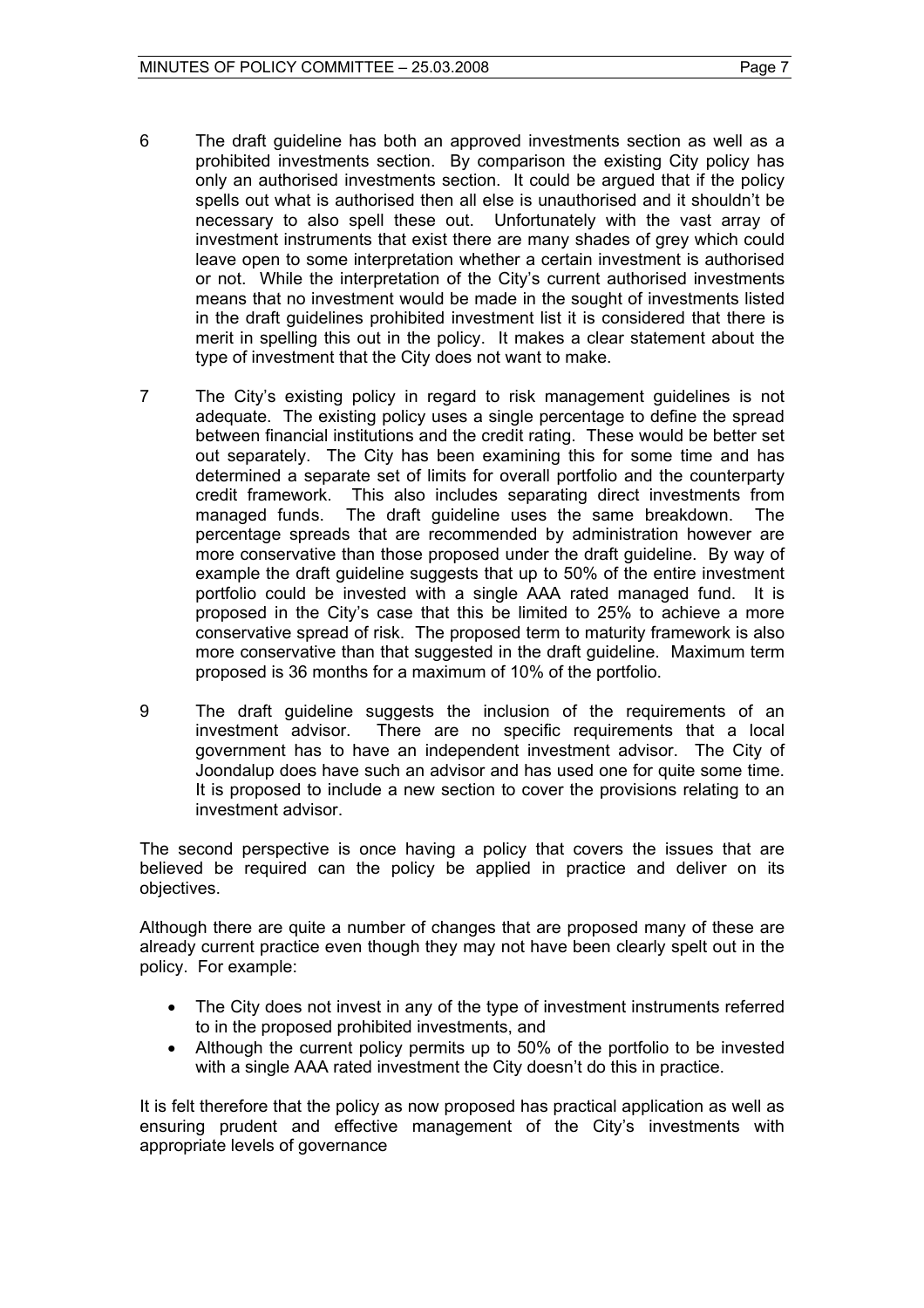The proposed new City Policy 8-9 Investment incorporating the above points is at attachment 3.

# **Link to Strategic Plan:**

Organisational Development

4.1 To manage the business in a responsible and accountable manner

# **Legislation – Statutory Provisions:**

The requirements governing local government investments are covered by:

- Local Government Act 1995 Section 6.14;
- The Trustees Act 1962 Part III Investments;
- Local Government (Financial Management) Regulation 1996 Regulation 19, Regulation 28, and Regulation 49
- Australian Accounting Standards

# **Risk Management considerations:**

There are significant risk implications in managing the City's investment portfolio. Policy 8-9 Investment sets out provisions for compliance and governance that are designed to mitigate these risks. In addition to the policy there are internal processes and procedures governing investment transactions and these are subject to both internal and external audit.

# **Financial/Budget Implications:**

As most of the proposed changes to Policy 8-9 Investment represent current actual practice there will not be any financial impact from adopting the new policy.

# **Policy Implications:**

This report proposes the replacement of the existing policy with a new Policy 8-9 Investment.

# **Regional Significance:**

Not Applicable.

# **Sustainability Implications:**

Financial sustainability is absolutely critical to the future growth and development of the City of Joondalup. The policy in relation to the City's investments is a critical element to this long-term financial sustainability.

# **Consultation:**

Not Applicable.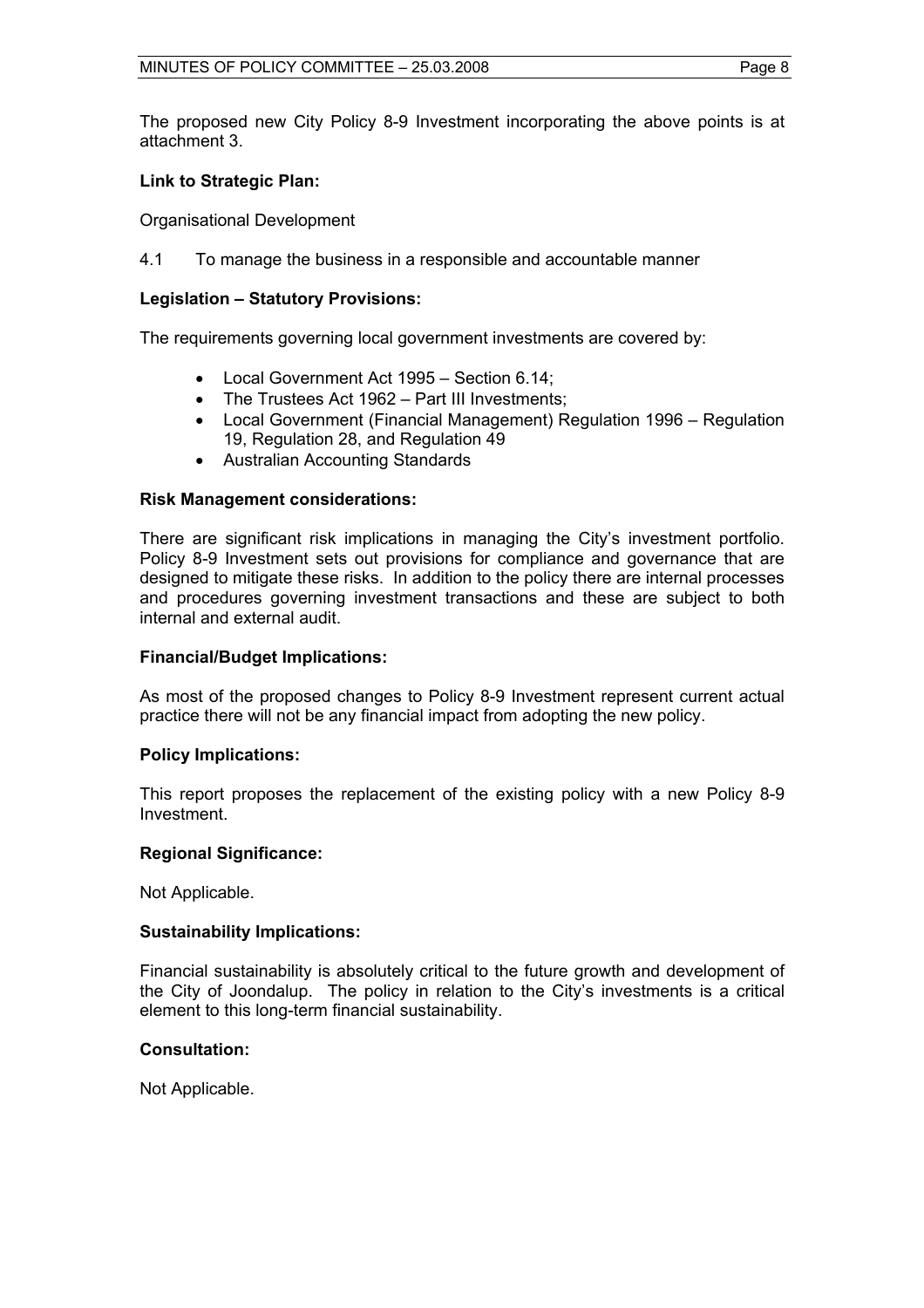### **COMMENT**

The existing Policy 8-9 Investment has served the City well and the proposed changes in the new policy really represent a fine tuning and not radical change. The changes tighten the policy in particular more clearly defining the types of investments and the spread of risk. The proposed policy represents a relatively conservative approach to investment that is felt to be appropriate to the needs of the City and for the market conditions.

# **ATTACHMENTS**

Attachment 1 Existing Policy 8-9 Investment Attachment 2 Department of Local Government and Regional Development Draft Investment Policy Local Government Operational Guideline Attachment 3 Proposed new Policy 8-9 Investment

### **VOTING REQUIREMENTS**

Simple Majority

### **OFFICER'S RECOMMENDATION**

That the Policy Committee RECOMMENDS to Council that it:

- 1 REVOKES the current Policy 8-9 Investment forming Attachment 1 to this Report
- 2 ADOPTS a new Policy 8-9 Investment forming Attachment 3 to this Report

The Director Corporate Services provided an overview of the report.

**MOVED Cr Young SECONDED Mayor Pickard that the Policy Committee RECOMMENDS to Council that it:** 

- **1 REVOKES the current Policy 8-9 Investment forming Attachment 1 to this Report**
- **2 ADOPTS a new Policy 8-9 Investment forming Attachment 3 to this Report, subject to the following changes:** 
	- **(a) Clause 5: the words "Commercial paper" to be deleted;**
	- **(b) Clause 7(b): Last sentence, the words "approved by Council" to be deleted;**
	- **(c) Clause 7(c): Last line of the table to be deleted;**

Discussion ensued.

#### The Motion was Put and **CARRIED** (4/0)

**In favour of the Motion:** Crs Hollywood, Young, Macdonald, Mayor Pickard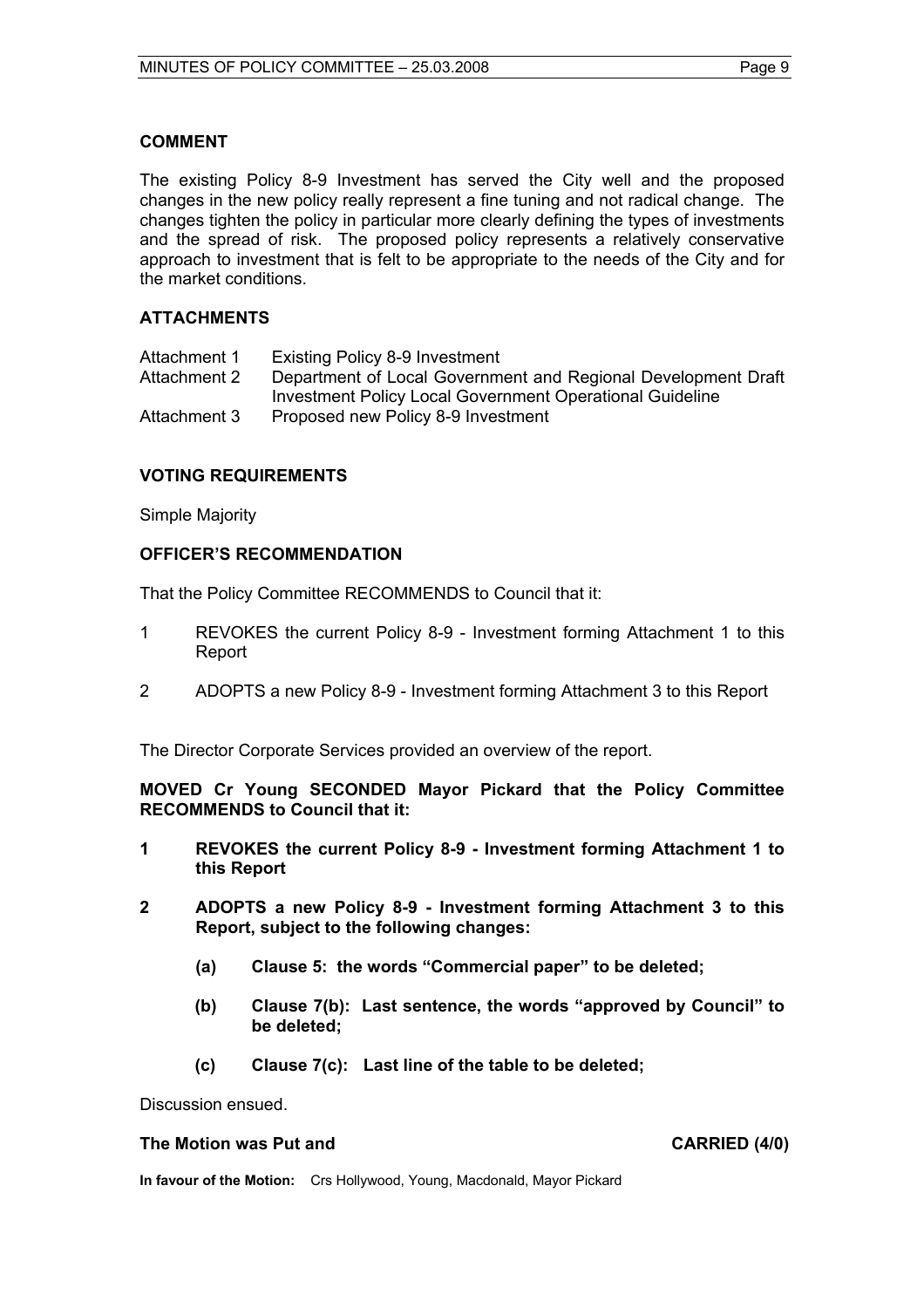# **ITEM 1 POLICY FOR THE OPERATION OF CIRCUSES IN THE CITY OF JOONDALUP – [18058]**

**WARD:** All

**RESPONSIBLE** Mr Ian Cowie **DIRECTOR:** Governance and Strategy

#### **PURPOSE/ EXECUTIVE SUMMARY**

At the Council Meeting on 16 October 2007, Council decided to amend the draft City Policy – "Statement on Circuses" and to refer the amended document back to the Policy Committee for further consideration.

#### **BACKGROUND**

Following a request received from the Policy Committee Meeting of 14 August 2007 a report and a draft City Policy – "Statement on Circuses" was duly presented at the next meeting of the Committee on 8 October 2007.

When the Minutes of the Policy Committee (which included the report and the draft policy) were presented at Council on 16 October 2007, it was determined that further amendments were required and that the amended document should be referred back to the Policy Committee for their consideration.

# **DETAILS**

The original draft of the policy specifically identified the following animals: lions, tigers, elephants, bears and monkeys. At the 16 October 2007 meeting, Council suggested inclusion of the following additional animals: leopards, other great cats, giraffes, and apes together with the statement "or *any type of animal which in the opinion of the local government is either dangerous or wild by nature."*

#### **Issues and options considered:**

There are 2 options open to the Policy Committee

- Option 1 Retain the original draft City Policy as is (Attachment 1)
- Option 2 Approve the revised draft City Policy which includes additional animals and the statement noted previously (Attachment 2)
- Option 3 Further amend the draft City Policy as required

#### **Link to Strategic Plan:**

Key Focus Area: Community Wellbeing Objective: To meet the cultural needs and values of the community

# **Legislation – Statutory Provisions:**

Not Applicable.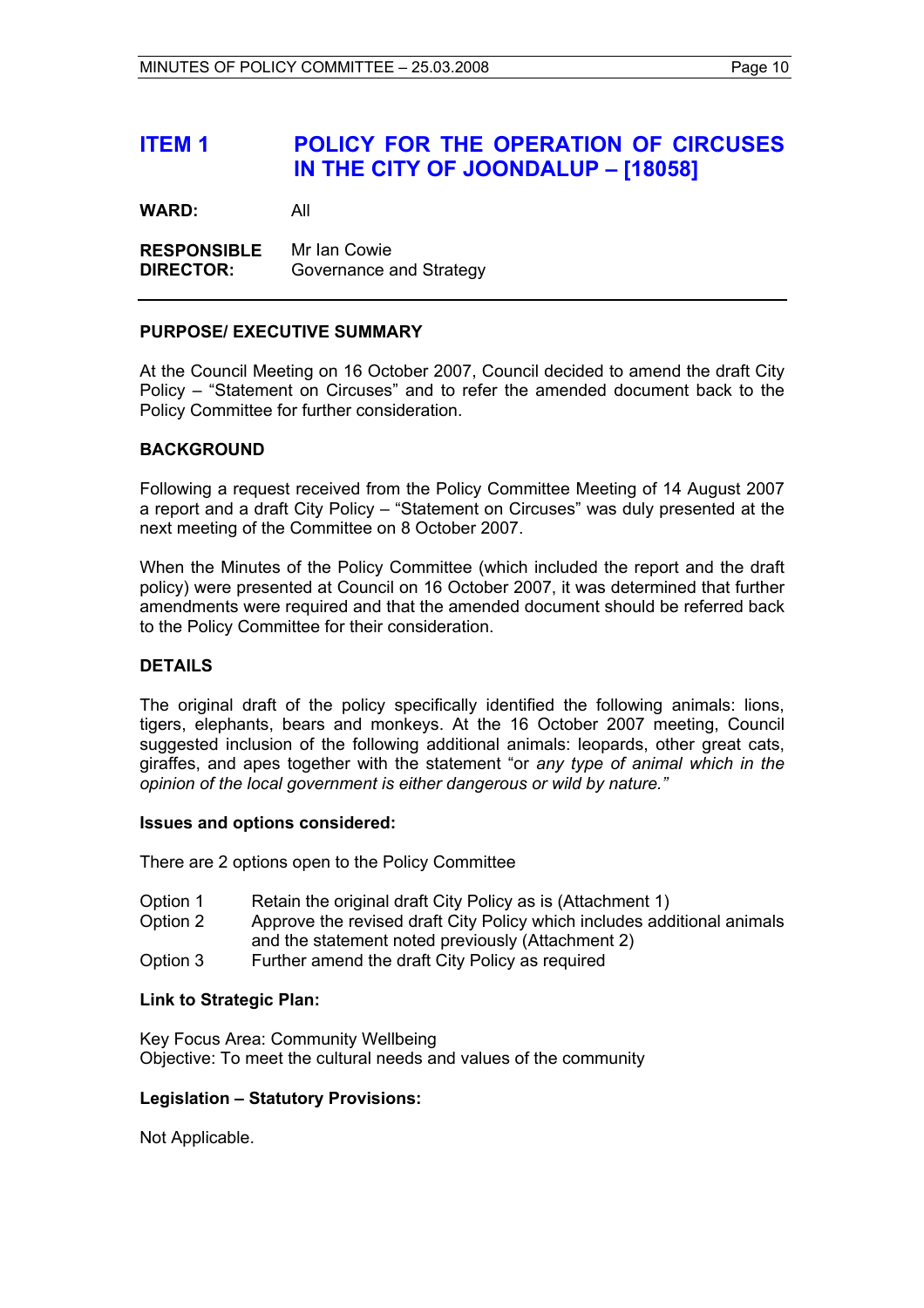#### **Risk Management considerations:**

Neither policy will be fully in alignment with either the Code of Practice for the Conduct of Circuses in Western Australia or the RSPCA Policy on Performing Animals and therefore may not receive the endorsement of either organisation if approached.

### **Financial/Budget Implications:**

Not Applicable.

## **Policy Implications:**

Possible amendment to Policy Manual

### **Regional Significance:**

Not Applicable.

### **Sustainability Implications:**

Not Applicable.

## **Consultation:**

Not Applicable.

### **COMMENT**

Extending the number of animals referred to in the policy is not strictly necessary as the original draft policy included the words "including (but not restricted to)." However, the extension will help to clarify those animals which are considered exotic and is therefore supported.

# **ATTACHMENTS**

| Attachment 1 | <b>Original Draft Circus Policy</b> |
|--------------|-------------------------------------|
| Attachment 2 | <b>Revised Draft Circus Policy</b>  |

#### **VOTING REQUIREMENTS**

Simple Majority

The Director Governance and Strategy provided an overview of the report.

**MOVED Mayor Pickard SECONDED Cr Macdonald that the Policy Committee RECOMMENDS that Council ADOPTS the draft City Policy – Statement on Circuses forming Attachment 2 to this Report.** 

Discussion ensued.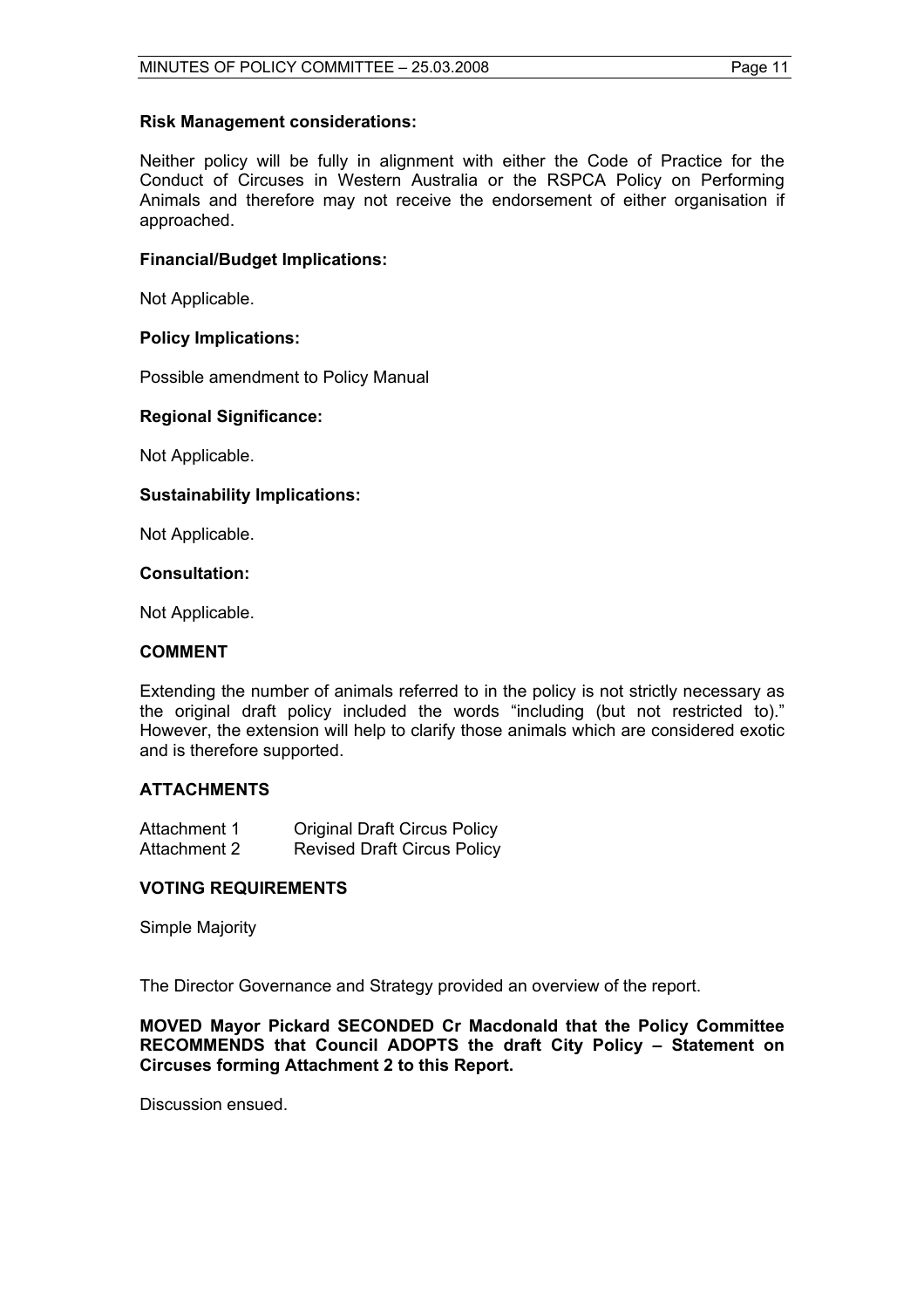**AMENDMENT MOVED Cr Young SECONDED Mayor Pickard that the following words be added to the end of the Motion:** 

**"…, subject to deleting the words "***wild by nature***" and inserting "***not domesticated***"in their place."** 

#### The Amendment was Put and **CARRIED** (3/1)

**In favour of the Amendment:** Crs Young, Macdonald, Mayor Pickard **Against the Amendment:** Cr Hollywood

### **The Original Motion as amended, being:**

**That the Policy Committee RECOMMENDS that Council ADOPTS the draft City Policy – Statement on Circuses forming Attachment 2 to this Report, subject to deleting the words "***wild by nature***" and inserting "***not domesticated***" in their place.** 

Was Put and **CARRIED** (3/1)

**In favour of the Motion:** Crs Young, Macdonald, Mayor Pickard **Against the Motion:** Cr Hollywood

# **ITEM 2 REVISED CODE OF CONDUCT - CITY OF JOONDALUP - [08166, 09358]**

**WARD:** All

**RESPONSIBLE** Mr Ian Cowie **DIRECTOR:** Governance and Strategy

#### **PURPOSE/EXECUTIVE SUMMARY**

For the Committee to consider a revised Code of Conduct.

## **BACKGROUND**

A new Code of Conduct was considered at the Policy Committee meeting on 11 December 2007. At this meeting, a range of additions to the draft Code were suggested. These additions were made and the revised draft Code was then presented to the Strategy Session in February 2008. At this meeting, further changes to the Code were suggested. As a result of the suggestions, the Code has been further revised and these recent revisions are highlighted in Attachment 1.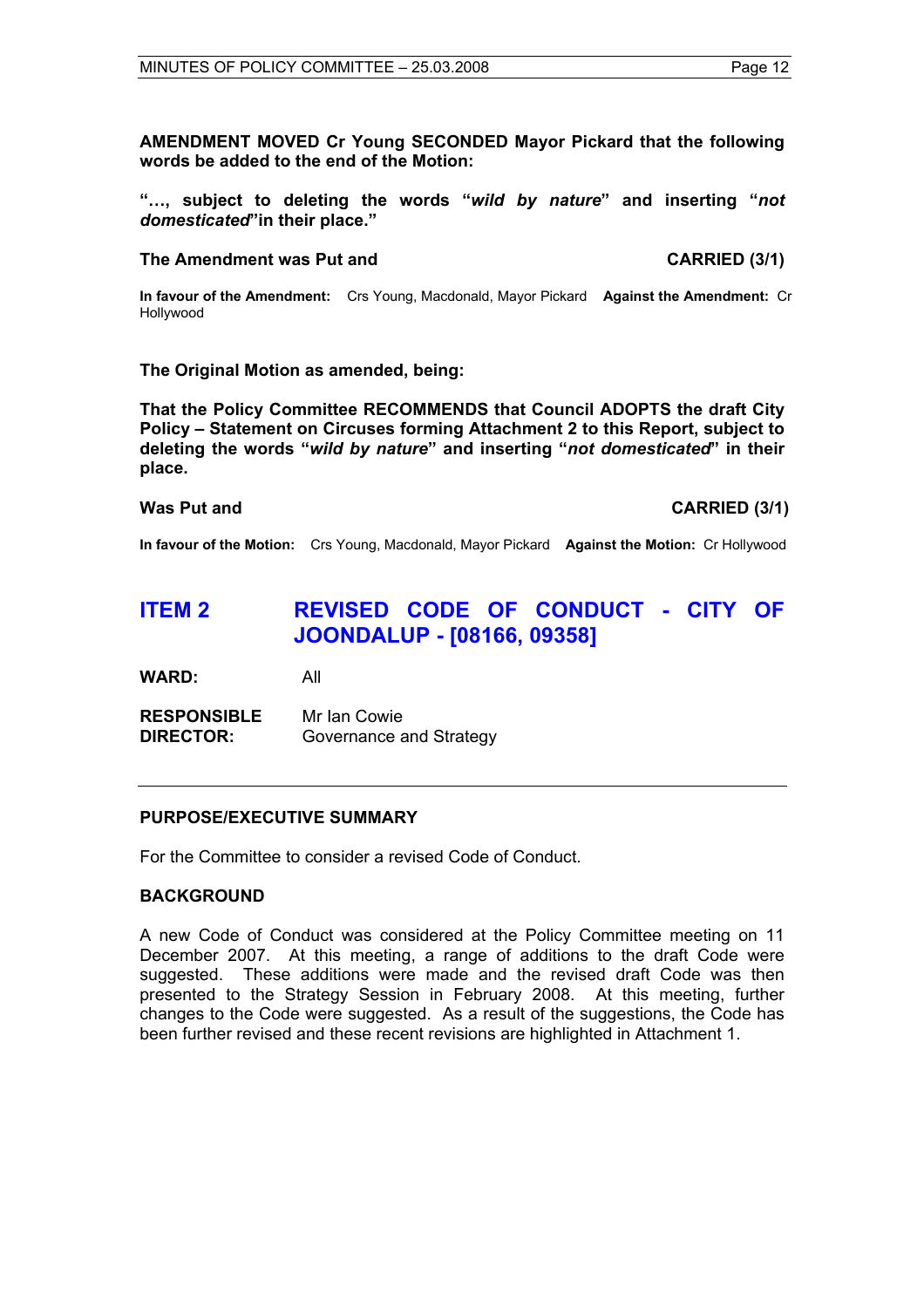# **DETAILS**

#### **Issues and options considered:**

The options available are:

- To accept the revised Code (attached) that reflects changes to legislation and additional points;
- To not accept the changes to the Code; or
- To make further amendments to the revised Code.

### **Link to Strategic Plan:**

Not Applicable.

### **Legislation – Statutory Provisions:**

The Local Government Act 1995 (the Act) was amended by the Local Government (Official Conduct) Amendment Act 2007. The amendments to the Act allowed for the Local Government (Rules of Conduct) Regulations 2007 to subsequently be gazetted.

Section 5.103 of the Local Government Act 1995 states:

### **Codes of conduct**

- 1. Every local government is to prepare or adopt a code of conduct to be observed by council members, committee members and employees.
- *2. [repealed]*
- 3. Regulations may prescribe codes of conduct or the content of, and matters in relation to, codes of conduct and any code of conduct or provision of a code of conduct applying to a local government under subsection (1) is of effect only to the extent to which it is not inconsistent with regulations.

As part of these legislative changes, the Local Government (Administration) Regulations 1996 were also amended pertaining to employees.

#### **Risk Management considerations:**

The failure to amend the City's Code of Conduct will result in a breach of the legislation.

#### **Financial/Budget Implications:**

Not Applicable.

#### **Policy Implications:**

The City's current Code of Conduct is a Council Policy. The proposed revised Code of Conduct will replace the existing Code and will remain as a Council policy.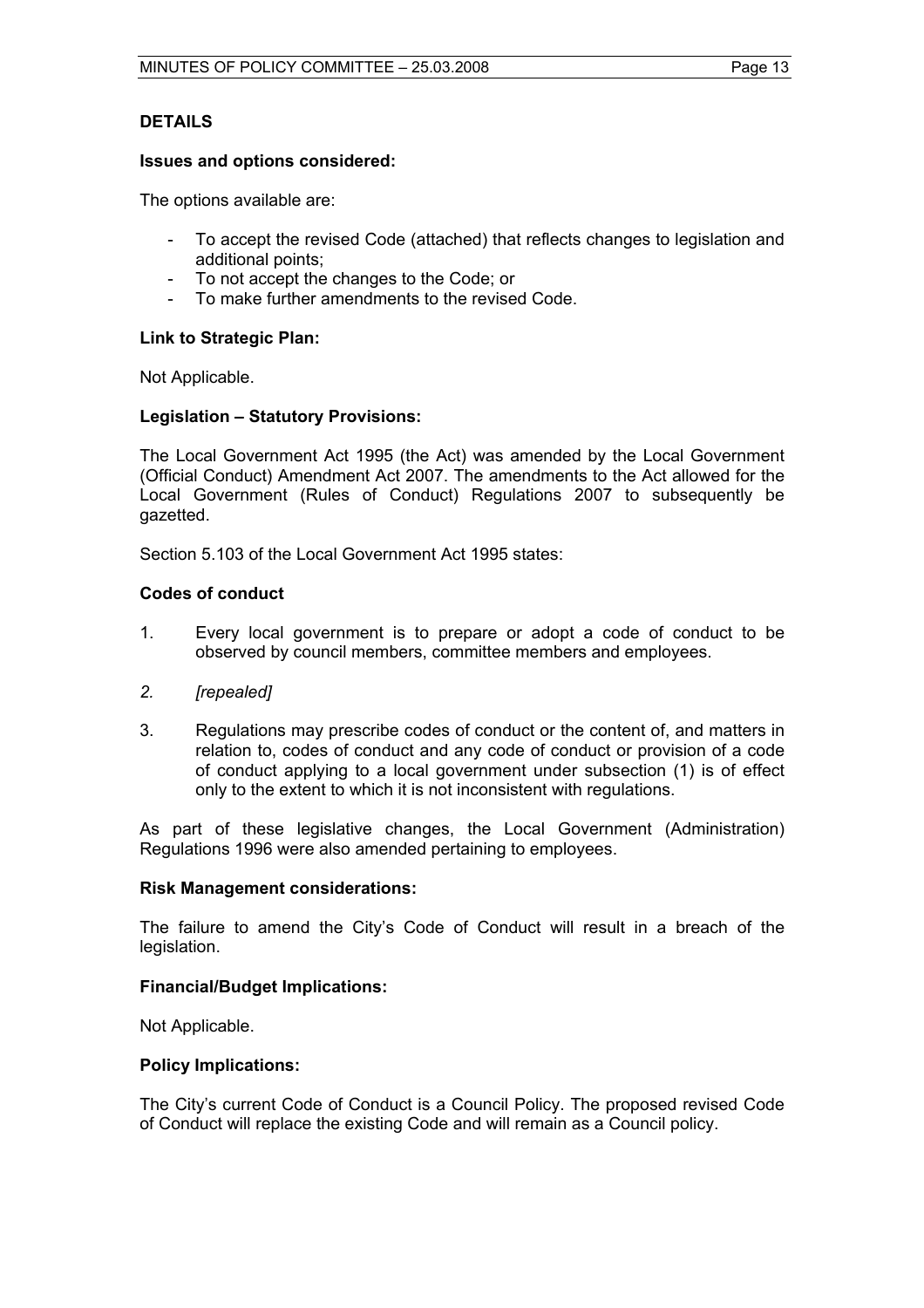# **Regional Significance:**

Not Applicable.

# **Sustainability Implications:**

Not Applicable.

### **Consultation:**

When amending the legislation and introducing the new conduct regulations, the Department of Local Government consulted with the industry.

# **COMMENT**

Following the ordinary local government elections held on 20 October 2007, changes to legislation came into effect that relate to the conduct of council members.

The Official Conduct Amendment Act only applies to council members and it establishes a disciplinary framework to deal with misconduct by any local government council member. The framework involves using a statewide standards panel to handle complaints about minor breaches of rules and empowering the State Administrative Tribunal (SAT) to review the conduct of members where the Act or regulations have been breached.

Council members found to be in minor breach of rules may face penalties ranging from public censure and a public apology through to an order to undertake training. The SAT has additional powers to suspend a member for up to six months or bar a member from holding office in any local government for up to five years.

The *Local Government (Rules of Conduct) Regulations 2007* came into operation in conjunction with the amendments to the Act.

The regulations prescribe uniform rules of conduct for council members in relation to:

- standards of general behaviour
- behaviour at council or committee meetings
- misuse of local government resources
- relations with local government employees
- 
- use of information<br>• securing unauthor • securing unauthorised advantages or disadvantages
- disclosing certain interests (not financial)
- restrictions on receiving, and disclosure of, certain gifts.

In addition to the amendment to the Act and the introduction of the regulations that govern the conduct of council members only, the Local Government (Administration) Regulations 1996 were amended to include certain provisions to be included in the Code of Conduct relating to employees.

The revised Code of Conduct will apply to council members, committee members and employees and has been drafted to reflect the same rules that are contained within the Local Government (Rules of Conduct) Regulations 2007. However, the revised Code also includes some elements of Council's current Code of Conduct and a couple of new elements suggested by Elected Members.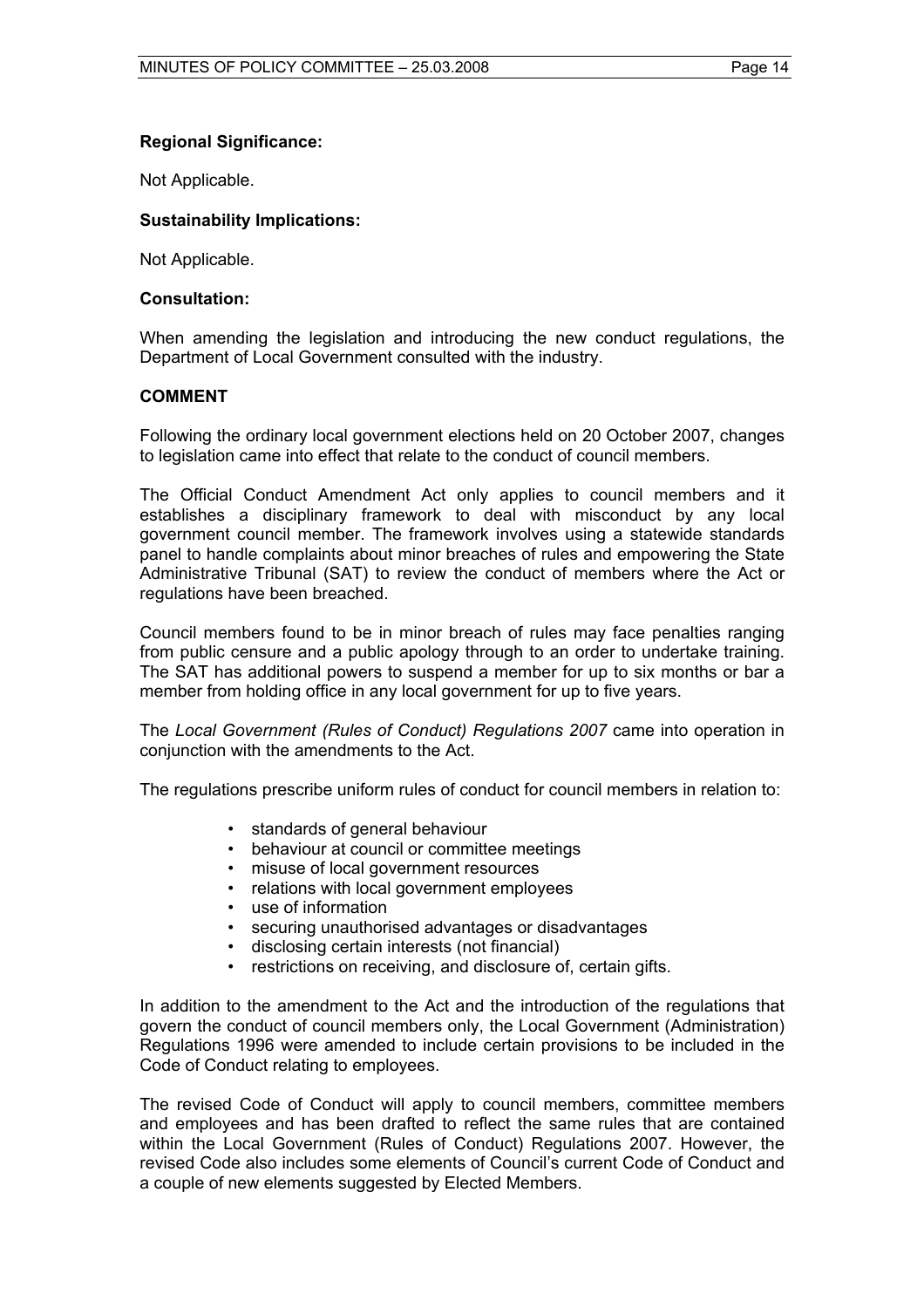It should be noted that the three ethical standard definitions in the last draft have been deleted because the issues of respect, fairness and integrity are all specifically covered by the general principles and the document does not define other concepts contained within the general principles.

# **ATTACHMENTS**

Attachment 1 Revised Code of Conduct.

# **OFFICER'S RECOMMENDATION**

That the Policy Committee RECOMMENDS that Council DELETES its existing Policy 4-1 – Code of Conduct and ADOPTS the revised Policy 4-1 - Code of Conduct forming Attachment 1 to this Report.

The Director Governance and Strategy provided an overview of the report.

**MOVED Cr Young SECONDED Cr Macdonald that the Policy Committee RECOMMENDS that Council DELETES its existing Policy 4-1 – Code of Conduct and ADOPTS the revised Policy 4-1 - Code of Conduct forming Attachment 1 to this Report, subject to amending Clause 3.4(k) to read:** 

**(k) be a member of at least one Council committee** *consisting of Council members only* **and prepare for, attend and actively participate in its meetings.** 

Discussion ensued.

#### **The Motion was Put and CARRIED (4/0) CARRIED (4/0)**

**In favour of the Motion:** Crs Hollywood, Young, Macdonald, Mayor Pickard

# **ITEM 3 REVIEW OF POLICIES 8-2 AND 8-3 - ELECTED MEMBERS - [06574]**

**WARD:** All

**RESPONSIBLE** Mr Ian Cowie **DIRECTOR:** Governance and Strategy

# **PURPOSE / EXECUTIVE SUMMARY**

To review the way Policy 8-2 deals with equipment which is provided to Elected Members. This report suggests a new approach which would mean that, rather than being entitled to a long listing of items which can or will be provided, equipment of the Elected Member's choice will be reimbursed to a maximum amount.

It also addresses the Elected members training allowance in Policy 8-2, and Ward Councillor availability and Elected Members dinners in Policy 8-3.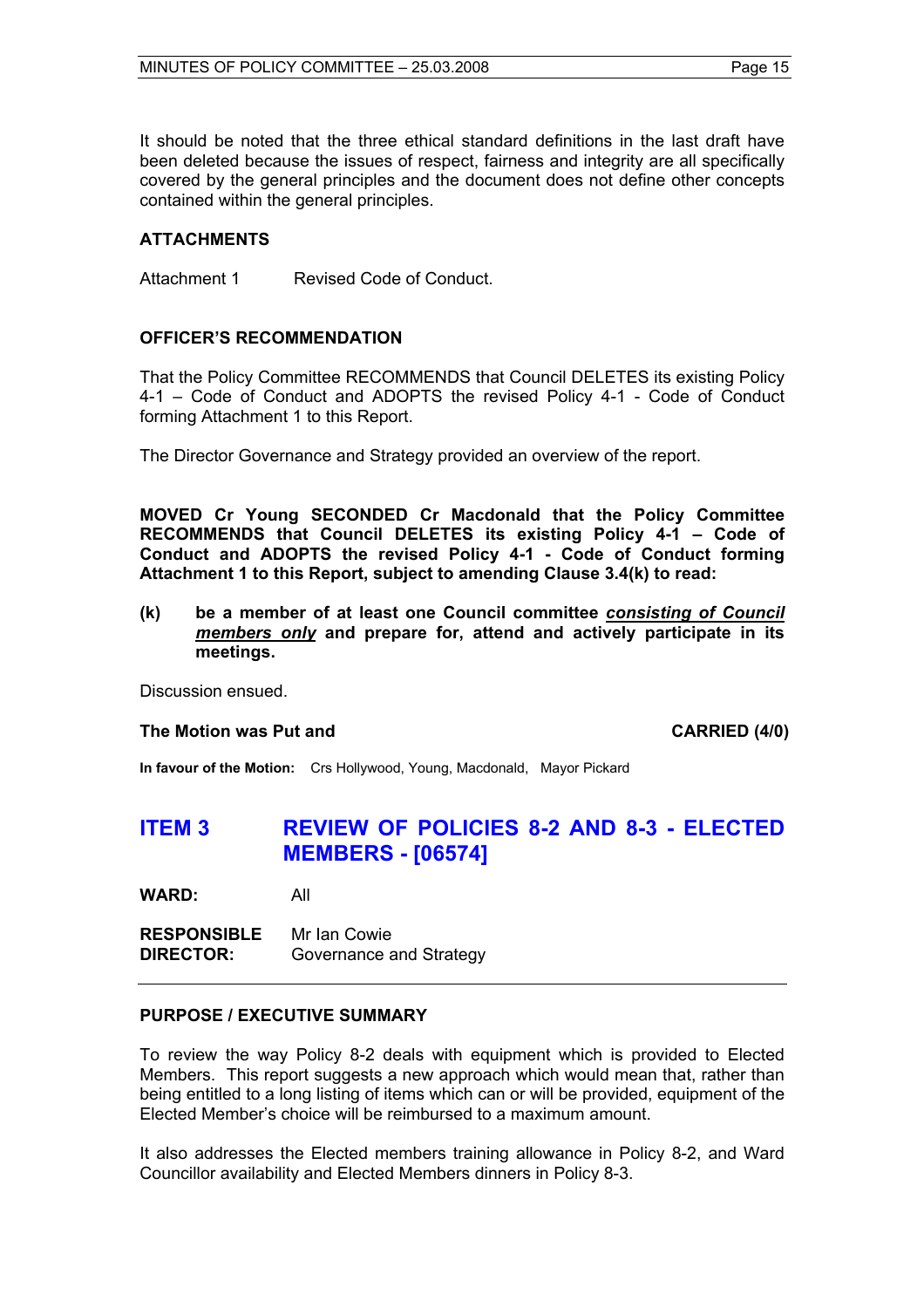# **BACKGROUND**

City Policy 8-2 covers Elected Member allowance. Part 2 of this Policy relates to the issue and return of Council equipment and Part 4 relates to conferences and training.

The equipment and items listed in this part are extremely specific in the main. Examples of this specificity include references to a 4 pin power board and an Elected Member lounge key. Only in one case is a degree of generality encountered. This is the reference to 'appropriate stationery' in section 2.4. Part 4 details the amount allocated to each Elected Member and describes the conferences and training that may be undertaken.

Policy 8-3 covers various general issues that impact on Elected Members from use of Civic facilities to speaking to the media.

### **DETAILS**

#### Policy 8-2 – Issuing of Equipment

The specificity of Part 2 of Policy 8-2 can create difficulties. That is, there are many pieces of office equipment which are not covered in the detailed listings but which could be important in assisting an Elected Member to undertake his or her role. Examples include an office chair (a computer desk can be issued but no chair to go with it); a foot rest; a carpet protector to place below the office chair; and appropriate desk lamp; a larger computer screen; wireless equipment and the like. This can create the unhelpful situation where an Elected Member is entitled to a filing cabinet which he or she does not want but is not entitled to a new office chair, for example, which he or she does want.

The *Local Government Act 1995* is specific about the nature of payments which can be made to the Elected Members (see the section headed 'Legislation'). This limits a local government's autonomy to make payments to Elected Members and the following comments need to be considered in this light.

Policy 8-2 adopts two different approaches in supporting the operations of Elected Members. The first is to specifically detail items which are to be issued to Elected Members. This is the approach taken in Part 2 which relates to the issuing of office and other equipment. The second is to reimburse expenses to a maximum amount. This is the approach taken in Part 4 where Elected Members are provided with an allocation to attend conferences and training and the cost of attendance and associated expenses are reimbursed.

There would appear to be three options open to Council in relation to the constraints imposed by the detailed listing in Part 2.

First, Council could expand the number of items included in the list to pick up additional items such as those listed earlier in this section. The advantage of this approach is that it is comparatively simple to expand the lists of items under Part 2. However, the disadvantage is the same as that which is associated with all listing approaches. That is, a piece of equipment which may be legitimately desired could be left out of the list and, consequently, can not be provided.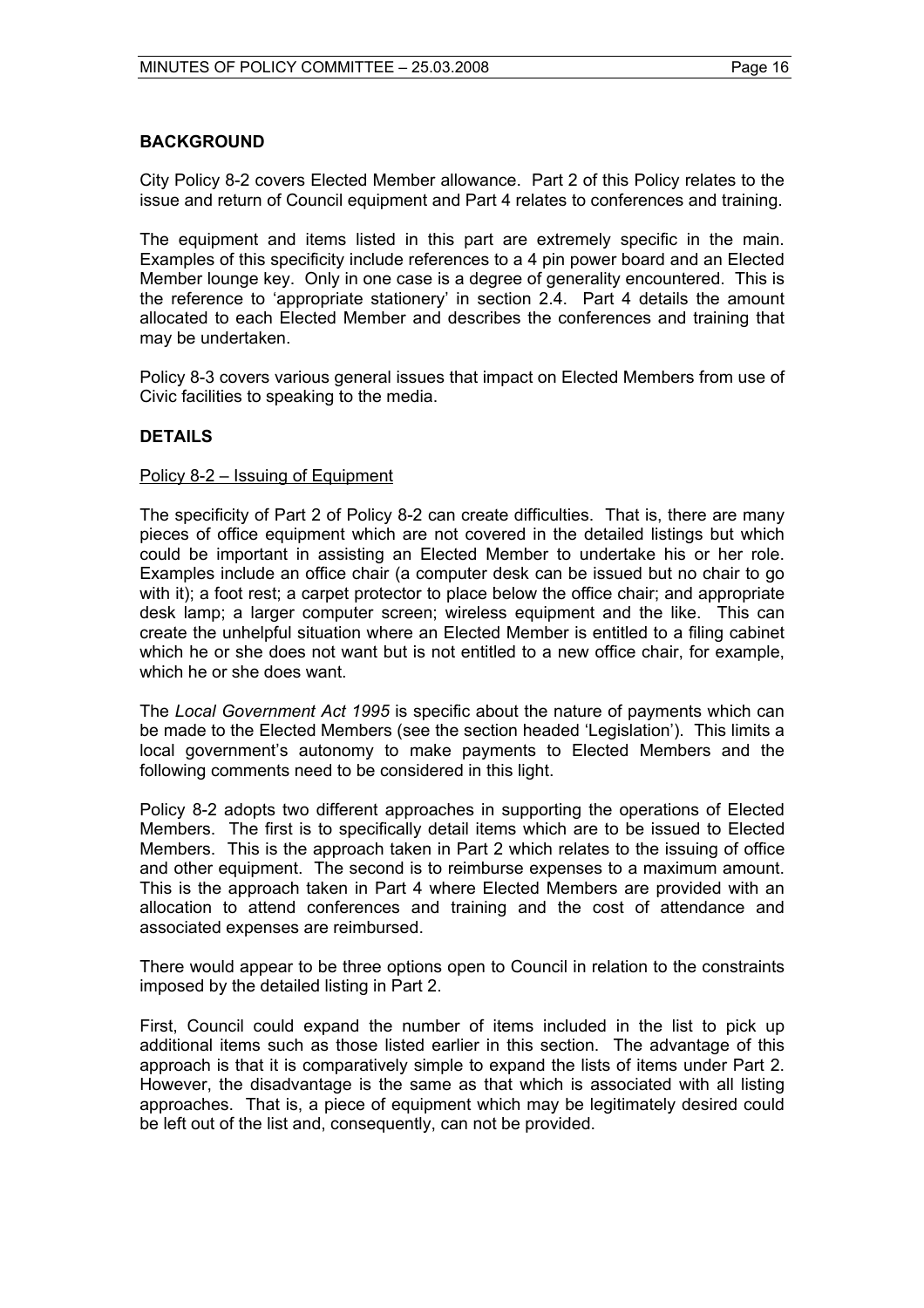Second, Council could adopt the approach used for conference and training expenses. This would involve replacing the listings in Part 2 with a statement that Elected Members are entitled to be reimbursed for the purchase of specified equipment and associated business items to a maximum amount.

The advantage of this approach is that it provides discretion and flexibility for Elected Members in terms of the type of products acquired. However, this approach raises a range of issues which will require consideration. These include:

• Should this approach apply only to office furniture equipment (ie. delete items such as computer desks from the list) to all office equipment (ie. delete items like computers from the list as well as office furniture) and/or to clothing (ie. satchel, jacket, etc)?

There is no right or wrong answer to this question and it would clearly be possible to leave a listing for certain items and provide reimbursement for other items. However, the substance of the argument for reimbursement of one type of item (ie. office furniture equipment) will also apply to other types of items (ie. office computer equipment).

- Some items such as the lounge key, security card and vehicle number plates will need to remain listed as these items are not available for purchase outside of the City.
- In keeping with Local Government (Administration) Regulation 32, payments can only be reimbursed by a local government if the expense is incurred by the Elected Member in performing a function in his or her capacity as a Council Member. Consequently, any reimbursement would need to be tied to an item which meets the requirements of this Regulation. This could be achieved through a declaration by an Elected Member that the item for which reimbursement is sought meets this condition.
- Moving to a system of reimbursement alters entitlements for Elected Members. That is, under a reimbursement system, the purchase price is reimbursed and the item remains the property of the Elected Member. Under the current listing system, section 2.6 of Policy 8-2 requires equipment less than three years old and any lease equipment provided to be returned.
- What should be the maximum amount allowable for reimbursement?

The third option is to make no changes and leave the system as it is. This has the advantage of stability but does not allow the opportunity to provide additional pieces of equipment which may be appropriate.

# Policy 8-2 - Training

Part of the policy also relates to the provision of an amount to allow Elected Members to attend various conferences and training to assist them in their professional development as an Elected Member.

The allowance is applicable on an annual basis, with the period commencing from an ordinary election, which now occurs in October. With the date of the ordinary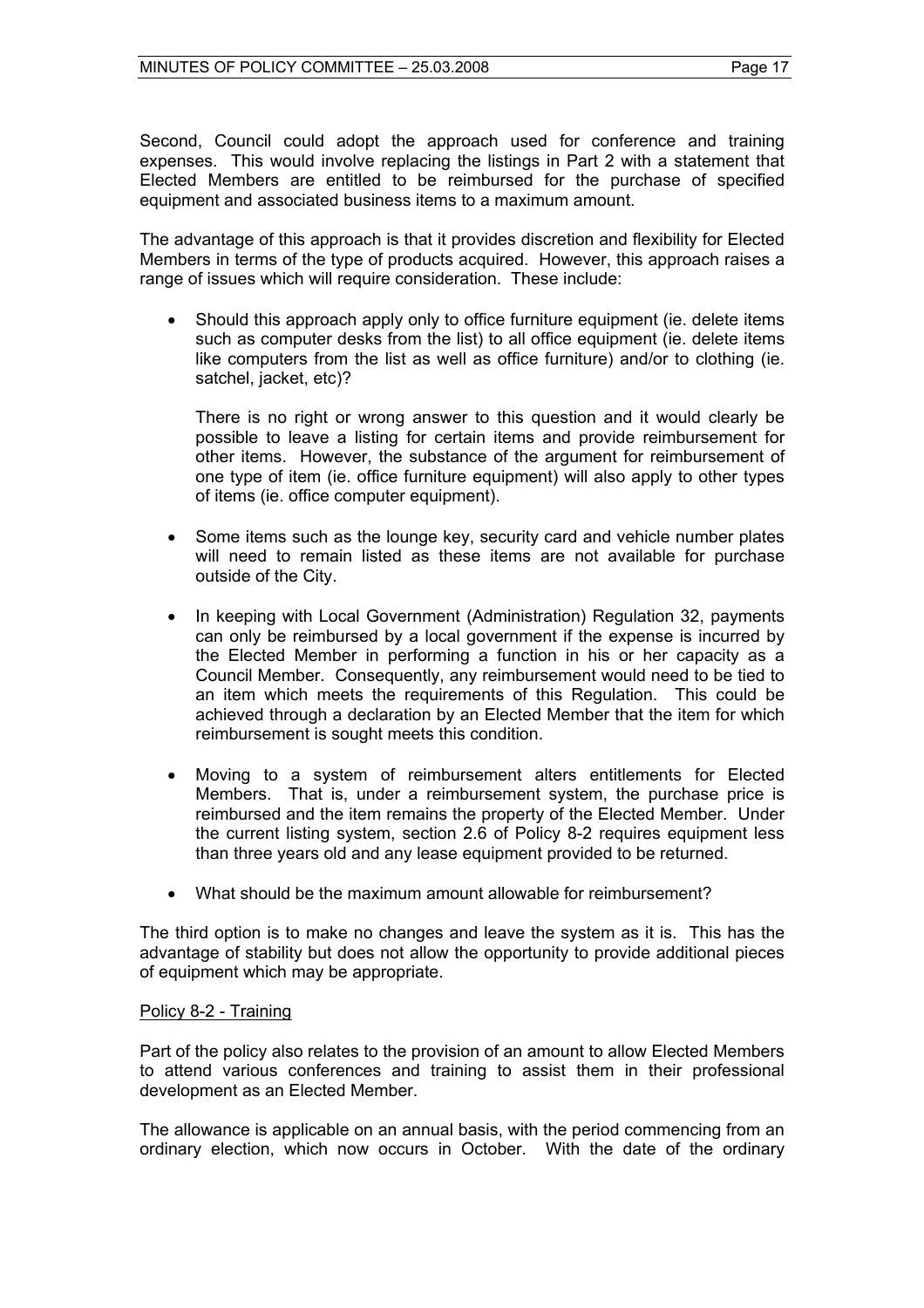election moving from May to October in 2007, a part allocation was made to Elected Members to cover any training costs during this period.

Clause 4.9 (4) of the policy states that Elected Members will forfeit any unspent funds following an ordinary election.

With the change of ordinary election dates, there are a number of Elected Members who did not have the opportunity to expend their funds.

It is suggested that Part 4.9(4) of the policy be waived for the October 2007 election, and Elected Members carry forward any unspent funds into the annual period October 2007 to October 2008. However, the clause is to be applied to Elected Members following the ordinary election in October 2009.

It is also proposed to amend the policy to delete the requirement for Elected Members to advise of carrying forward funds, and that this occur as a matter of process during non-election years.

#### Policy 8-3 – Ward Councillor Availability

This part of the policy provides the opportunity for Ward Councillors to meet with residents to discuss various issues of concern.

That part of the policy does not specifically deal with issues relating to:

- Use of Council owned venues; and
- Costs associated with use of various venues.

It also refers to the term 'Councillors' and not 'elected members'.

The policy has been amended to provide more clarity.

#### Policy 8-3 – Elected Members Dinners

As part of the 2006/07 half yearly budget review, an allocation was made to allow for elected members to host various people at a dinner within the Council lounge. This budget allocation was provided for in the 2007/008 budget.

This was not formalised in the policy and it is proposed to include the details of such dinners as part of Policy 8-3.

#### **Link to Strategic Plan:**

Not Applicable.

#### **Legislation – Statutory Provisions:**

Division 8 of Part 5 of the *Local Government Act 1995* provides the basis for payments to Elected Members. Section 5.98(6) specifically states:

*"A local government cannot –* 

- *(a) make any payment to; or*
- *(b) reimburse an expense of,*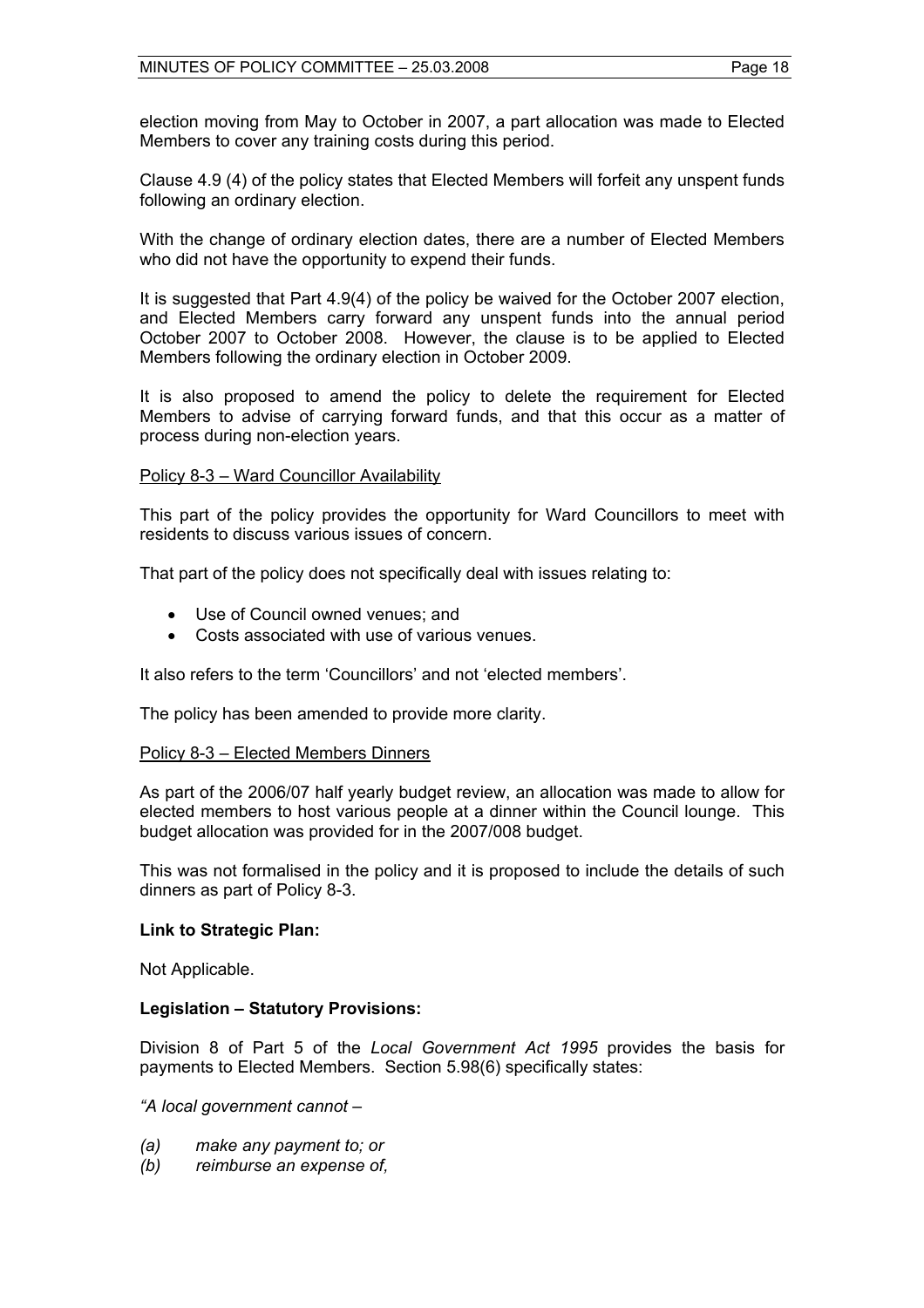*a person who is a council member or a mayor or president in that person's capacity as council member, mayor or president unless the payment or reimbursement is in accordance with this Division."* 

Consequently, there is limited autonomy for local governments with regard to payments to Elected Members.

Division 8 enables:

- Elected members to receive a meeting attendance fee or annual allowance in lieu of this;
- Elected Members to be reimbursed for certain expenses as of right;
- Elected Members to be reimbursed for certain expenses determined by the local government;
- An allowance to be paid to the Mayor;
- An allowance to be paid to the Deputy Mayor;
- Allowances to be paid to Elected Members in lieu of the reimbursement of expenses.

Local Government (Administration) Regulation 32(1)(c) specifically allows a local government to reimburse "an expense incurred by a Council member in performing a function in his or her capacity as a Council member". The departmental guideline on fees and charges explains this provision in the following terms:

"Reimbursement of other expenses incurred by an Elected Member in performing a function in his or her capacity as an Elected Member are covered by Regulation 32(1)(c). The types of expenses or the functions performed are not specified in the regulation. This provides local governments with discretion to reimburse Elected Members for a wide range of expenses incurred by the member in performing a function. Local governments that have identified expenses under this category should set them in a policy so that it is clear to members and future members that claims for certain types of expenses are acceptable subject to submission of satisfactory documentary evidence of the expense".

# **Risk Management considerations:**

A change to the approach by which equipment is provided could be controversial.

# **Financial/Budget Implications:**

This report suggests an alternative way of providing equipment to Elected Members. The overall financial impact of such a change is likely to be negligible.

# **Policy Implications:**

An amendment to Policy 8-2 and Policy 8-3 is considered.

# **Regional Significance:**

Not Applicable.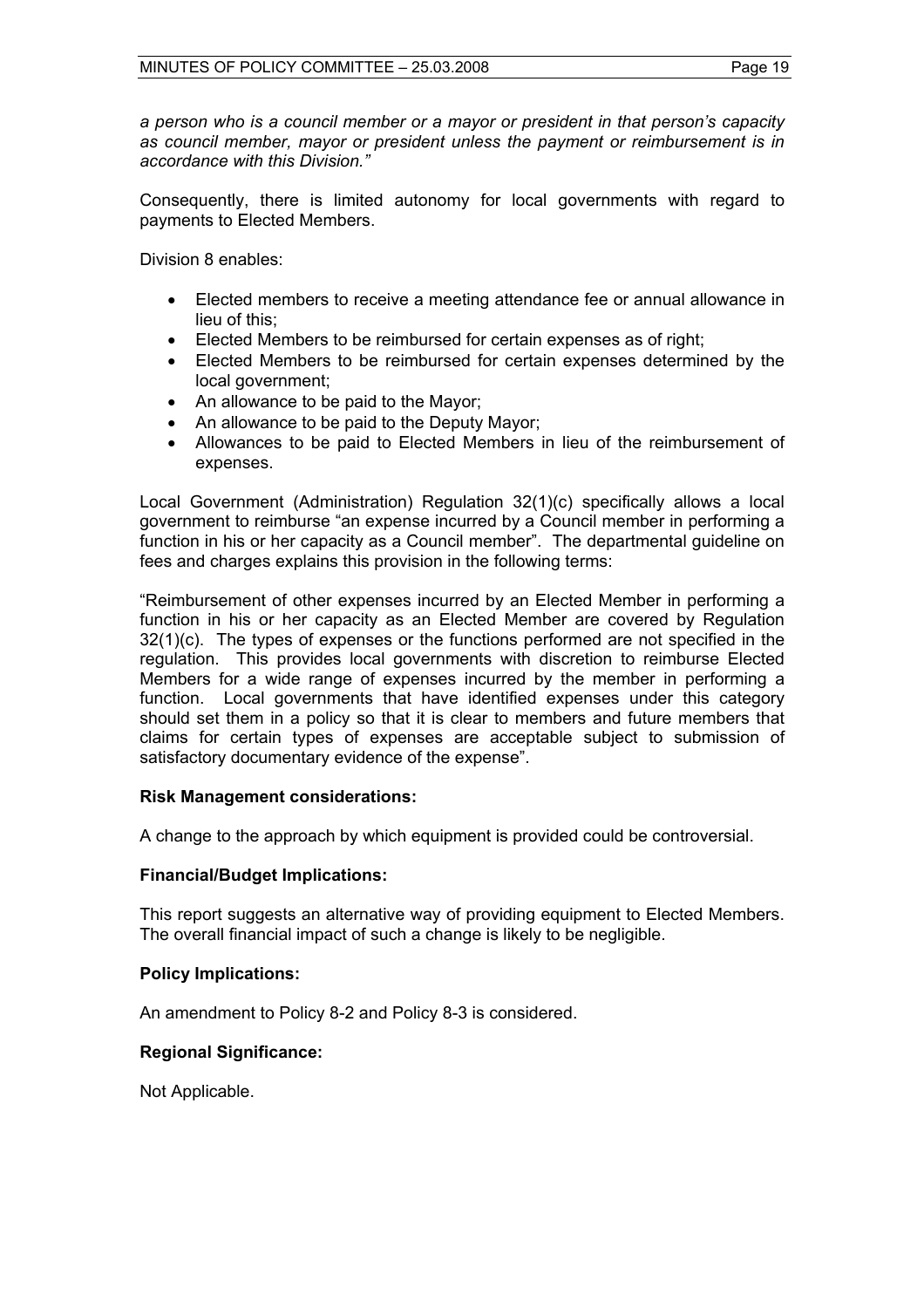# **Sustainability Implications:**

Not Applicable.

#### **Consultation:**

Not Applicable.

#### **COMMENT**

This report presents three options for dealing with the provision of equipment and other items to Elected Members. The current listing approach is considered constraining and consequently, the concept of reimbursement to a maximum amount is favoured.

Should Elected Members support this approach, consideration will need to be given as to what items should be eligible for reimbursement and what maximum amount will apply.

The waiving of the clause relating to training expenses in Policy 8-2 overcomes a difficulty created by transitional arrangements, while the amendments to Policy 8-3 are designed to clarify situations.

### **ATTACHMENTS**

| Attachment 1 | Policy 8-2 - with revisions highlighted |
|--------------|-----------------------------------------|
| Attachment 2 | Policy 8-3 – with revisions highlighted |

#### **OFFICER'S RECOMMENDATION**

That the Policy Committee:

- 1 SUPPORTS the reimbursement approach for pieces of equipment and other items, CONSIDERS which items this approach should apply to and SUGGESTS a maximum amount for reimbursement payments;
- 2 WAIVES the requirements of Clause 4.9(4) of Policy 8-2 for the 2007 ordinary election only;
- 3 AGREES to amend Clauses 4.9(3) and (4) of Policy 8-2 as detailed in Attachment 1 to this Report;
- 4 AGREES to adopt the changes to Policy 8-3 as detailed in Attachment 2 to this Report.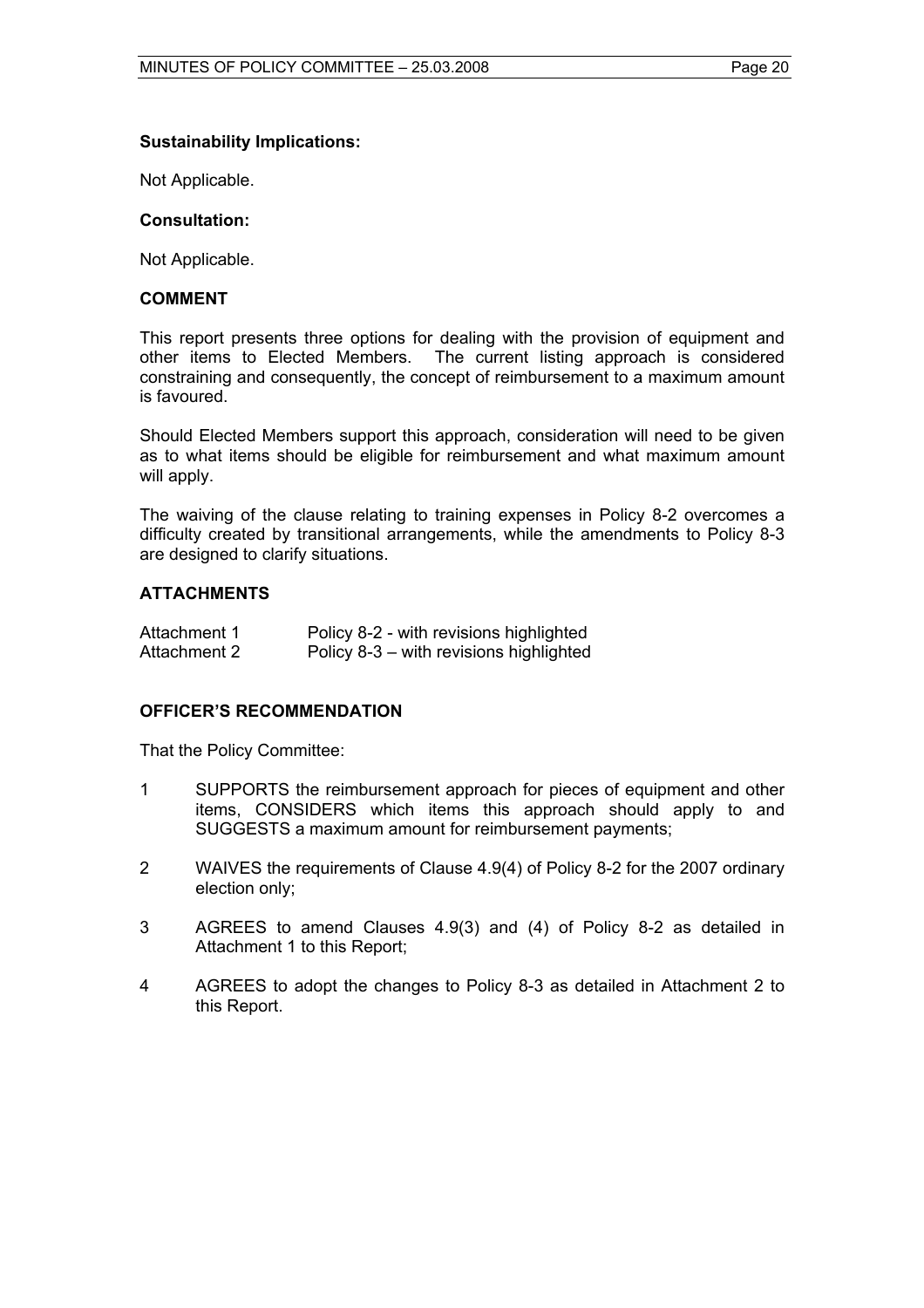The Director Governance and Strategy provided an overview of the report.

**MOVED Cr Young SECONDED Mayor Pickard that the Policy Committee RECOMMENDS that Council ADOPTS:** 

- **1 Policy 8-2 Elected Members Allowances as detailed in Attachment 1 to this Report, subject to the following amendments:** 
	- **(a) Within Clause 2.2 Equipment:** 
		- **4-pin power board to be deleted;**
		- **Briefcase to be deleted;**
		- **Clause to be amended to reflect that computer and printer is to be new;**
	- **(b) Within Clause 2.4 Other items:** 
		- **Computer desk to be deleted;**
		- **Filing cabinet to be deleted;**
		- **Paper shredder to be deleted;**
	- **(c) Inclusion of the following words as part of Clause 2.4:**

 *"Each elected member is entitled to be reimbursed to a maximum amount of \$1,000 following every ordinary election, or where an elected member is elected as a result of an extraordinary election, for the purchase of relevant office furniture/equipment to assist them to perform their role as an elected member and to be used for Council related purposes.* 

*The amount allocated for reimbursement will be inflated annually as from 1 July 2008 based on the CPI rate of Australia, and rounded to the nearest \$100."* 

- **(d) Within Clause 4.9 Guidelines for Conference and Training Attendance, typographical error to be amended to read "commence";**
- **2 Policy 8-3 Elected Members General, subject to the following amendments:** 
	- **(a) Elected Member Dinners:**

**First paragraph to be deleted and replaced with:** 

 *"To provide an avenue to facilitate networking possibilities and for Elected Members to undertake discussions with various representatives of the community, the Council has agreed to host Elected Member dinners."*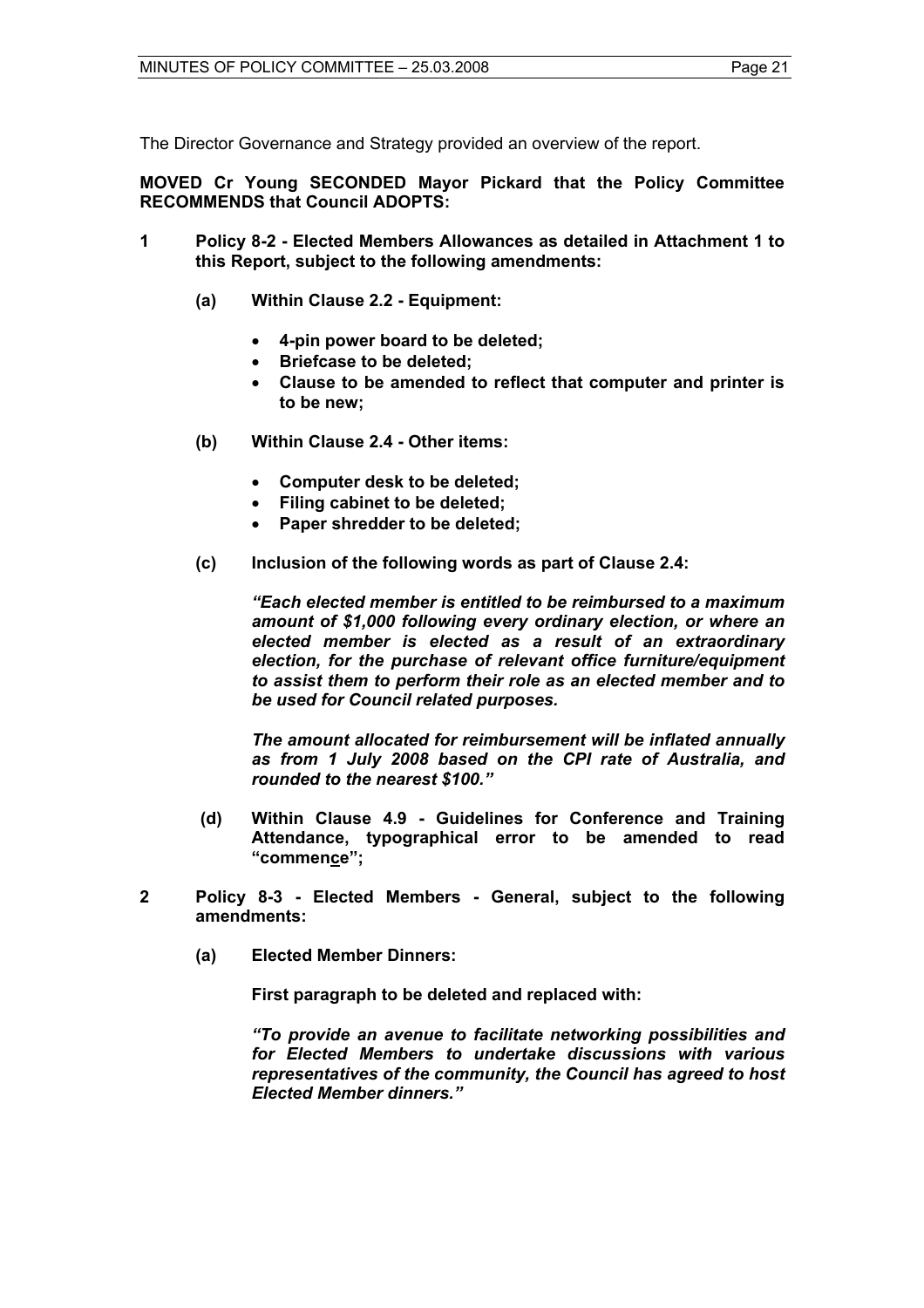#### **(b) Elected Member Dinners:**

 **Third paragraph, second sentence be deleted and replaced with:** 

*"Where a Ward member confirms he/she is unable or unwilling to host part of all of his/her allocated dinners, the fellow Ward member, in the first instance, or the Mayor or another Elected Member may host these unused dinners, however, total number of dinners must not exceed the annual allocation of twelve (12)."* 

Discussion ensued.

#### **The Motion was Put and CARRIED (4/0) CARRIED (4/0)**

**In favour of the Motion:** Crs Hollywood, Young, Macdonald, Mayor Pickard

# **ITEM 4 LIGHT VEHICLE REPLACEMENT POLICY [28469]**

**WARD:** All

| <b>RESPONSIBLE</b> | Mr Mike Archer                   |
|--------------------|----------------------------------|
| <b>DIRECTOR:</b>   | Infrastructure Services (Acting) |

### **PURPOSE**

To consider the options for a Light Vehicle Replacement Policy.

#### **EXECUTIVE SUMMARY**

To ensure that the City minimises costs and maximises the performance of its fleet, it must ensure that whole of life costs are minimised. This is achieved by replacing items at the 'optimal replacement period' which is determined by whole of life costing.

This report discusses the process for determining whole of life costs and this optimal replacement period for the different items in the City's fleet. While flexibility will be retained for the majority of the fleet, the attached policy recommends regular advice on the Light Fleet (passenger and light commercial vehicles) from specialist Fleet Management consultants.

#### **BACKGROUND**

*In 2000, the City commissioned the Western Australian Municipal Association (WAMA) to report on various fleet issues relating to light vehicles, such as;* 

- Ownership Structure i.e. Lease, Buy, Rent or Hire
- Salary Packaging & Novated Leasing
- Optimal Replacement Criteria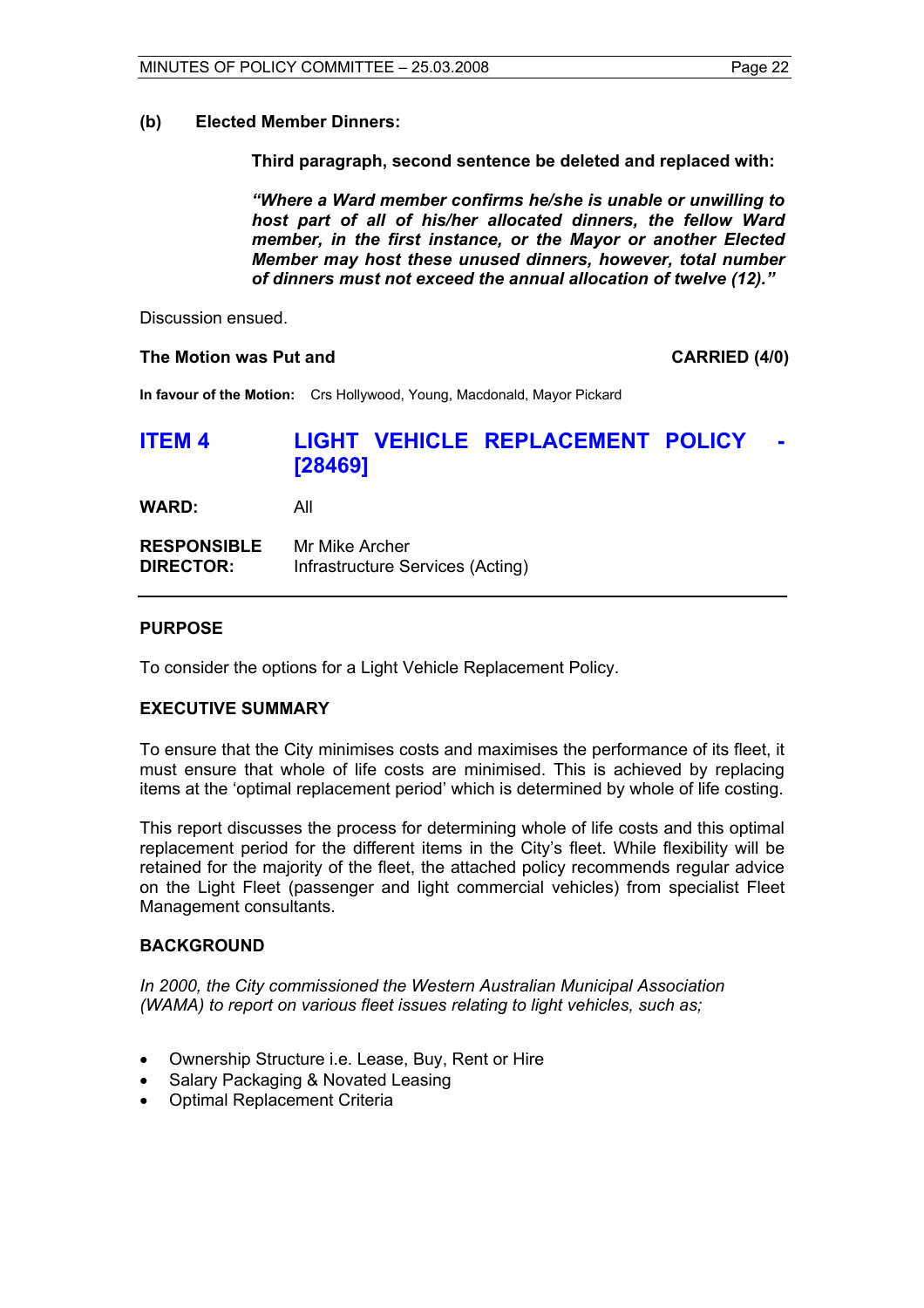Following on from this report, at its meeting on 22 May 2001, Council resolved (CJ133 -05/01 refers)

*"2 RETAINS its 6 and 8 cylinder vehicles for 4 years or 90,000 km whichever is the sooner…."*

At its meeting on 11 June 2002 Council resolved (CJ121-06/02 refers) to change the replacement criteria for Officer passenger vehicles to the sooner of 3 years or 60,000km and to 12 months or earlier for the Mayor's and CEO's vehicles.

Subsequently, 'Policy 8-2 – Elected Members – Allowances' was changed to state the mayor's vehicle will be changed over in accordance with the City's general management of its light vehicle fleet.

At its meeting on 14 August 2007, the Policy Committee resolved (CJ161-08/07 refers) to request that a report be submitted to the Policy Committee on Vehicle replacement.

### **DETAILS**

The City owns and maintains a fleet of light passenger vehicles, commercial utilities, vans, trucks and various earthmoving and parks maintenance equipment that deliver a variety of services to the community. In doing so, the City must ensure these assets are managed in a way that maximises performance for the lowest whole of life cost. Minimising these costs should be a key determinant of any policy on the replacement of fleet assets.

Predicting whole of life costs for the passenger and light commercial vehicles is relatively straight forward as most vehicles in the class behave similarly and it is only necessary to undertake a small number of costings to review the entire class. However, these costs change regularly and require constant review to ensure they are minimized. The attached policy proposes that this advice be sought regularly from specialist Fleet Management consultants and this will guide decision making in this regard.

#### Life Cycle Costing

The decision on when to changeover City fleet is guided by the changing life cycle costs of the item and is known as the 'optimum changeover period'. Life cycle costs vary depending on a variety of factors and it is recommended that the City review these costs regularly.

Life cycle costs include:

- Depreciation (purchase cost less expected resale value at disposal)
- Cost of fuel used
- Scheduled logbook servicing
- Tyre replacement
- **Insurance**
- **Registration**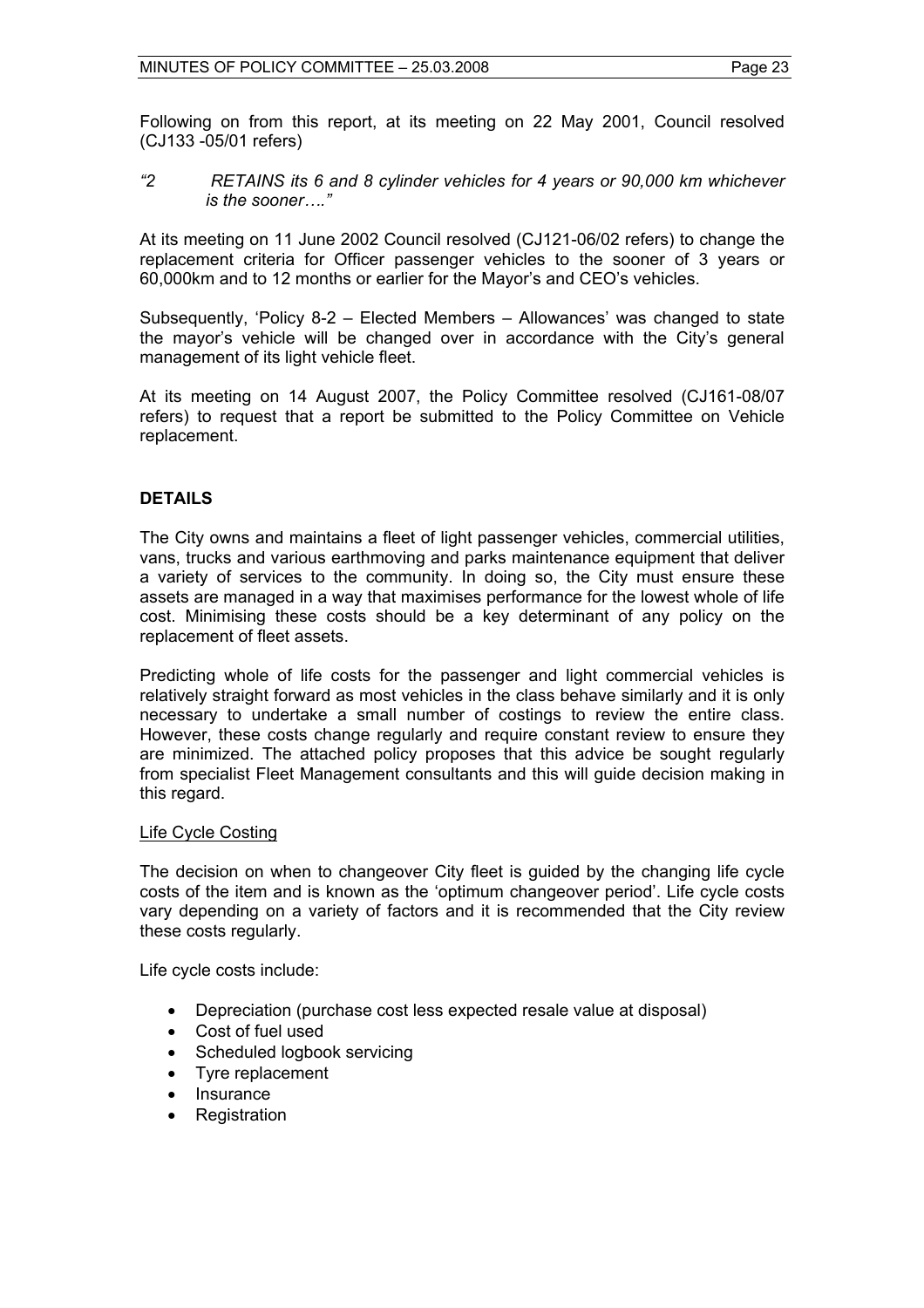For the most part, these costs can be predicted to determine the 'whole of life' cost of a particular vehicle. The most significant contributor to these costs is the actual depreciation of the vehicle during the ownership period. This varies due to changes in the tax system as they occur (for example FBT and GST) and changing demand for certain vehicles based on such things as petrol prices (for example, second hand car prices for larger vehicles tends to drop as petrol prices rise if other factors remain equal).

Replacing a vehicle at its optimal replacement period minimises whole of life costs by lowering the annualised cost differential between purchase and disposal values and the cost of any scheduled servicing.

#### Approaches adopted elsewhere

The City of Swan has a Motor Vehicle Policy that states, amongst other things, that *'All vehicles are to be replaced at the optimum period for changeover, in order to achieve the lowest possible operating costs for each vehicle and as per the City's plant and equipment replacement program and budgets'.* 

The City of Gosnells' Vehicle Policy states '*The Executive Team will determine vehicle allocations and vehicle use status applicable to employees or positions taking into consideration whole of life costings and current industry and market trends. In doing so they shall adopt a flexible approach to the changeover of Council's Light Vehicle Fleet with particular emphasis being given to the make and model of vehicle, and the kilometers traveled to ensure the most costs effective outcome at any given time'.* 

The City of Perth Council Vehicle Policy states '*Light Vehicles to be replaced under the most cost effective changeover practices, based on market conditions'.* 

The City of Stirling currently operates under a 2003 Council resolution and replace passenger vehicles at 2 years/40,000km and light commercials at 3 years/60,000km.

RAC advised verbally that their current policy is to change passenger vehicles over every 3 years or 80,000km. They keep their 'yellow vans' (vehicle service light commercials) for a period of 5 years, primarily due to the specific 'build' of them, that is, installation of compressors and other specialist equipment.

The Contract Manager for the State Government's Motor Vehicle Fleet Services 'Common Use Contract' advises that most Government fleet managers are now keeping their passenger vehicles for 3 years/60,000km although there is a movement to increase this period to 4 years.

#### **Issues and options considered:**

The Policy Committee could agree to:

- Endorse the draft policy
- Amend the draft policy
- Reject the draft policy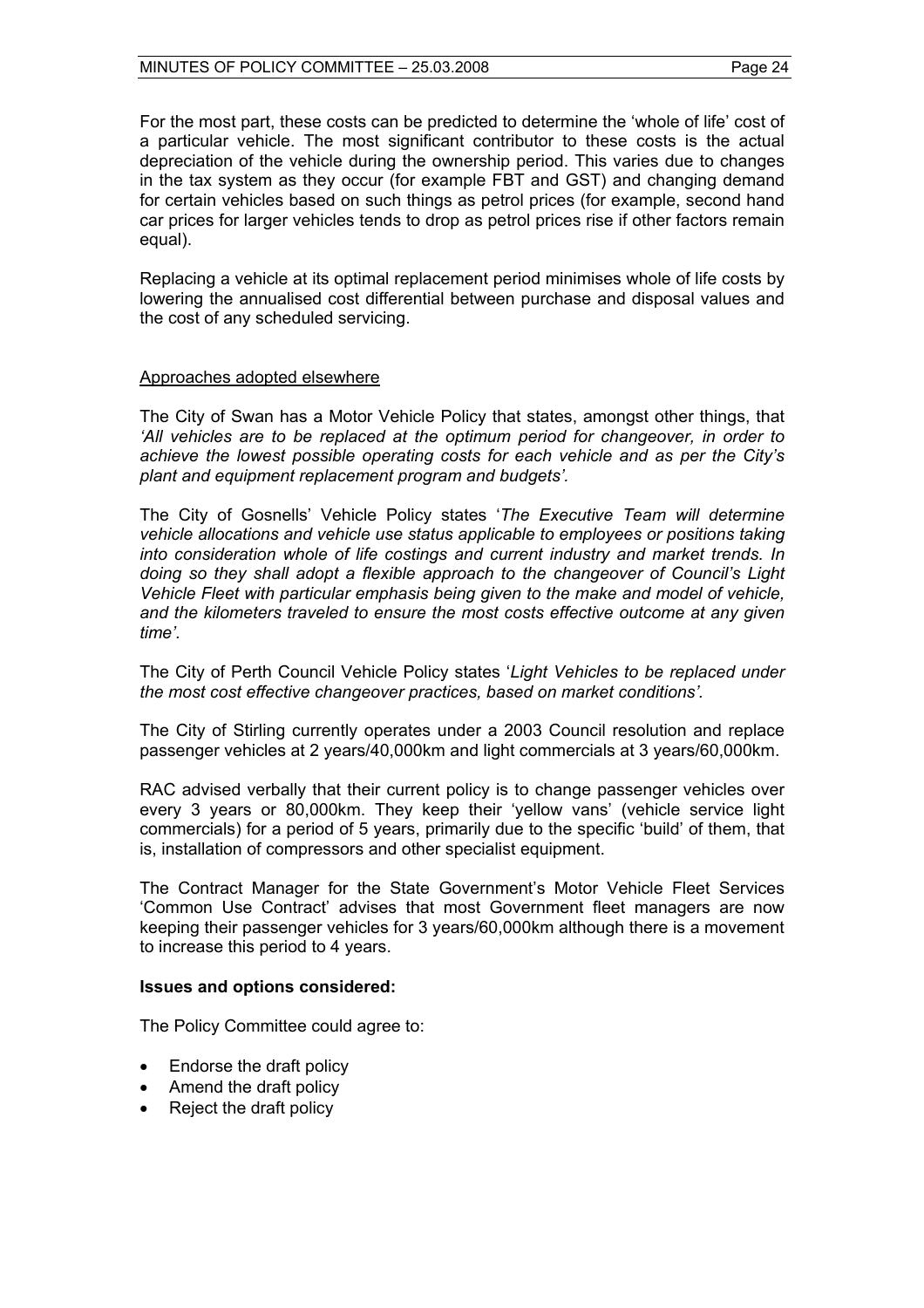#### **Link to Strategic Plan:**

This item has a direct link to achievement of the City's Vision: *"A sustainable City and community that are recognised as innovative, unique and diverse."* 

#### **Legislation – Statutory Provisions:**

Not Applicable.

#### **Risk Management considerations:**

This policy has an objective to minimise risk through a co-ordinated approach to fleet management.

### **Financial/Budget Implications:**

This policy will generally minimise City expenditure on fleet management.

#### **Policy Implications:**

City Policies are drafted by Officers for administrative and operational imperatives and have an internal focus. They require Policy Committee and Council endorsement. Council may also direct that the policy be advertised for public comment prior to adoption.

### **Regional Significance:**

Not Applicable.

#### **Sustainability Implications:**

Not Applicable.

#### **Consultation:**

Not Applicable.

### **COMMENT**

The regular replacement of items in the fleet is assessed as part of the annual budget and items replaced and due for disposal are sold through auction or a tender process. The market for used vehicles and plant can change depending on supply and demand and the financial return on disposal can fluctuate greatly. The disposal price has the greatest impact on whole of life costs and costs should be reviewed regularly to ensure that they are minimised.

This report recommends the City seek independent specialist Fleet Management advice on both the optimal changeover period and recommended fleet composition to ensure whole of life costs are minimised.

The proposed policy will enable the City to retain flexibility in the changeover of its fleet to maximise the financial return to the City. These changeover intervals will be reviewed regularly by either external consultants or staff, depending on the fleet class.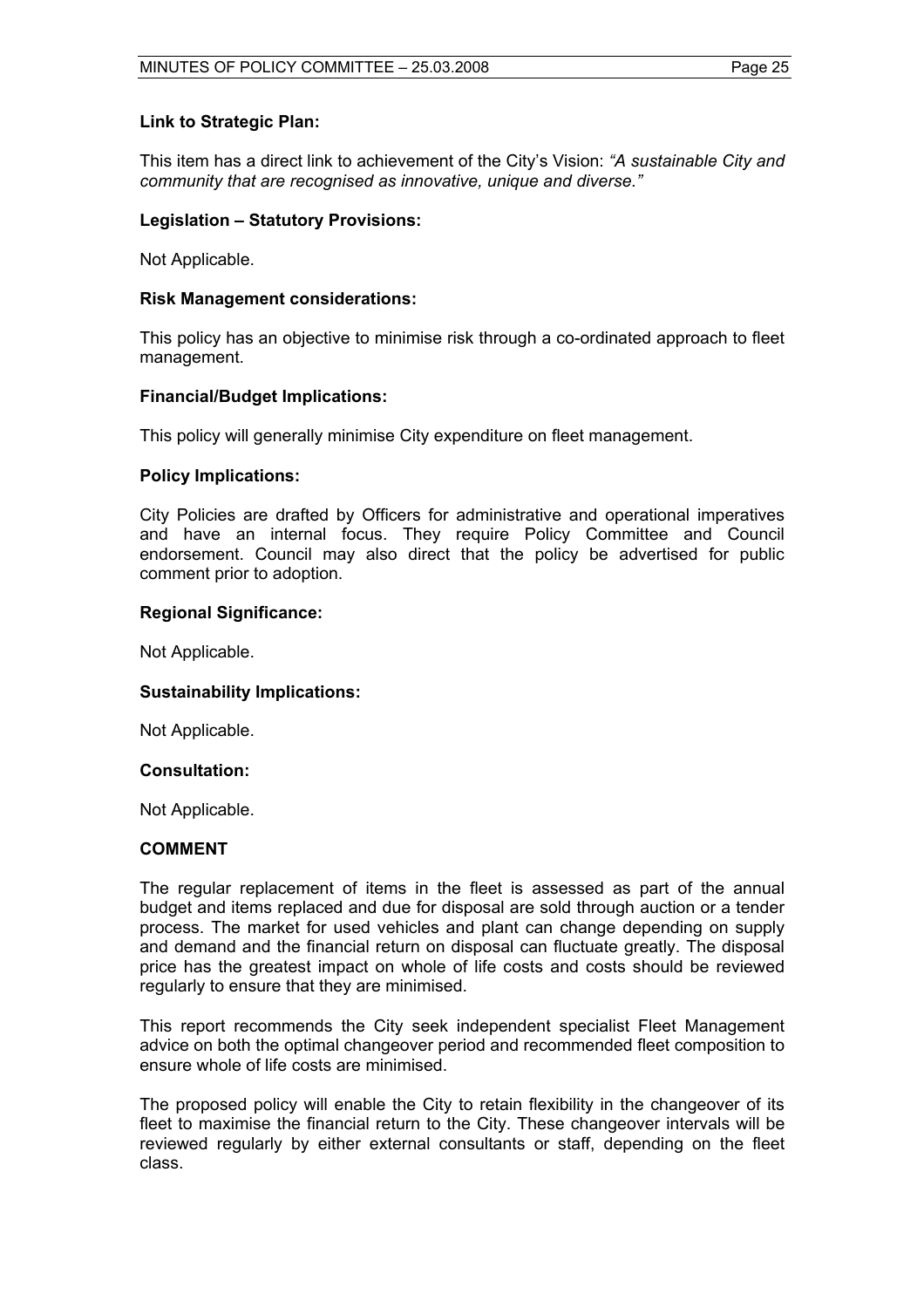## **ATTACHMENTS**

Attachment 1 Draft Policy – Fleet Replacement Policy

# **VOTING REQUIREMENTS**

Simple Majority

The Director Governance and Strategy provided an overview of the report.

**MOVED Mayor Pickard SECONDED Cr Young that the Policy Committee RECOMMENDS the attached Light Vehicle Replacement Policy to Council forming Attachment 1 to this Report.** 

#### The Motion was Put and **CARRIED** (4/0)

**In favour of the Motion:** Crs Hollywood, Young, Macdonald, Mayor Pickard

# **ITEM 5 CLOSE OF ADVERTISING OF PROPOSED AMENDMENTS TO POLICY 7-5 - ALFRESCO DINING - JOONDALUP CITY CENTRE – [03360]**

**WARD:** All

**RESPONSIBLE** Mr Clayton Higham **DIRECTOR:** Planning and Community Development

#### **PURPOSE**

The purpose of this report is for Council to consider submissions received during the advertising period and decide whether to adopt the proposed amendments to Policy 7-5 – Alfresco Dining - Joondalup City Centre, without modification.

## **EXECUTIVE SUMMARY**

Council resolved at its meeting on 28 August 2007 to initiate public advertising of proposed amendments to Policy 7-5 – Alfresco Dining – Joondalup City Centre. The amendments expand the policy to cover alfresco activities associated with all licensed premises within the City and allow the consumption of alcohol without a meal, subject to patrons sitting on chairs at tables, in accordance with recent amendments to the Liquor Licensing Act 1988. As a consequence of these changes, renaming of Policy 7- 5 was proposed. Clarification in terms of application of the policy and planning approval requirements were also included.

No submissions were received during the advertising of the amendments to the Policy. It is recommended that Council adopts the proposed amendments to the current policy, as Policy 7-5 – Alfresco Activities.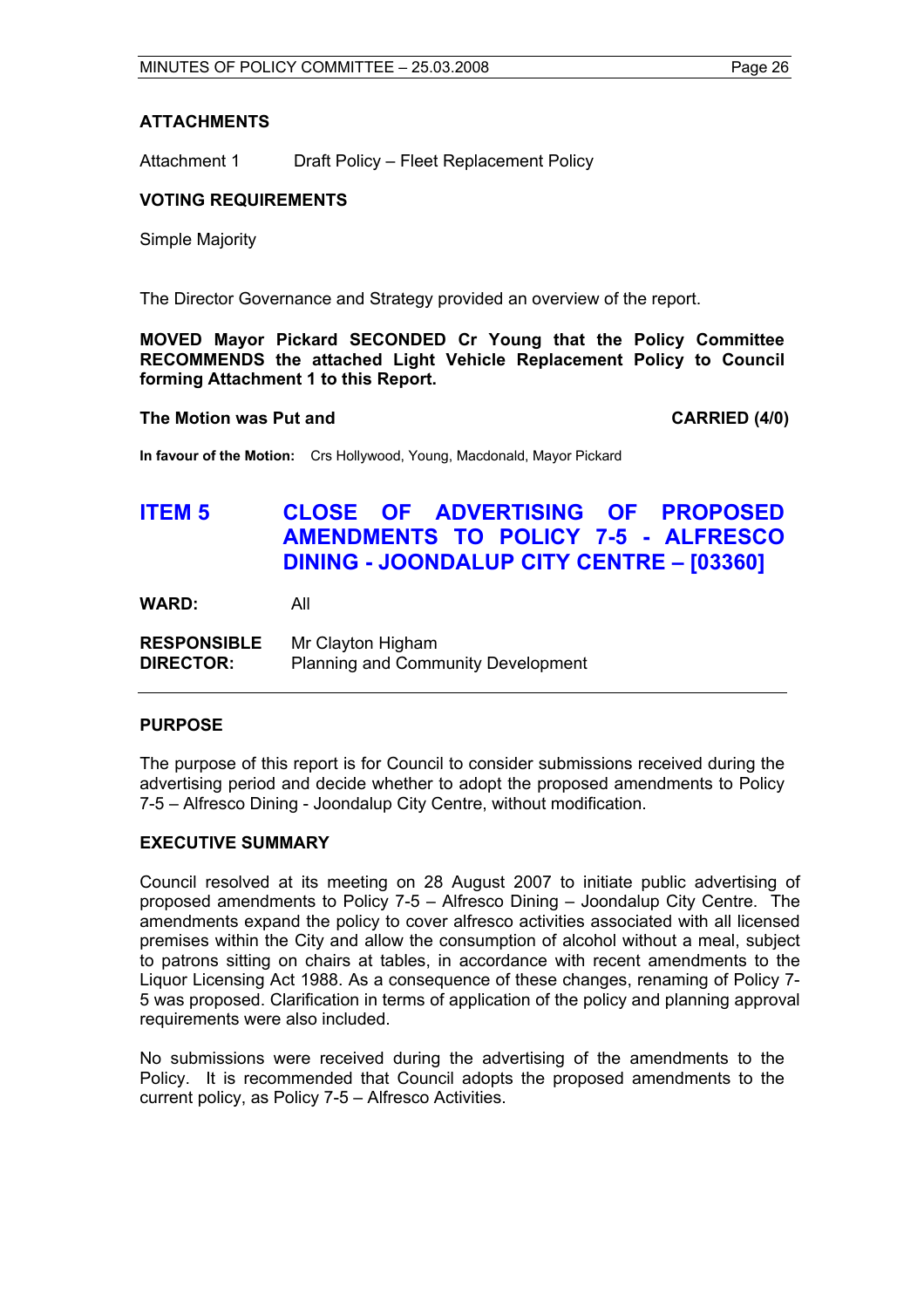#### **BACKGROUND**

The City adopted an Alfresco Dining Policy in 1994 to guide dining in public spaces such as footpaths, principally as an extension of existing restaurants and cafés. The Policy reflected the desire for operators to be able to provide patrons in the City centre with outdoor areas. It was also necessary to ensure the appropriate use of public space for pedestrians and other users with respect to access, safety and aesthetics whilst maintaining the amenity of adjacent properties.

The Policy has been reviewed three times since its inception. Policy 7-5 Alfresco Dining – Joondalup City Centre has applied since October 2005. Notwithstanding the title of the policy, it applies to the whole of the City of Joondalup.

The City also adopted a Trading in Public Places Local Law at this time that deals with the environmental health aspects of outdoor dining.

### **DETAILS**

Council resolved at its meeting on 28 August 2007 to initiate public advertising of proposed amendments to Policy 7-5 – Alfresco Dining – Joondalup City Centre for a period of twenty one (21) days (CJ161-08/07 refers).

A summary of the proposed amendments is provided below:

- Amending the title of the Policy to cover all alfresco activities in the City of Joondalup;
- Amending the definition of 'alfresco dining' to 'alfresco activities' to include the consumption of alcohol in outdoor areas, when seated at chairs and tables; and
- Clarification of approval requirements, and improvement to the wording of the document.

Advertising closed on 4 October 2007 and no submissions were received.

#### **Issues and options considered:**

The options available to Council are:

- Adopt the draft amendments to Policy 7-5
- Refuse to adopt the proposed amendments to Policy 7-5
- Adopt the draft amendments to Policy 7-5, with modifications.

#### **Link to Strategic Plan:**

The following objectives and strategies in the City's Strategic Plan 2003-2008 are applicable to this report.

Objective 3.2 To develop and promote the City of Joondalup as a tourist attraction.

- Strategy 3.2.1 Create and promote cultural tourist attractions.
- Objective 3.1 To develop and maintain the City of Joondalup's assets and built environment.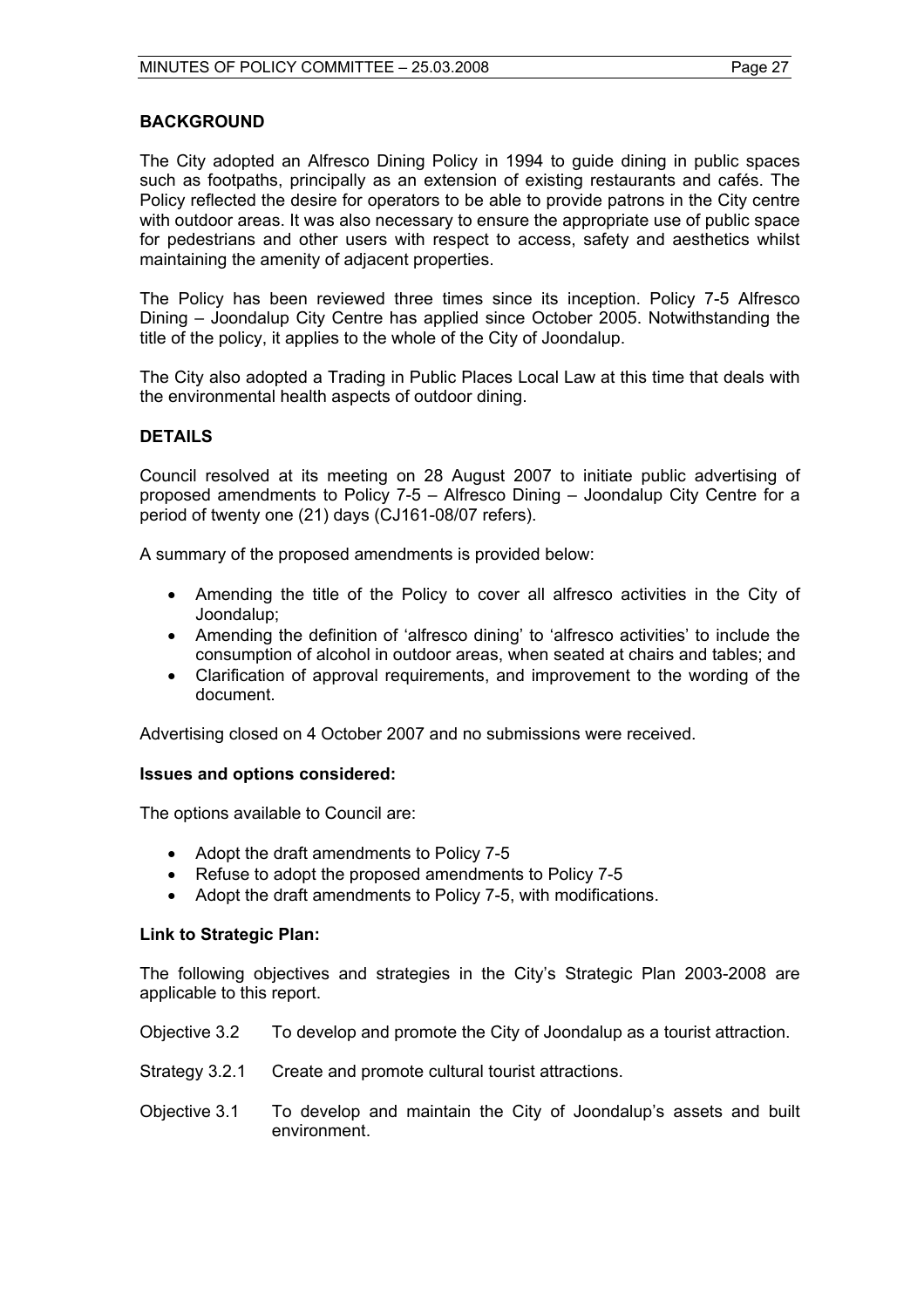Strategy 3.1.2 Facilitate the safe design, construction and approval of all buildings and facilities within the City of Joondalup.

# **Legislation – Statutory Provisions:**

Clause 8.11 of the City of Joondalup's District Planning Scheme No 2 enables Council to prepare, amend and add to local planning policies that relate to any planning and development matter within the Scheme area.

# **Risk Management considerations:**

Not Applicable.

# **Financial/Budget Implications:**

Not Applicable.

# **Policy Implications:**

Not Applicable.

# **Regional Significance:**

Not Applicable.

# **Sustainability Implications:**

Not Applicable.

#### **Consultation:**

The proposed amendments to Policy 7-5 were advertised for a period of 21 days from 13 September 2007 to 4 October 2007. Advertising was in the form of an advertisement placed in the Joondalup Times for 2 consecutive weeks, and also on the City's website.

Upon closure of advertising, no submissions had been received.

# **COMMENT**

The proposed amendments to Policy 7-5 will clarify that the consumption of alcohol without a meal is acceptable in alfresco situations where patrons are seated at chairs and tables only. The policy has been renamed to cover all alfresco activities in the City of Joondalup. The wording of the document has been improved and updated without altering the intent or provisions of the current Policy, resulting in a clearer and more effective policy document.

It is therefore recommended that Council adopt the proposed amendments, as Policy 7-5 – Alfresco Activities.

# **ATTACHMENTS**

Attachment 1 Policy 7-5 Alfresco Activities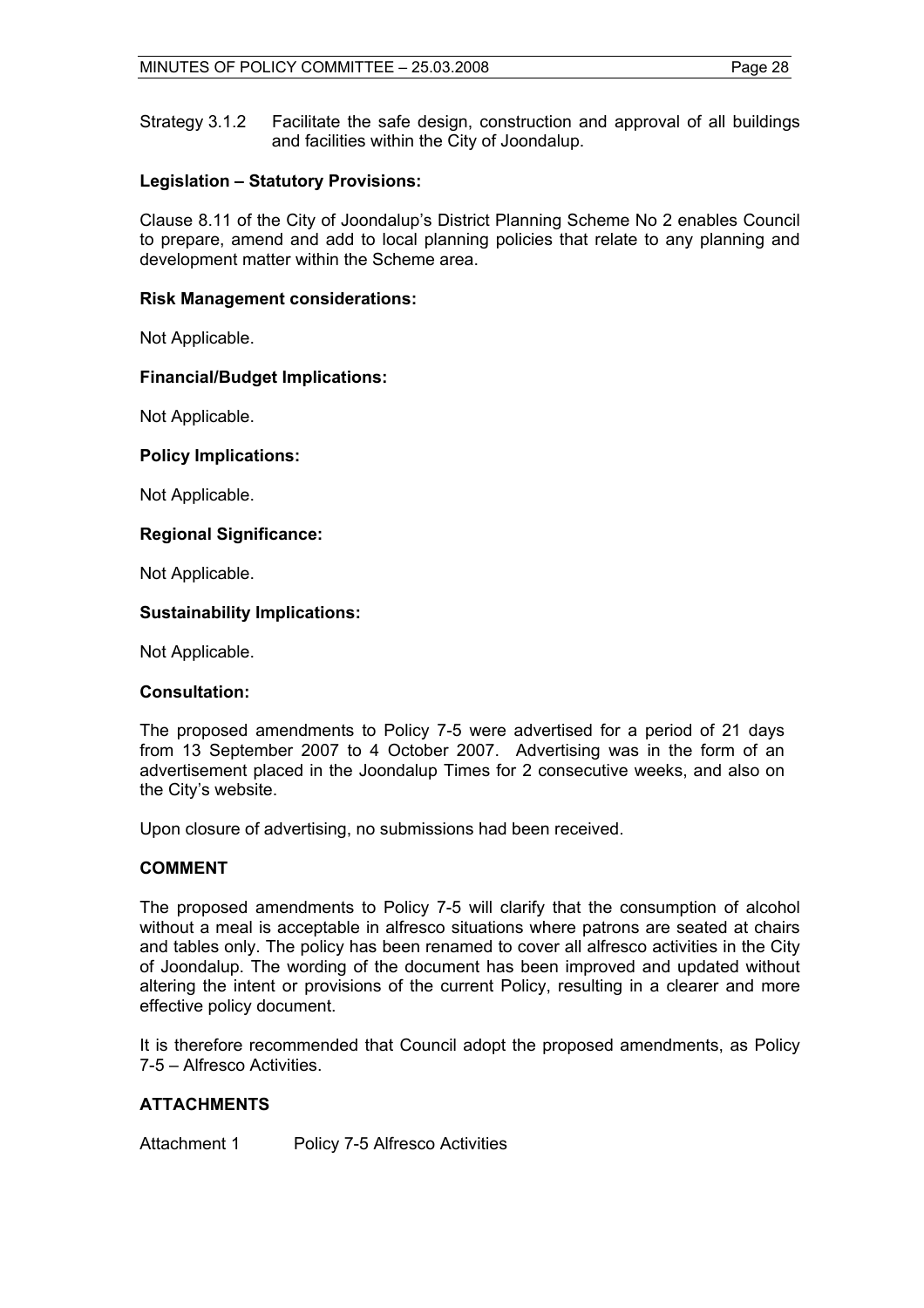# **VOTING REQUIREMENTS**

Simple Majority

The Director Planning and Community Development provided an overview of the report.

Discussion ensued. Details of advertising undertaken was requested to be provided to Elected Members.

**MOVED Cr Hollywood SECONDED Mayor Pickard that the Policy Committee RECOMMENDS that Council, in accordance with Clause 8.11 of the City of Joondalup's District Planning Scheme No 2, ADOPTS Policy 7- 5 Alfresco Activities, forming Attachment 1 to this Report.** 

#### **The Motion was Put and CARRIED (4/0)**

**In favour of the Motion:** Crs Hollywood, Young, Macdonald, Mayor Pickard.

# **ITEM 6 DRAFT AMENDED POLICY 3-1 CHILD CARE CENTRES – [85510]**

**WARD:** All

**RESPONSIBLE** Mr Clayton Higham **DIRECTOR:** Planning and Community Development

# **PURPOSE**

The purpose of this report is for the Policy Committee to consider draft amendments to Policy 3-1 Child Care Centres, including required minor modifications.

# **EXECUTIVE SUMMARY**

Recent development applications for Child Care Centres have attracted public interest and raised issues regarding the current Policy 3-1 Child Care Centres. Review and clarification of aspects of Policy 3-1 Child Care Centres to bring it in line with current community expectations is considered appropriate. This would also assist in the assessment of applications for this land use.

The issues of amenity, appropriate location, traffic and car parking, noise attenuation, operating hours and location of outdoor play areas are included in the draft policy. Due to the number of elements of the policy that are proposed to be amended, and the difficulty of clearly showing these on the existing policy, a new draft policy document is provided.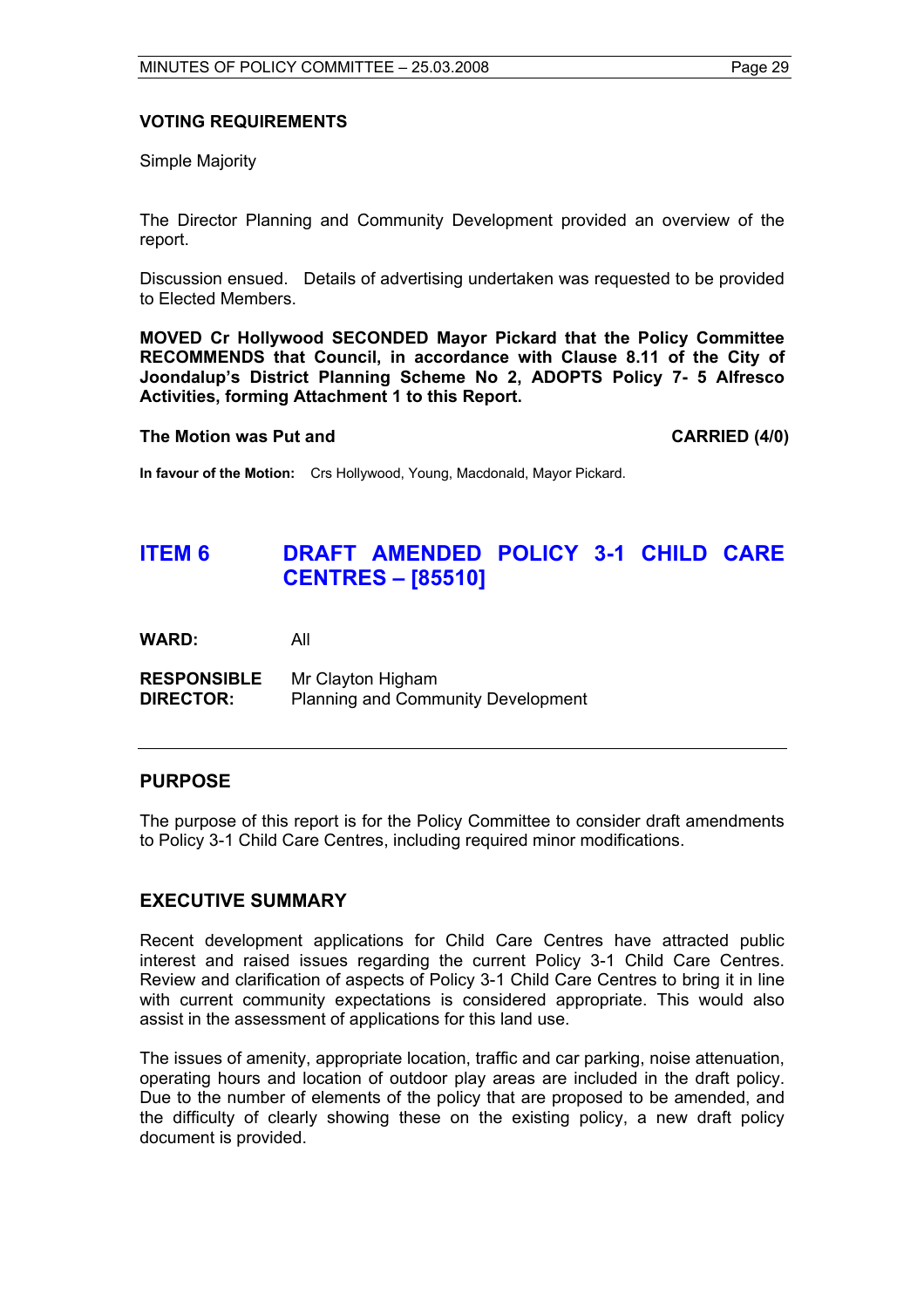The Policy Committee considered the new draft policy at its meeting on 8 October 2007 and suggested minor modifications, which have been completed. The modifications involve clarifying wording in relation to adverse impacts, residential zones and screening of outdoor play areas, more discussion on hours of operation, and inclusion of a noise attenuation section.

It is recommended that the Policy Committee supports the draft amended Policy 3-1 Child Care Centres to enable initiation of public advertising for a period of thirty five (35) days.

# **BACKGROUND**

When the City of Joondalup was formed on 1 July 1998, Council adopted the former City of Wanneroo's planning policy manual under District Planning Scheme No 2 (DPS2) (CJ213-06/99 refers). This included adoption of (then) Policy 3.3.1 – Child Care Centres.

A review of policies was conducted in 2001 when minor amendments were made to Policy 3.3.1 (CJ318-09/01 refers). All policies were reviewed in 2005 under a new policy framework and Policy 3.3.1 was designated as a Council policy, known thereafter as Policy 3-1 Child Care Centres (CJ2076-10/05 refers).

The operation of Child Care Centres is regulated by the Child Care Centres (Child Care) Regulations 2006 and the Child Care Centres Regulations 2007.

The draft amended Policy 3-1 Child Care Centres was considered at the Policy Committee held on 8 October 2007. It was suggested at this meeting that minor modifications be made to the draft and a further report provided for consideration. The modifications included the following:

- clarification of wording in relation to the avoidance of adverse impacts;
- application of the policy in residential zones;
- screening of outdoor play areas;
- elaboration of comments on hours of operation; and
- an additional section relating to noise attenuation measures.

The suggested changes have been included in the draft policy.

# **DETAILS**

Planning approval is required for the development of a Child Care Centre and Policy 3-1 Child Care Centres provides guidance to the location and development of those centres.

The following summary identifies issues that require review in the current Policy 3-1:

- Increased focus on amenity issues,
- Building setback requirements to be consistent with District Planning Scheme No 2,
- Clarification of where Child Care Centres where suitable in terms of the road hierarchy.
- Car parking and access requirements to be clarified and expanded;
- Additional provisions relating to operating days and hours, and outdoor play areas to be included;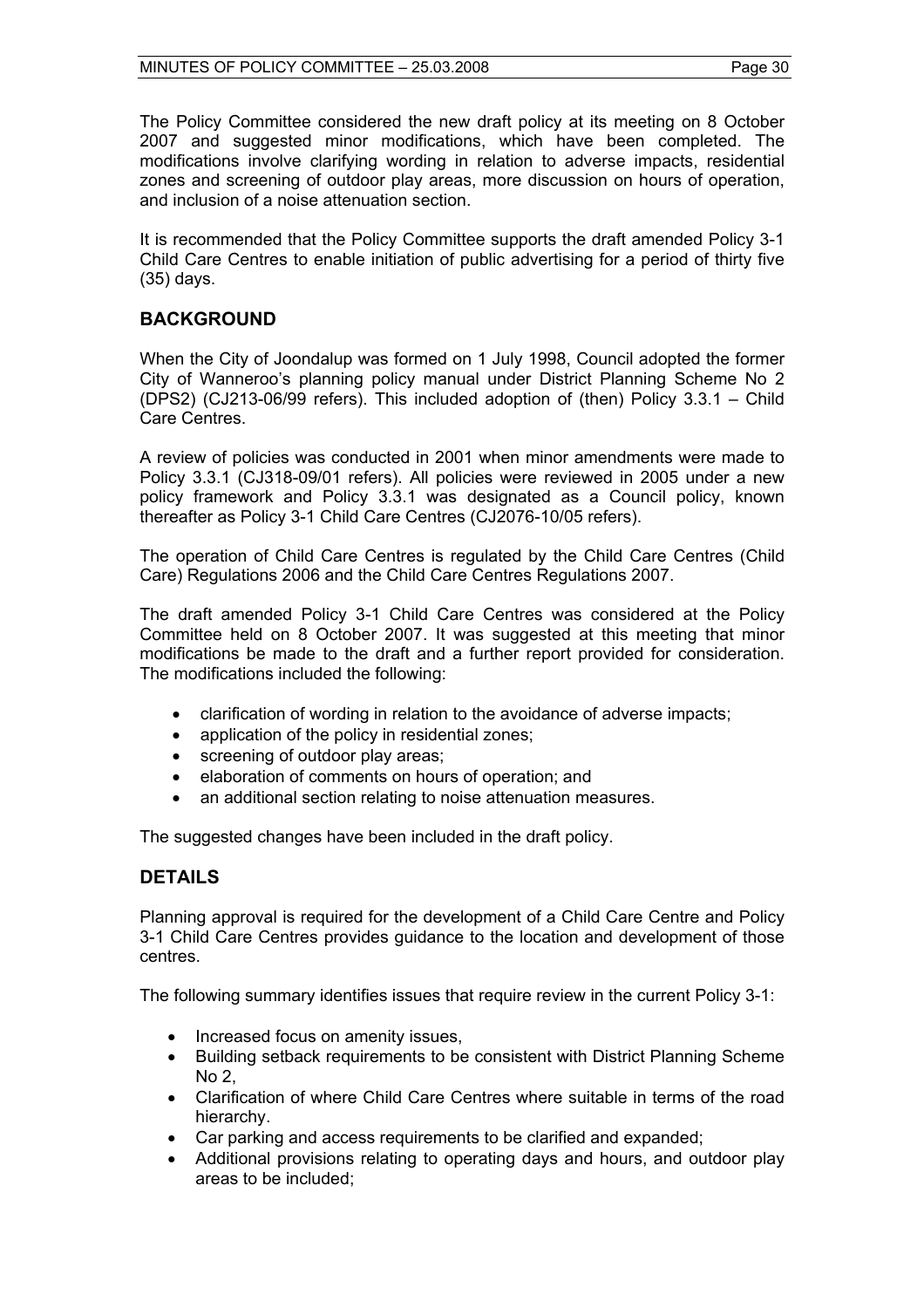### **Issues and options considered:**

The options available to Council are:

- Adopt the draft amended Policy 3-1 Child Care Centres for the purposes of public advertising,
- Adopt the draft amended Policy 3-1 Child Care Centres, with modifications, for the purposes of public advertising,
- Not adopt the draft amended Policy 3-1 Child Care Centres.

# **Link to Strategic Plan:**

The following objective and strategy of the City's Strategic Plan 2003-2008 are applicable to this report:

Objective 3.3 To continue to meet changing demographic needs.

Strategy 3.3.2 integrate plans to support community and business development.

# **Legislation – Statutory Provisions:**

Clause 8.11 of the City of Joondalup's District Planning Scheme No 2 enables Council to prepare, amend and add to local planning policies that relate to any planning and development matter within the Scheme area.

Should Council adopt a draft a policy, or amendment to an existing policy, the proposal is required to be advertised for a period of not less than twenty one (21) days. Advertising is undertaken by way of a notice published once a week for two consecutive weeks in a local newspaper, as well as on the City's website, giving notice where the draft policy or amendment may be inspected.

# **Risk Management considerations:**

Not Applicable.

# **Financial/Budget Implications:**

#### **Policy Implications:**

Not Applicable.

#### **Regional Significance:**

Not Applicable.

# **Sustainability Implications:**

Not Applicable.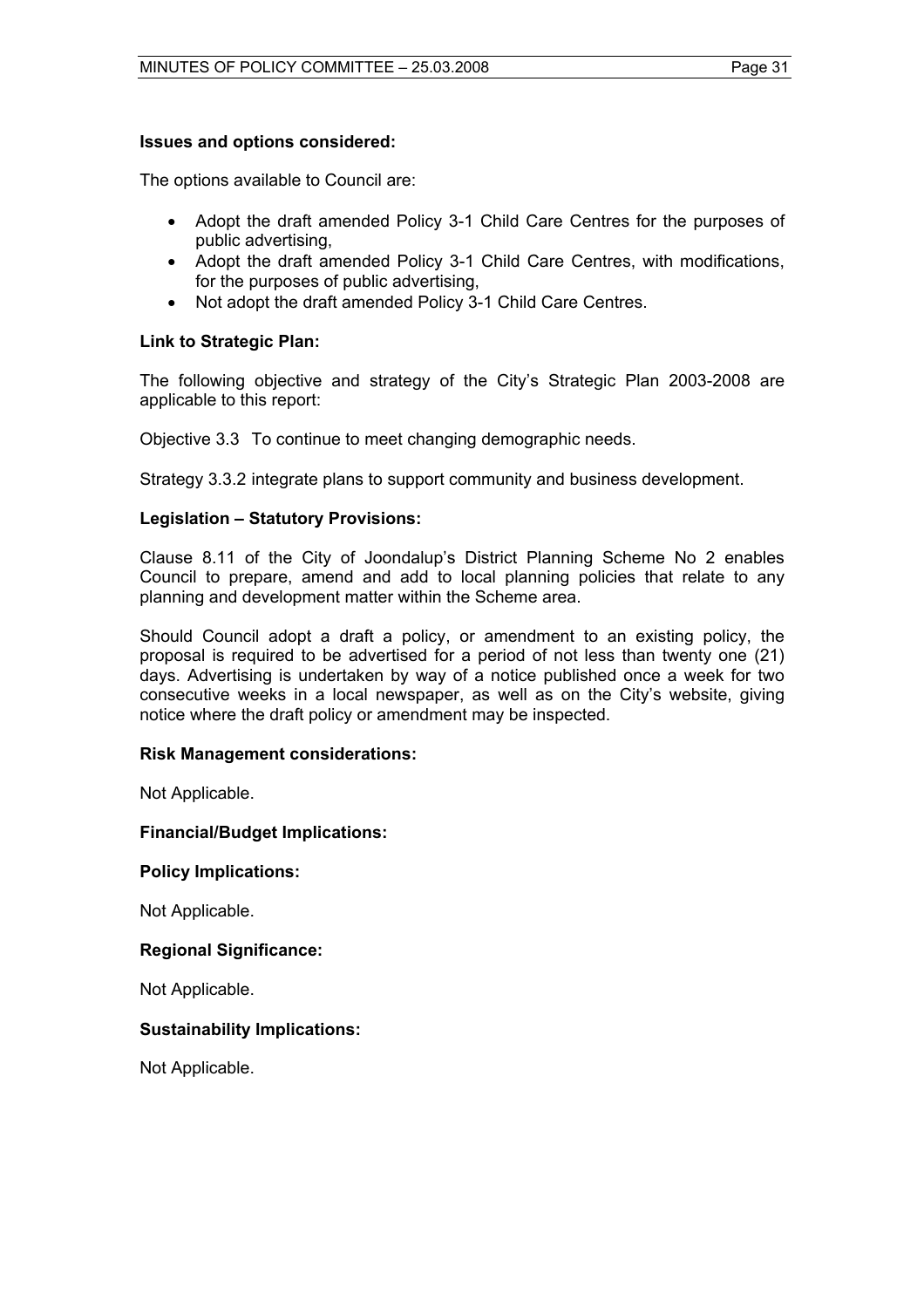# **Consultation:**

In the event that Council adopts the draft amendment to the policy for advertising, in view of the fact that applications for Child Care Centres attract public interest, advertising of the proposal for a period of thirty five (35) days is recommended. Upon completion of advertising, Council is required to consider all submissions and proceed to either adopt, modify or refuse the amendment to the policy.

# **COMMENT**

Issues identified in the existing policy that are proposed in the draft amended policy are discussed below:

#### Amenity

The current objective of Policy 3-1 refers to maintaining a high level of amenity in residential areas. Additional wording has been added to emphasise this objective, including the requirement for a Traffic and Road Safety Impact Report and a Noise Impact Assessment to be submitted with the application.

### Location

The preferred location of Child Care Centres in relation to the road hierarchy in Policy 3-1 is contradictory is some circumstances, and requires clarification. The draft amended policy clearly states that Local Distributor roads are the preferred location for Child Care Centres.

#### Building Setbacks

Child Care Centres are non-residential buildings to which are subject to the generic setback provisions for all non-residential buildings as prescribed in DPS2. The current policy, however, indicates the Child Care Centres in residential areas should comply with the R-Codes. The policy provision promotes development of buildings in keeping with the residential zone, however, Council is required to exercise discretion in terms of the DPS2 standards. The inclusion of statements addressing the relationship of the Policy to the DPS2 provisions is proposed.

#### Car Parking

Car parking requirements in the policy do not extend to include large Child Care Centres, with more than 72 children, and differs according to different car park and access arrangements. That is, fewer bays are required for smaller Centres catering for up to 56 children where a flow-through access and parking arrangement is provided.

It is proposed to expand the car parking provision table to cater for centres of up to 104 children. It is also proposed to simplify the required provision of car parking by not differentiating between car park access arrangements.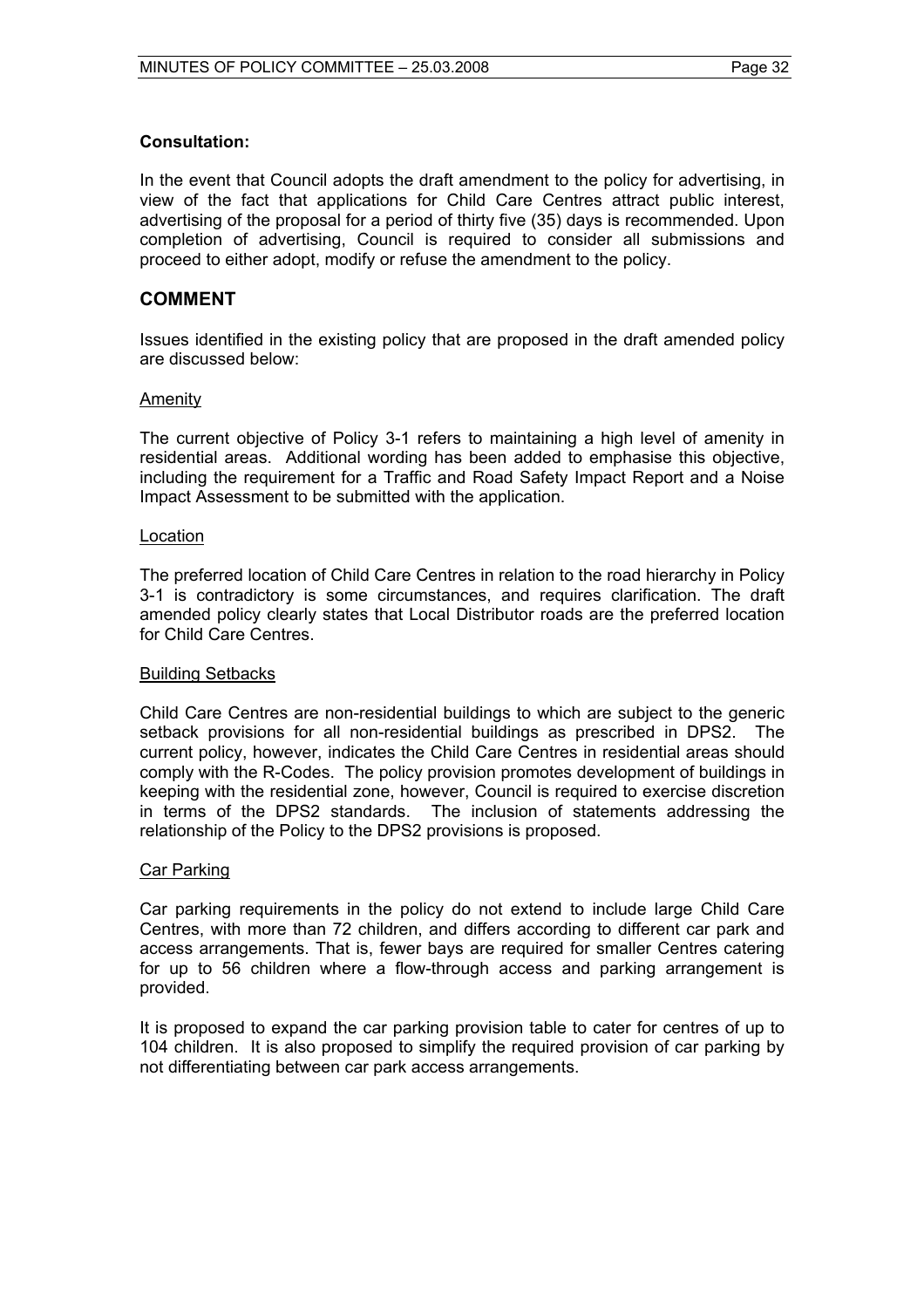# Additional Provisions

The current policy does not offer any guidance regarding days or hours of operation for Child Care Centres. Child Care Centres policies adopted by other metropolitan local authorities in general include limitation on hours of operation to weekdays and Saturday mornings. Some exceptions include not specifying any hours for weekend operation or all day on both weekend days. The website for one of the larger child care providers (ABC Learning Centres) indicates that they do not open on weekends. In the absence of public input on the matter, suggested days and hours for weekdays and Saturdays are proposed.

Outdoor play areas are high use areas that have the potential to generate significant noise and disturbance to surrounding properties. Additional guidance regarding location of these areas is proposed. In addition, the provision of cover over a portion of these areas to give protection from the weather, in particular from the sun, is included.

#### **Conclusion**

The proposed amended Policy 3-1 will clarify suitable locations for Child Care Centres, setbacks, car parking and access requirements, amenity and Council's exercise of discretion. It will also include car parking requirements for large Centres, operating days and hours, additional provisions relating to outdoor play areas to improve the safety of the children, clarification of policy application in the residential zones, noise attenuation measures and avoidance of adverse impacts.

# **ATTACHMENTS**

| Attachment 1 | Draft Amended Policy 3-1 - Child Care Centres |
|--------------|-----------------------------------------------|
| Attachment 2 | <b>Existing Policy 3-1 Child Care Centres</b> |

# **VOTING REQUIREMENTS**

Simple Majority

The Director Planning and Community Development provided an overview of the report.

**MOVED Cr Hollywood SECONDED Mayor Pickard that the Policy Committee RECOMMENDS that Council, in accordance with Clause 8.11 of the City of Joondalup's District Planning Scheme No 2, ADVERTISES the draft amended Council Policy 3-1 - Child Care Centres, forming Attachment 1 to this Report, for public comment for a period of thirty five (35) days.** 

Discussion ensued.

#### **The Motion was Put and CARRIED (4/0)**

**In favour of the Motion:** Crs Hollywood, Young, Macdonald, Mayor Pickard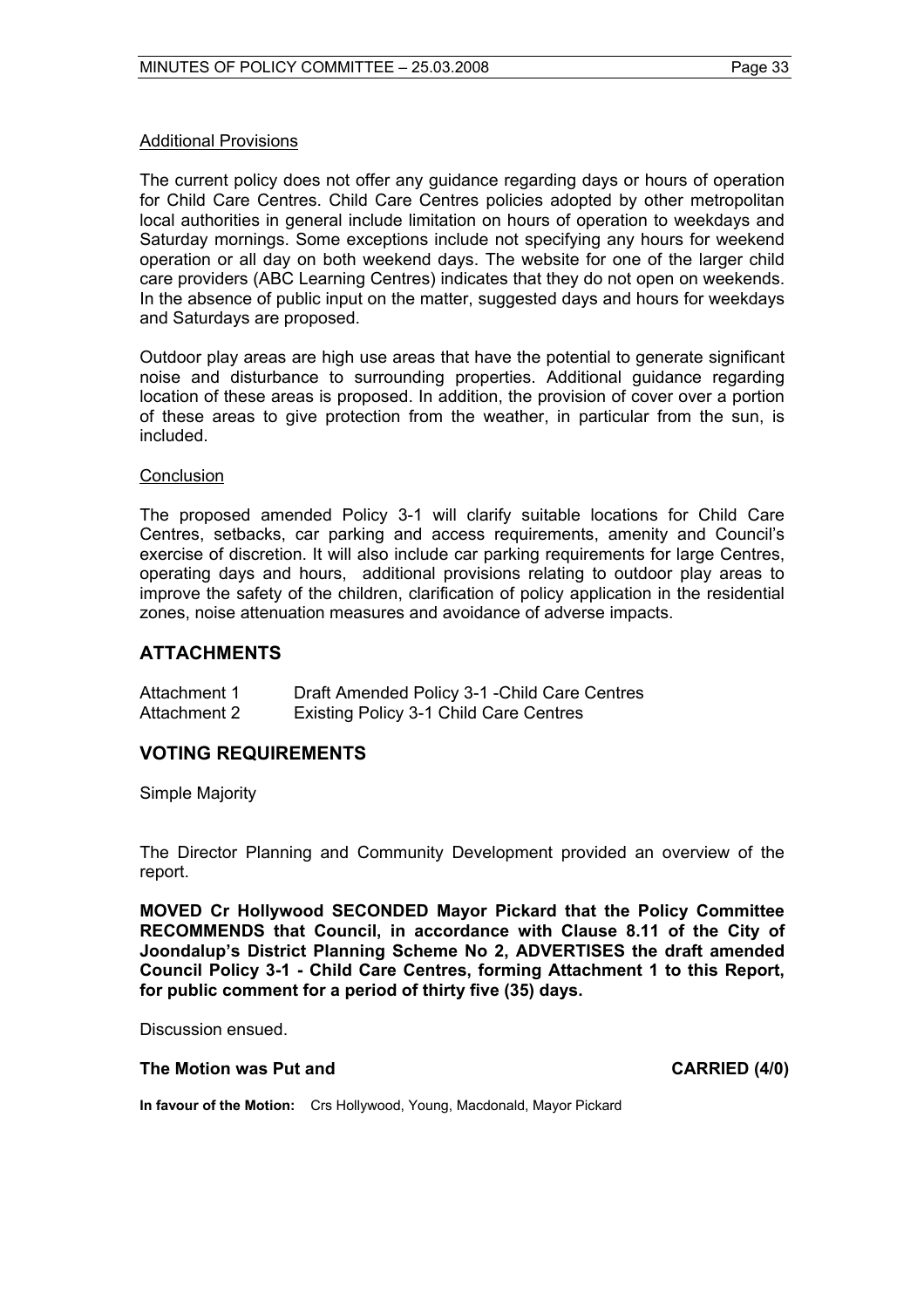# **ITEM 7 DRAFT AMENDED POLICY 5-1 ACCESS AND EQUITY – [89609, 03105]**

**WARD:** All

**RESPONSIBLE** Mr Clayton Higham **DIRECTOR:** Planning and Community Development

### **PURPOSE**

The purpose of this report is for the Policy Committee to consider draft amendments to City Policy 5-1 Access and Equity.

#### **EXECUTIVE SUMMARY**

The recent approval by Council of the City's Access and Inclusion Plan 2008-2011 (AIP) requires the review and update of current Policy 5-1 Access and Equity to reflect the content of the new AIP.

*It is recommended that the Policy Committee RECOMMENDS that Council ADOPTS the Draft Amended Council Policy 5-1 – Access and Equity.* 

## **BACKGROUND**

The endorsement in December 2007 by Council of the new Access and Inclusion Plan 2008-2011 is the result of a legislative requirement from the Disability Services Act 1993, amended 2004, that outlines how public authorities will make their services, buildings and information accessible for people with disabilities.

These requirements are reflected in the eight desired outcomes, which provide a framework for translating the principles and objectives of the Disability Services Act into tangible and achievable results.

The new AIP commits the City to ensuring that its activities and services meet the needs of the community as a whole, including people with disabilities and their families or carers, and people from culturally and linguistically diverse (CaLD) backgrounds.

#### **DETAILS**

The current Policy 5-1 Access and Equity states that no one will be denied access to any City facility, program, service or information prepared by the City on the basis of a personal disability. The draft amended Policy 5.1 Access and Equity moves to include people from culturally and linguistically diverse backgrounds.

The second major amendment to Policy 5-1 Access and Equity is set out on the list which identifies new matters for implementation and review to ensure greater accessibility for all.

The draft amended Policy 5.1 Access and Equity includes matters such as the importance of accessibility of "Events", "Making complaints" and "Raising awareness in the community".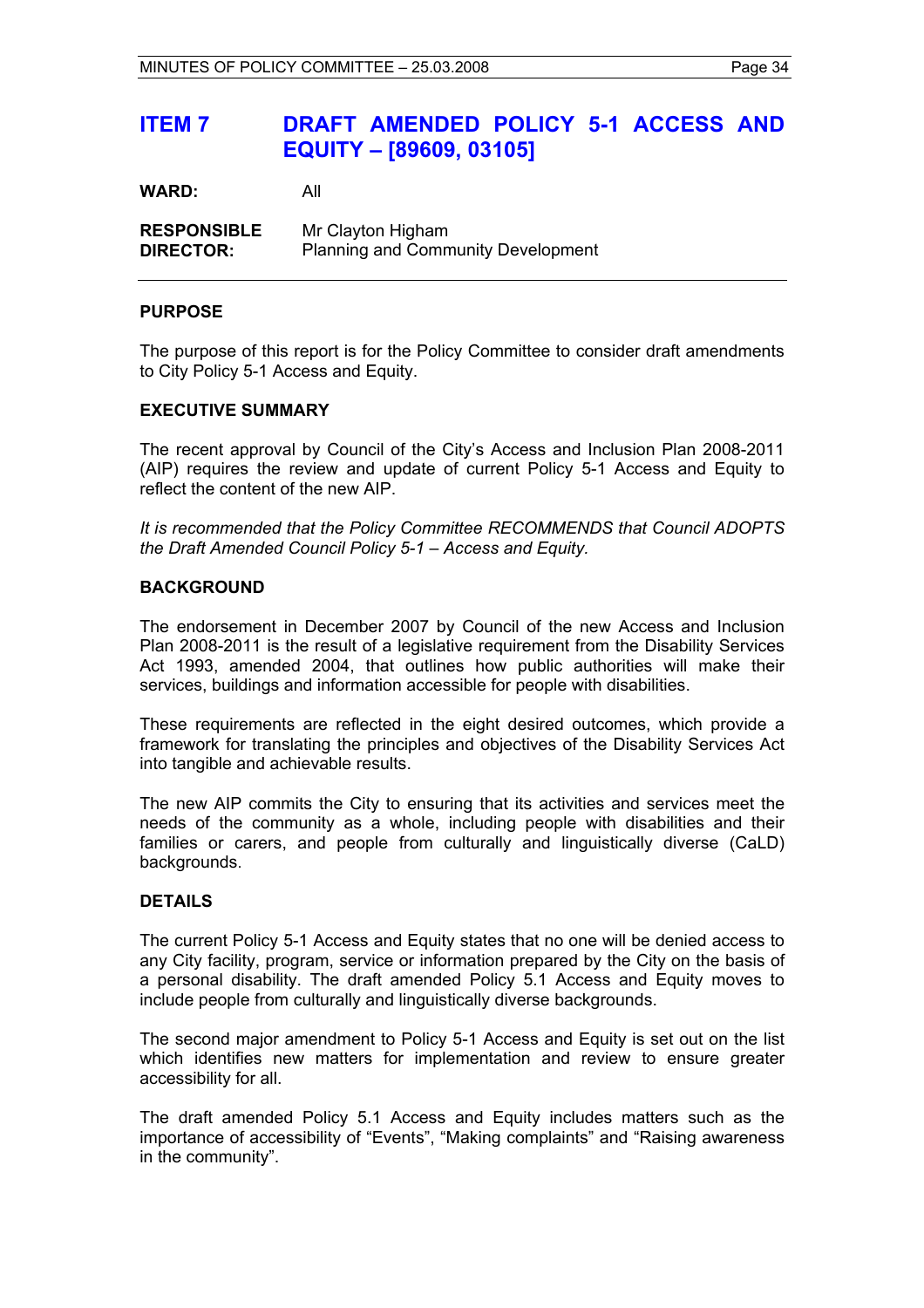# **Link to Strategic Plan:**

The Access and Inclusion Plan is linked to the Strategic Plan through the following:

| Strategic Plan                                                                                                                                                                   | Access and Inclusion Plan 2008-2011                                                                                                                                    |
|----------------------------------------------------------------------------------------------------------------------------------------------------------------------------------|------------------------------------------------------------------------------------------------------------------------------------------------------------------------|
|                                                                                                                                                                                  |                                                                                                                                                                        |
| <b>Strategy 1.3.1:</b><br>Provide leisure and recreational activities<br>aligned to community expectations,<br>incorporating innovative opportunities for<br>today's environment | Strategy 1.1:<br>Ensure that all events offered by the City,<br>or events taking place in public areas,<br>are organised so that they are accessible<br>and inclusive. |
| <u>Strategy 1.3.2:</u><br>Provide quality of life opportunities for all<br>community members                                                                                     | Strategy 1.2:<br>Ensure that all services are delivered in<br>an accessible and inclusive manner                                                                       |
| <b>Strategy 3.3.2:</b><br>Integrate plans to support community<br>and business development                                                                                       | Strategy 1.3:<br>Develop links between the AIP and other<br>City plans and strategies, and the budget<br>planning                                                      |
| Strategy 4.3.1:<br>Provide effective and clear community<br>consultation                                                                                                         | Strategy 6.1:<br>Improve access for people with<br>disabilities to the established consultative<br>processes of the City                                               |
| Objective 4.3.2:<br>Provide<br>accessible<br>community<br>information                                                                                                            | Strategy 3.3:<br>Improve community awareness that all<br>City information can be made available in<br>alternative formats upon request                                 |

# **Legislation – Statutory Provisions:**

The WA Disability Services Act 1993 (amended 2004) requires state and local government authorities to develop and implement Disability Access and Inclusion Plans (DAIP). The Draft Amended Policy 5.1 Access and Equity supports the implementation of the City's AIP.

# **Risk Management considerations:**

The Disability Services Act 1993 (amended 2004) requires that public authorities develop and implement a DAIP.

Not supporting the implementation of the AIP through City Policies could present risks for the City resulting from action by i.e. Disability Services Commission and other authorities. Community members from CaLD background who may be disadvantaged by not being included in opportunities to access the City's services, activities, events, programs and information, may have a grievance with the City if their needs are not met.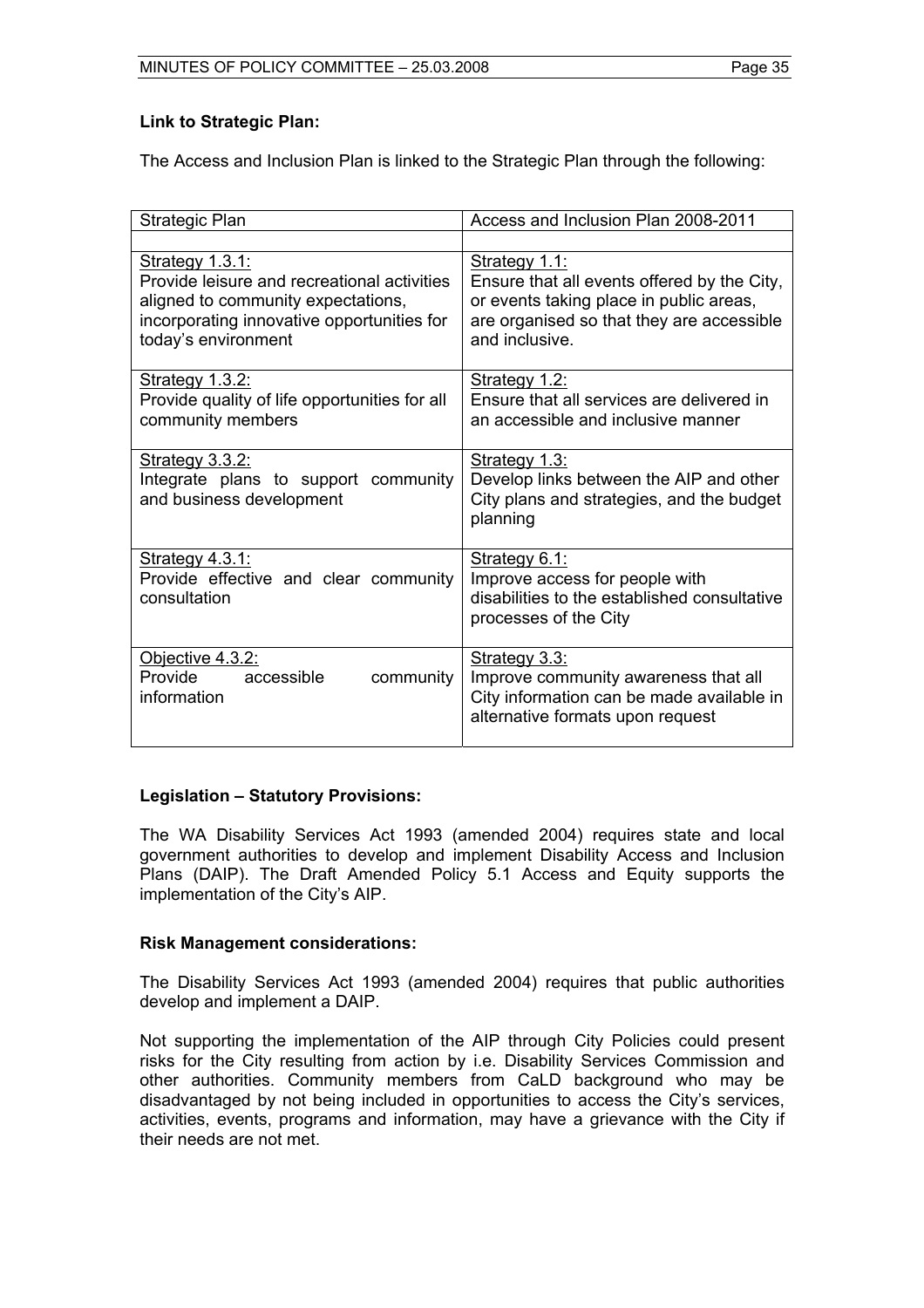# **Financial/Budget Implications:**

Not Applicable.

# **Policy Implications:**

Change to the City of Joondalup Policy 5 -1: Access and Equity

# **Regional Significance:**

Not Applicable.

### **Sustainability Implications:**

Not Applicable.

#### **Consultation:**

Not Applicable.

#### **COMMENT**

The Draft Amended Policy 5.1 Access and Equity reflects and acknowledges current universal disability, access and inclusion issues and concepts, relevant for the diverse community that makes up the City of Joondalup.

## **ATTACHMENTS**

Attachment 1 Draft Amended Policy 5.1 Access and Equity Attachment 2 Existing Policy 5.1 Access and Equity

#### **VOTING REQUIREMENTS**

Simple Majority

The Director Planning and Community Development provided an overview of the report. Information on State Government compliance with access and equity requirements was provided to Elected Members.

**MOVED Cr Young SECONDED Mayor Pickard that the Policy Committee RECOMMENDS that Council ADOPTS the draft Council Policy 5-1 – Access and Equity forming Attachment 1 to this Report.** 

#### The Motion was Put and **CARRIED** (4/0)

**In favour of the Motion:** Crs Hollywood, Young, Macdonald, Mayor Pickard.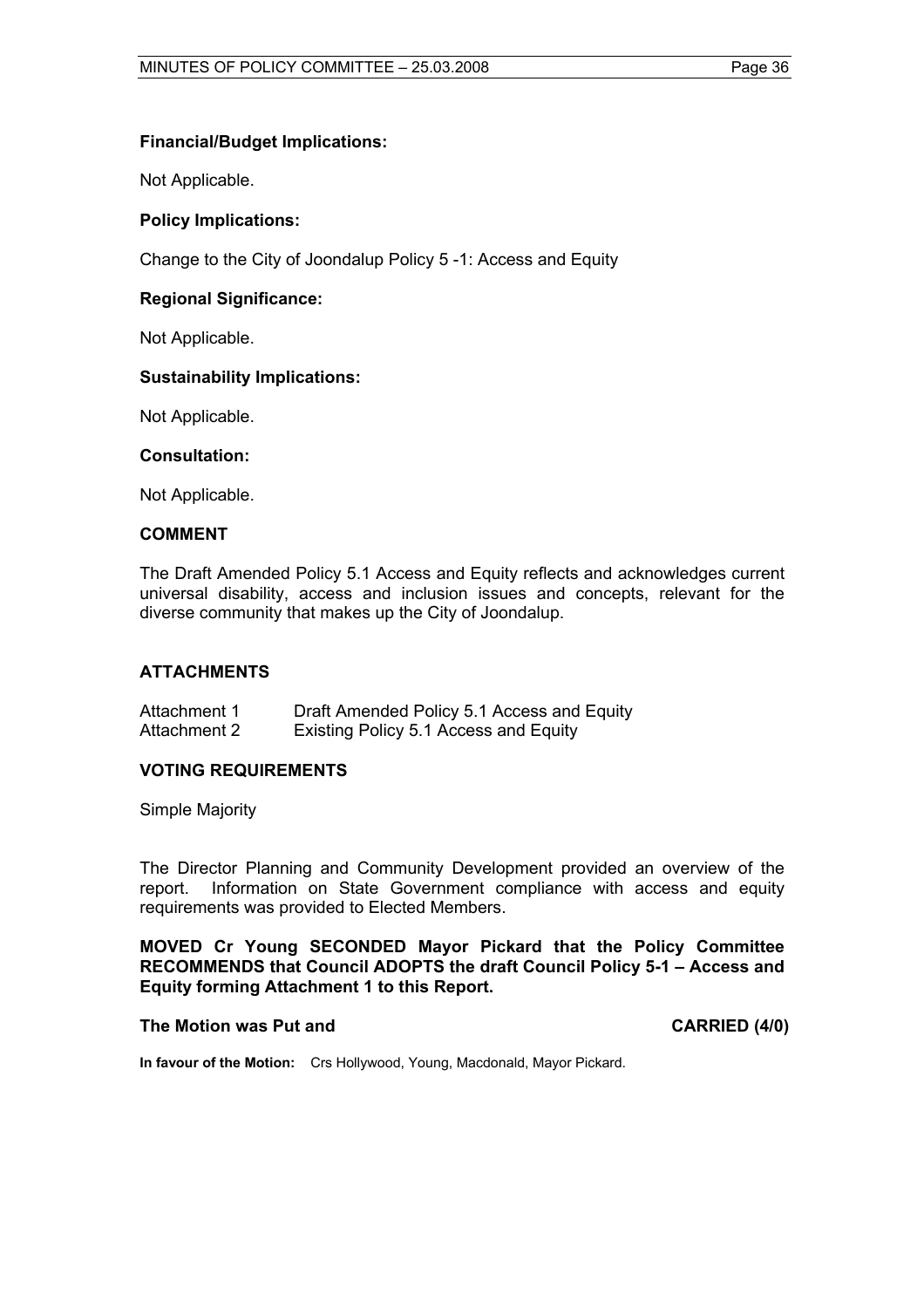# **ITEM 8 REVIEW OF INVESTMENTS POLICY 8-9 [19136]**

This item was considered earlier in the meeting.

# **ITEM 9 POLICY 5-3 THE CITY'S ART AND MEMORABILIA COLLECTIONS – POLICY REVIEW - [07084]**

**WARD:** All

**RESPONSIBLE** Mr Clayton Higham **DIRECTOR:** Planning & Community Development

### **PURPOSE**

To review Policy 5-3 The City's Art and Memorabilia Collections.

# **EXECUTIVE SUMMARY**

Policy 5-3, The City's Art and Memorabilia Collections, directs the City's approach to art and collections for the Joondalup community. The policy covers Public Art, Art Collection, Acquisition and Management and Archive and Memorabilia Collection.

In 2006, Policy 5-3 was amended to reflect a local content and context theme. This amendment has directed the City in its approach to the purchase of artwork and more specifically the management of the City's Community Art Exhibition and Invitation Art Award.

It is recommended that some minor amendments to Policy 5-3 be incorporated to ensure the City continues to develop an artwork collection that comprises local, quality and contemporary pieces which continues to appreciate in value.

The proposed changes to the Policy 5-3 have been summarised below.

- 1 Amend the Policy 5-3 to reflect the establishment of an Art Collection and Advisory Committee of the Council, with delegated authority to acquire art works over \$7,500 and within the adopted budget limitations.
- 2 The City's art acquisitions reflect a multi criteria approach which supports both local content and context and also acquisitions that represent high quality contemporary art produced by Western Australian Artists.
- 3 The Community Art Exhibition entry criteria be extended to allow members of recognised City of Joondalup arts organisations who are not City residents to enter.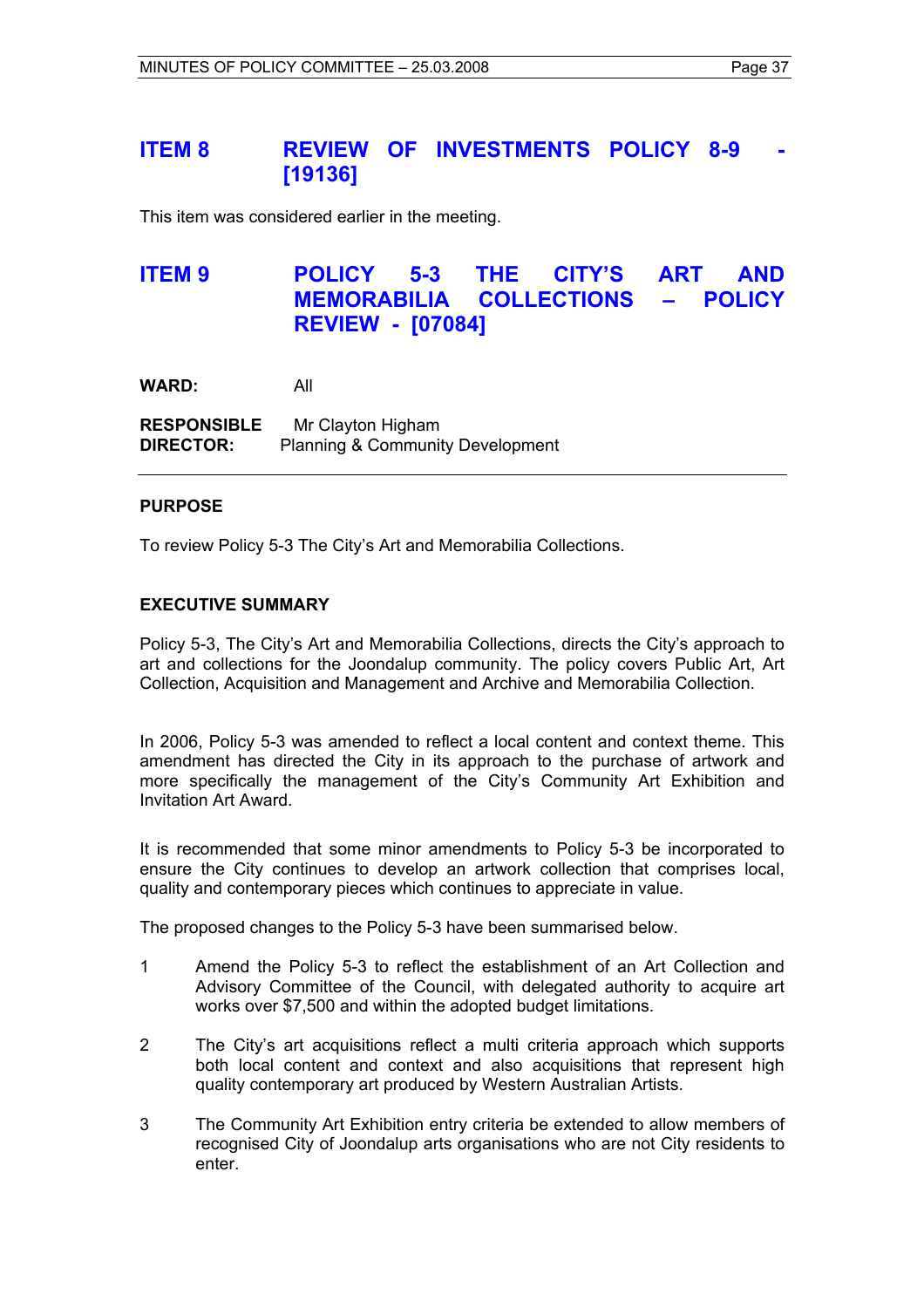4 The ability for the Art Collection and Advisory Committee to commission an art work to recognise a special milestone or event for the City, further to the existing acquisitions program, be established whereby an artist might be commissioned to create a work reflecting a Joondalup context or content.

### **BACKGROUND**

The City of Joondalup provides a diverse mix of cultural and art experiences to assist in the development of the City's identity, diversity, heritage and tourism activity. This includes a strong visual arts component, encompassing the management of the City's Art Collection and its two annual art exhibitions.

The City of Joondalup's Art Collection was established following the separation of the City of Joondalup from the City of Wanneroo in 1997. Upon separation, the Art Collection was divided equally by value, with the City of Wanneroo retaining the historical collection, the regional landscapes and the indigenous collection and the City of Joondalup acquiring the contemporary Art Collection.

The objectives listed below were developed at the time of separation to guide the direction of arts within the City.

- To support contemporary Western Australian art and artists.
- To provide Joondalup citizens with free access to high quality, contemporary art.

Since 1997, the City has continued to build a high quality contemporary Art Collection. Through implementing a careful acquisition program, based on the principles of contemporary art, the City has built a large collection, which currently holds 195 artwork pieces.

The majority of works are paintings in a variety of mediums including oil, acrylic, pastel, ink, and mixed media on canvas, board and paper. There are a small number of photographs, drawings, prints, small ceramic, mixed media and bronze sculptures. A handful of works are textiles and larger sculptures.

In 2002, the total estimated value of the Collection was \$206,787. The Art Collection was again reviewed in December 2007 with the current value estimated at \$346,810.

In October 2005, Council adopted a new Policy Manual including Policy 5-3 "Cultural Development". In November 2006, Policy 5-3 was renamed "The City's Art and Memorabilia Collections" and was amended to reflect the Council's new regional focus for the Art Collection. The current policy is shown at Attachment 1; the key change was to focus arts activities on works reflecting local content and context for 2007.

A review of a number of other Local Government Art Policies was undertaken in the preparation of this report. A summary of this review is provided at Attachment 2.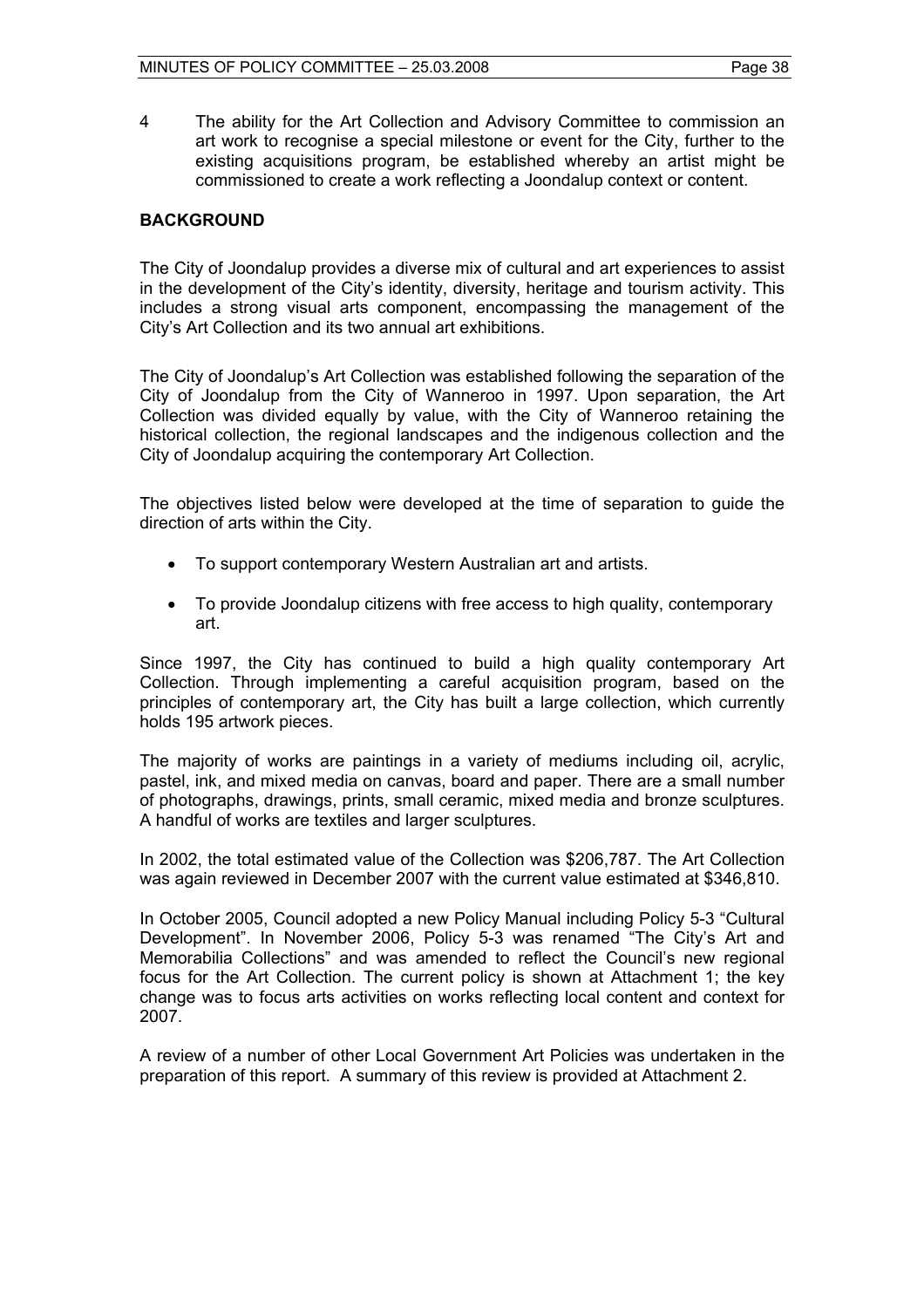# **DETAILS**

Policy 5-3, The City's Art and Memorabilia Collections, directs the City's approach to art and collections for the Joondalup Community. Policy 5-3 covers Public Art, Art Collection, Acquisition and Management and Archive and Memorabilia Collection. Outlined below is a summary of each category included in Policy 5-3.

# **Public Art**

Policy 5-3 refers to the City utilising the State Government's Percent for Art Policy for new public buildings and extensions over the value of \$100,000. Policy 5-3 directs the City to provide reports to Council, where possible, identifying the public art commitments of such projects.

# **Art Collection, Acquisitions and Management**

Policy 5-3 recommends that acquisitions to the City's Collection will be for artworks that represent a local content or context, as recommended by a professional arts consultant or through the Community and Invitation Art Awards.

The City's annual calendar of events holds a strong visual arts component, including two long standing art exhibitions:

- City of Joondalup Invitation Art Award: (An acquisitive award, held in October for selected professional artists)
- City of Joondalup Community Art Exhibition: (A non-acquisitive exhibition, held in June and open to all residents of the City)

The City automatically acquires the winning work from the Invitation Art Award for the \$10,000 prize money and traditionally purchases several additional works from both exhibitions, based on artistic merit, the quality of the artwork and the link to the City's Art Collection.

Policy 5-3 recommends that the display, valuation and recommendation for acquisitions of artwork is managed by a professional arts consultant.

# **Archive and Memorabilia Collection**

Policy 5-3 outlines that some of the collection is jointly owned between the City of Joondalup and Wanneroo, managed through a memorandum of understanding. The collection includes unique and significant resources, which relate to the natural and made environment and the history of the area. The City currently shares a large and diverse collection, which includes plaques, honour boards, costumes, the local studies collection plus items from the Jinan Sister Cities relationship. Items from the collection are displayed and promoted in the City's Administration, Library and Council Chambers.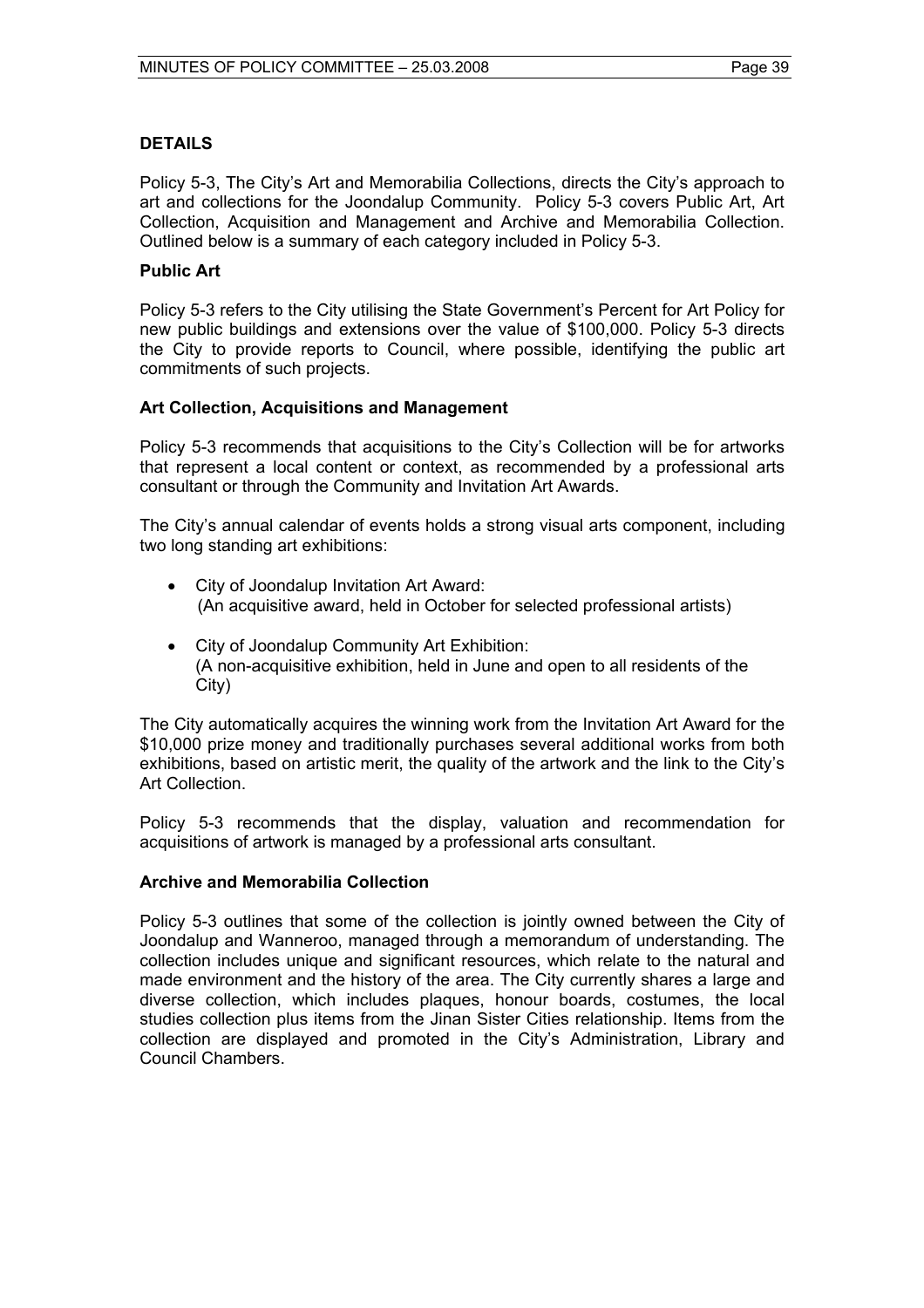# **COMMENT**

### **Review and Options**

A review of each category of the Policy 5-3 has been provided below, which outlines any issues or options that can be considered to ensure Policy 5-3 accurately reflects the intent of Council.

### **Public Art**

No changes are recommended to the public art section of Policy 5-3.

### **Art Collection, Acquisitions and Management**

The City's Art Collection is a valuable asset that contributes to the cultural identity of the City through quality contemporary art. The City's approach to its Art Collection over the last ten years has resulted in a significant and valuable collection being established.

The local content and context component of Policy 5-3 was introduced in 2007 and had a direct impact on both the Community and Invitation Art Award. Most significantly, the impact was highlighted in the Invitation Art Award where a number of artists chosen through the submission process to exhibit withdrew prior to developing a piece of artwork and many used artwork that was translated to reflect the local content and criteria theme. This had a direct impact on the number of artists participating and the overall quality of works in the exhibition.

When the City's art collection was assessed in December 2007 the valuer's comments noted that the City has a significant contemporary Art Collection of excellent financial and cultural value. Overall, selections have been made in order to build a collection of high artistic and financial value (see Attachment 3).

*However, the valuer also noted that the collection has a number of low-value works which are considered a detriment to the collection as a whole and which have depreciated, representing a negative investment for the City. Generally, those works, which were purchased purely on the basis of "local content", or due to a preference for traditional mediums, were noted by the valuer as an unfortunate weakness in the collection (Attachment 4 refers).* 

In summary, the valuer advises that to limit the collection to works that display "Joondalup content and context" is incompatible with creating a collection of strong artistic merit and appreciating financial value.

It is therefore appropriate for the Council to make a determination on the "focus/style" of the collection.

In considering the future direction of Policy 5-3 there are three options to consider which include:

1 Remain with status quo. This option will provide the direction that the City's Art Collection, acquisitions and awards are focussed on local content and context.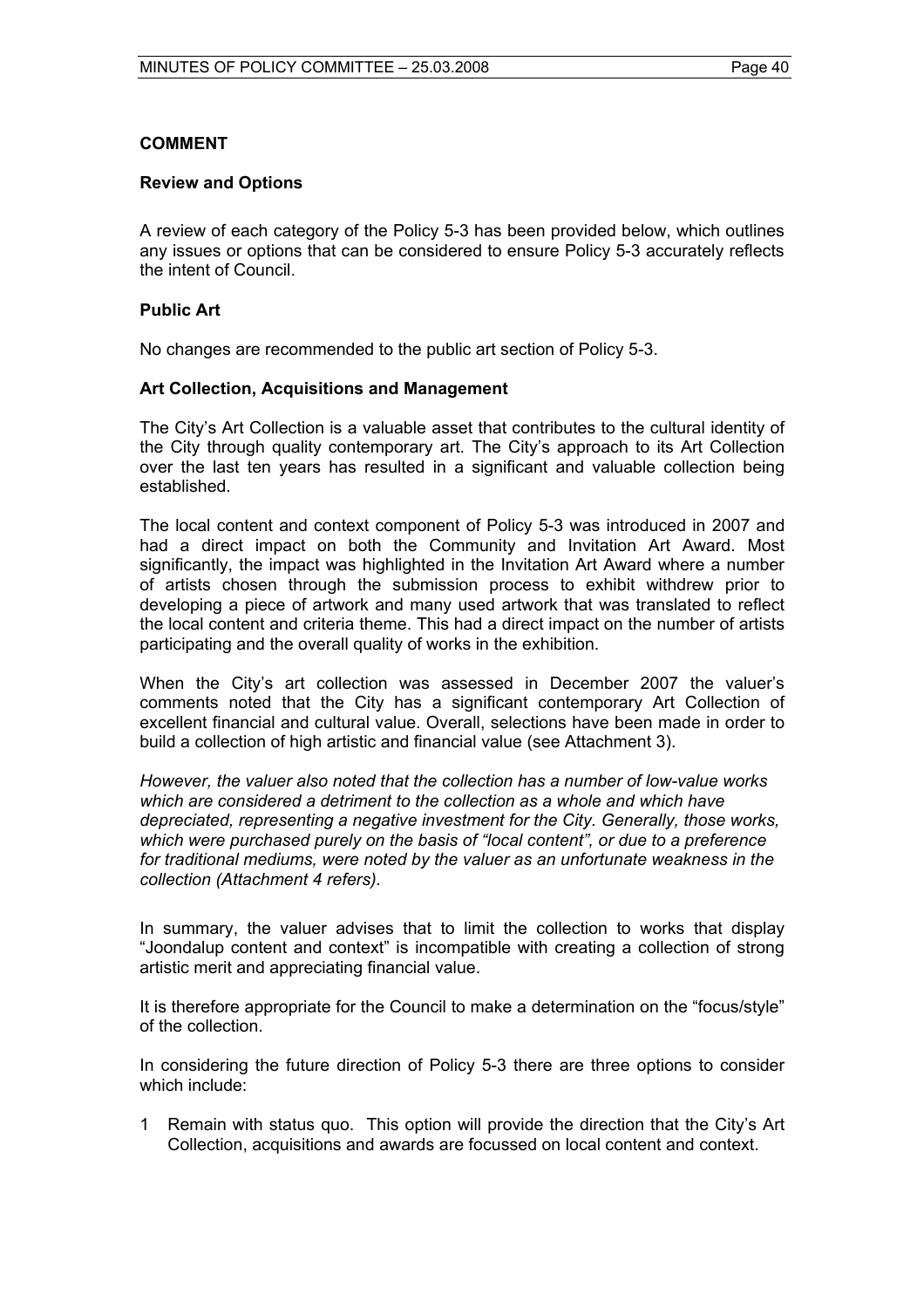- 2 Remove any reference to local content and context for the City's Art Collection, acquisitions and awards.
- 3 Develop a multi-criteria approach to the City's Art Collection, acquisitions and awards, which should include, but not be limited to, local content and context.

A detailed analysis of these options is shown at Attachment 5.

# **PROPOSED CHANGES**

### **Art Collection content and context**

It is recommended that the Policy 5-3 be updated to reflect the multi-criteria approach at option 3. This approach will ensure that the City's collections continue to acquire quality contemporary art work pieces that will appreciate in cultural and financial value. It will also ensure that the City can continue to provide prestigious awards that offer categories to exhibit contemporary arts and local content and context artwork pieces.

### **Art Awards and Exhibitions**

It is proposed that the multi-criteria approach also be applied to the Community Art Exhibition and the Invitation Art Award. With regard to the Community Art Exhibition, it has been clearly stated in the past in the conditions of entry that entrants must be residents of the City of Joondalup. This creates a challenge because non-residential members of any Joondalup visual arts associations, such as the Joondalup Community Arts Association, may wish to enter the competition. Members of these associations are part of the City's art community, contributing to its variety and vibrancy, and feel as if they are valid entrants to the exhibition, regardless of their residential address.

It is therefore suggested that the entry requirements be amended to enable non City residents who are members of Joondalup arts groups to enter the Community Arts Exhibition.

#### **Management and Acquisition**

The existing policy establishes an Art Collection Reference Group, including the Mayor and up to four Councillors plus the Chief Executive Officer. It is suggested that while the membership remains the same, the group be re-established as the Art Collection and Advisory Committee. It is proposed that this Committee have delegated authority from the Council to acquire art works over \$7,500 and within the adopted budget limitations. City Officers and the Art Consultant would provide written advice to the Art Collection and Advisory Committee. For acquisitions up to \$7,500, it is proposed that the current delegated authority arrangement to the Chief Executive Officer continue. The process for the acquisition for art works is detailed in Attachment 6.

It is also suggested that the Terms of Reference and the delegation to the Art Collection and Advisory Committee enable the Committee to commission an artwork for specific milestones or events, such as the  $10<sup>th</sup>$  anniversary of the City. Such projects and cost should be established in the City's annual budget.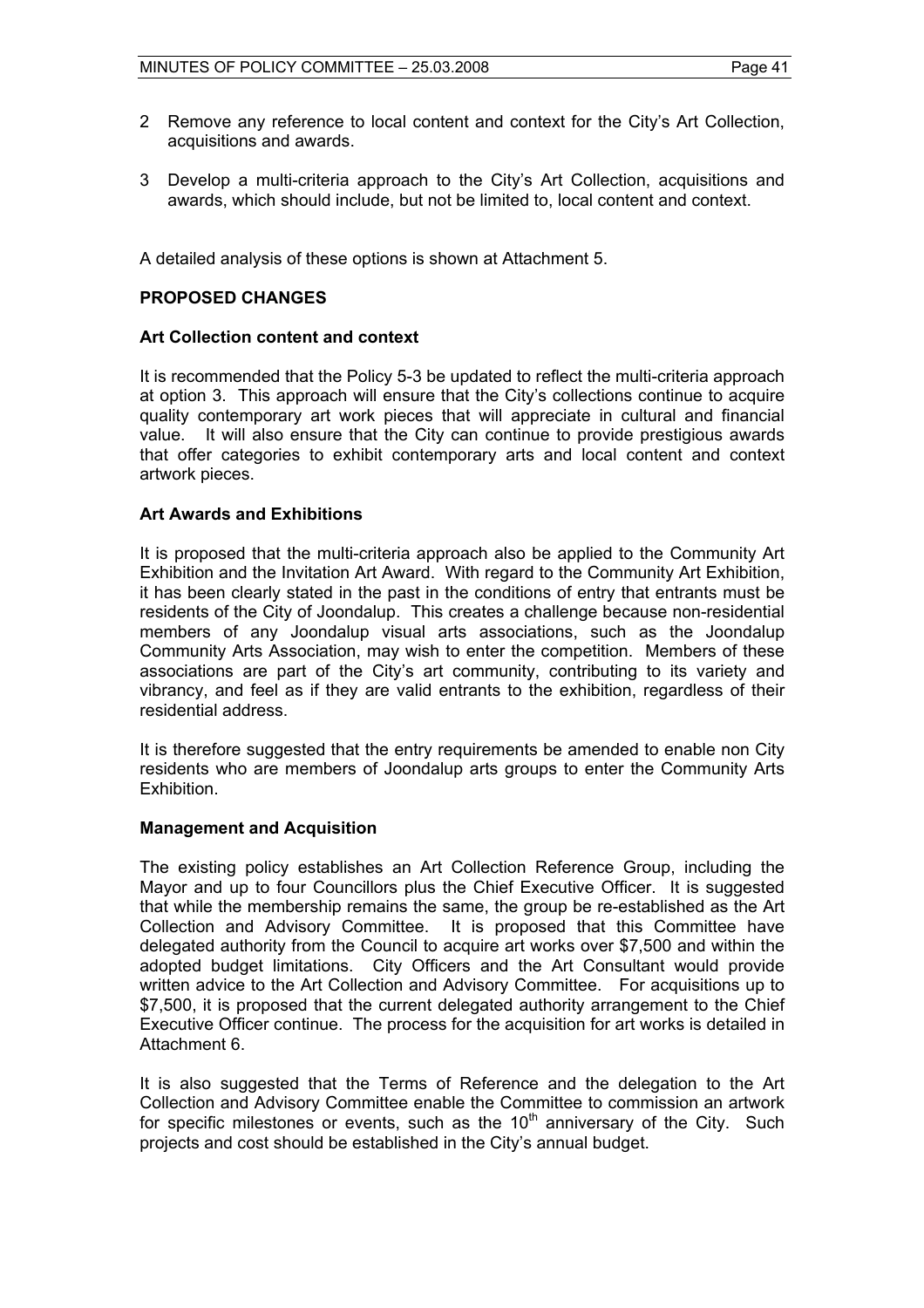# **Archive and Memorabilia Collection**

No changes are recommended to the archive and memorabilia section of Policy 5-3.

### **SUMMARY**

Improvement in the management and quality of the City's artwork collection can be achieved by making changes to the existing Policy 5-3.

The proposed changes to the Policy 5-3 have been summarised below.

- 1 Amend the Policy 5-3 to reflect the establishment of an Art Collection and Advisory Committee of the Council, with delegated authority to acquire art works within budget limitations.
- 2 The City's art acquisitions reflect a multi criteria approach which supports both local content and context and also acquisitions that represent high quality contemporary art produced by Western Australian Artists.
- 3 The Community Art Exhibition entry criteria be extended to allow members of recognised City of Joondalup arts organisations who are not City residents to enter.
- 4 The ability for the Art Collection and Advisory Committee to commission an art work to recognise a special milestone or event for the City, further to the existing acquisitions program, be established whereby an artist might be commissioned to create a work reflecting a Joondalup context or content.

The suggested revised policy is shown at Attachment 7 and the proposed Terms of Reference for the Art Collection and Advisory Committee is shown at Attachment 8.

# **ATTACHMENTS**

| Attachment 1        | <b>Current Policy 5-3</b>           |
|---------------------|-------------------------------------|
| <b>Attachment 2</b> | Arts Policy - Industry Review       |
| Attachment 3        | Art Collection High Value Pieces    |
| Attachment 4        | Art Collection Low Value Pieces     |
| Attachment 5        | Policy 5-3 Implications and Options |
| Attachment 6        | <b>Art Acquisition Process</b>      |
| Attachment 7        | Proposed Policy 5-3                 |
| Attachment 8        | <b>Terms of Reference</b>           |

# **OFFICER'S RECOMMENDATION**

That the City's Policy Committee SUPPORTS the amendments suggested in Attachment 7 - Proposed Policy 5-3 - The City's Art and Memorabilia Collections and RECOMMENDS the new policy to Council.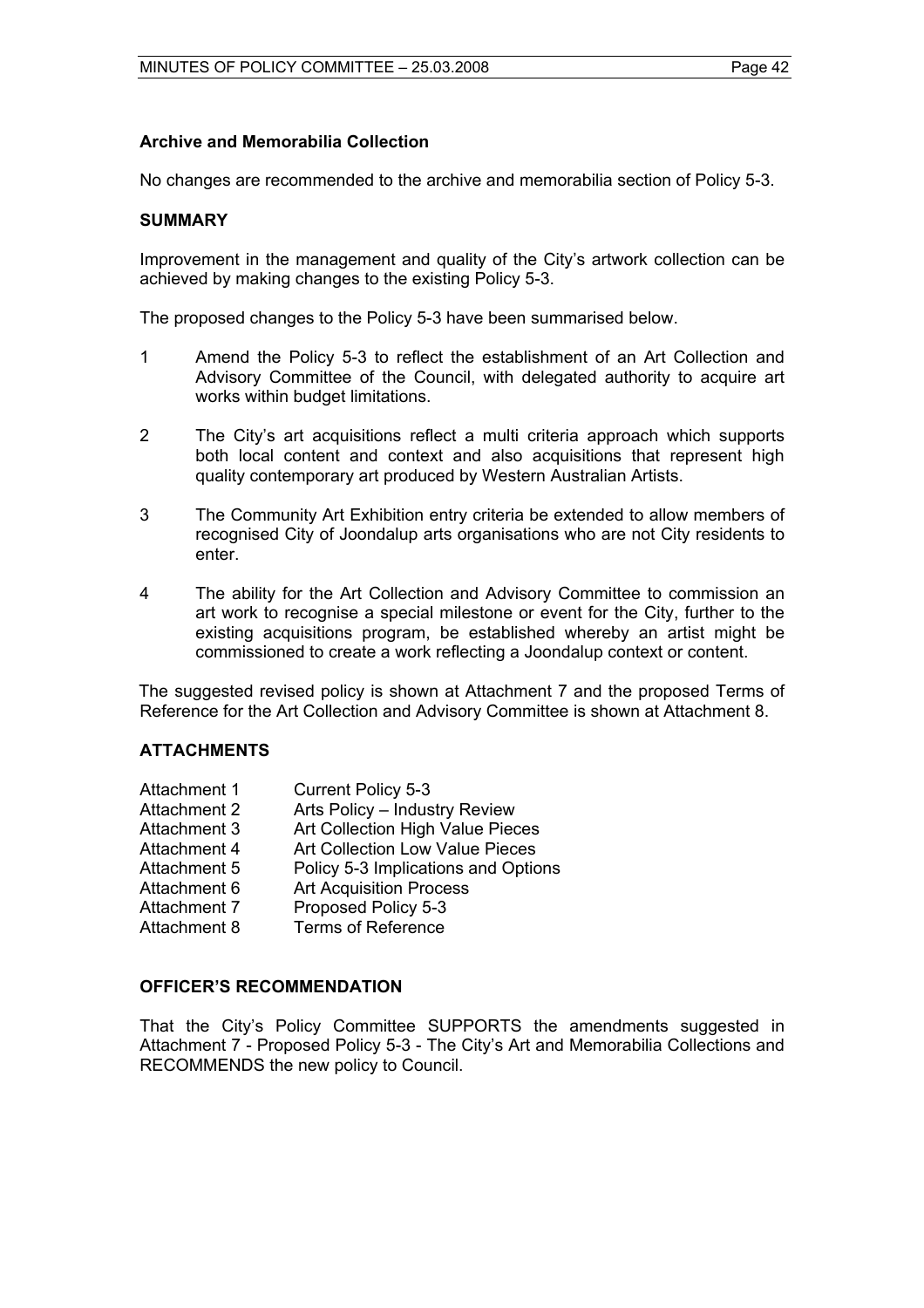The Director Planning and Community Development provided an overview of the report.

**MOVED Cr Hollywood SECONDED Cr Macdonald that the Policy Committee:** 

- **1 SUPPORTS the amendments suggested in Attachment 7 Proposed Policy 5-3 - The City's Art and Memorabilia Collections and RECOMMENDS the new policy to Council, subject to the following amendments:** 
	- **(a) the Art Collection and Advisory Committee to comprise five (5) Elected Members and the CEO;**
	- **(b) Acquisitions up to \$7,500 may be approved by the CEO or the Art Collection and Advisory Committee;**
	- **(c) the Community Art Exhibition to include a special category for local content and context;**
	- **(d) the City of Joondalup to have first right to purchase artworks entered in the Community Art Exhibition;**
	- **(e) the Community Art Exhibition winning artwork may be considered for purchase by the Art Collection and Advisory Committee. The purchase price to be in addition to the prize given;**
	- **(f) the Terms of Reference for the Art Collection and Advisory Committee to include "to review the criteria established to determine the award winners;"**
- **2 RECOMMENDS that Council REQUESTS the CEO to display the City's memorabilia collection in the civic centre and City libraries on a rotational basis.**

Discussion ensued.

#### **The Motion was Put and CARRIED (4/0) CARRIED (4/0)**

**In favour of the Motion:** Crs Hollywood, Young, Macdonald, Mayor Pickard

# **MOTIONS OF WHICH PREVIOUS NOTICE HAS BEEN GIVEN**

Nil.

# **REQUESTS FOR REPORTS FOR FUTURE CONSIDERATION**

Nil.